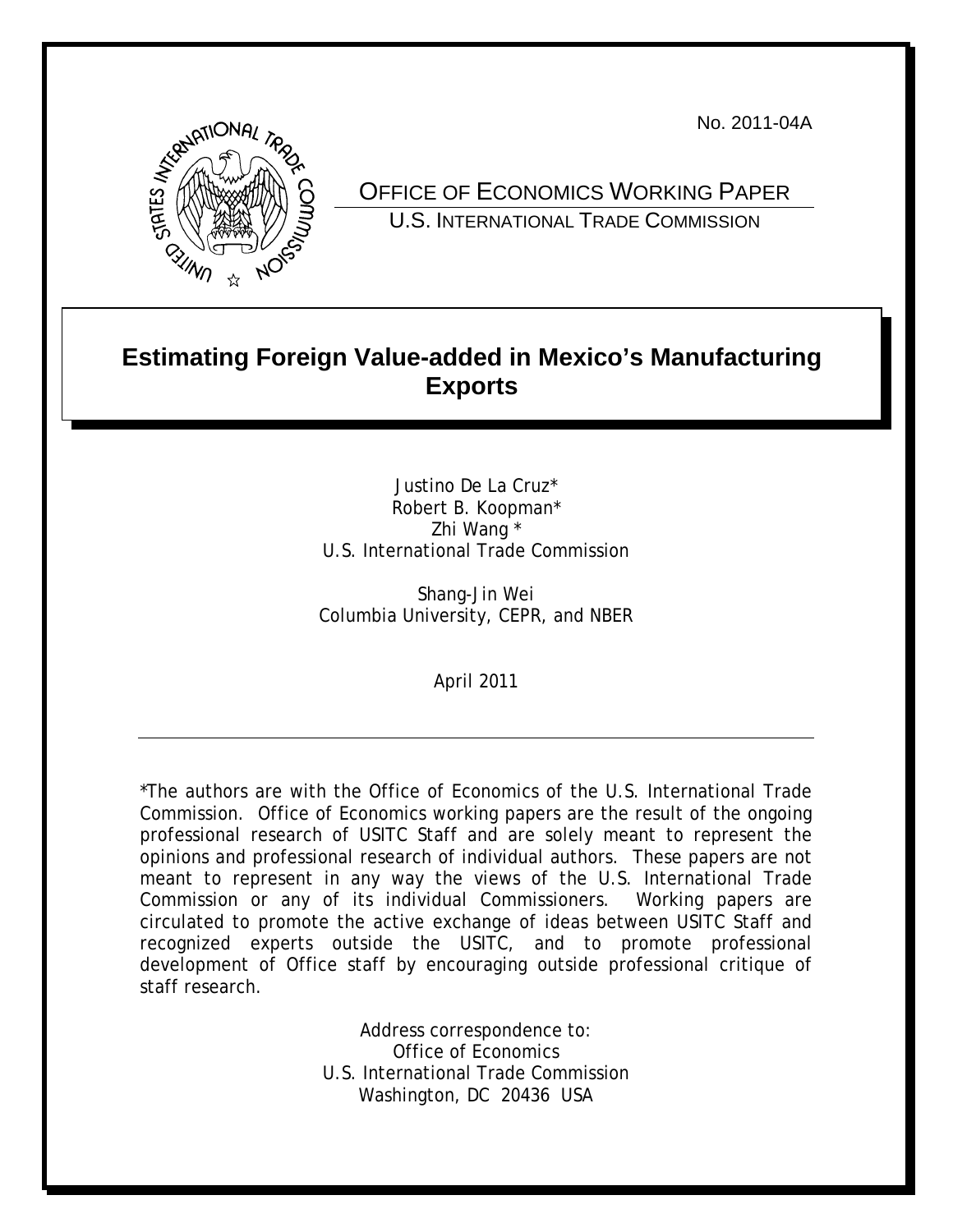March 15, 2011

## **Estimating Foreign Value-added in Mexico's Manufacturing Exports**

Justino De La Cruz, Robert B. Koopman, and Zhi Wang United States International Trade Commission

> Shang-Jin Wei Columbia University, CEPR, and NBER

## **Abstract**

We report estimates of foreign value-added (FVA) in Mexico's manufacturing exports that takes into account the high import content of production in the Maquiladora and PITEX programs, using a methodology developed in Koopman, Wang, and Wei (2008). This is the first study for Mexico that measures vertical specialization using a recently available input-output table for the Maquiladora industry in addition to trade data from both export promotion programs. On average, Mexico's manufacturing exports have a FVA share of about 66 percent. Those industries that have a foreign content share of 50 percent or more account for 80 percent of the country's manufacturing exports. They include computer and peripheral equipment, audio and video equipment, communications equipment, semiconductor and other electronic components, and electrical equipment.

#### **JEL Codes**: F1, C67, C82

**Key words**: Mexico, vertical specialization, domestic and foreign value-added, and processing exports

The authors are grateful to Hubert Escaith, Ted H. Moran, Ralph Watkins, Ruben Mata, Hugh Arce, Christine McDaniel, and Ricardo Rojas for helpful comments, and Eric Cardenas and Natalia Buniewicz for research assistance. We are especially grateful to José Arturo Blancas Espejo, Rodolfo Daude Balmer, Ernesto Garcia Zuñiga, and Jaime A. de la Llata from INEGI for providing data and input-output tables. The views in the paper are those of the authors and are not the official views of the USITC or of any other organization that the authors are affiliated with.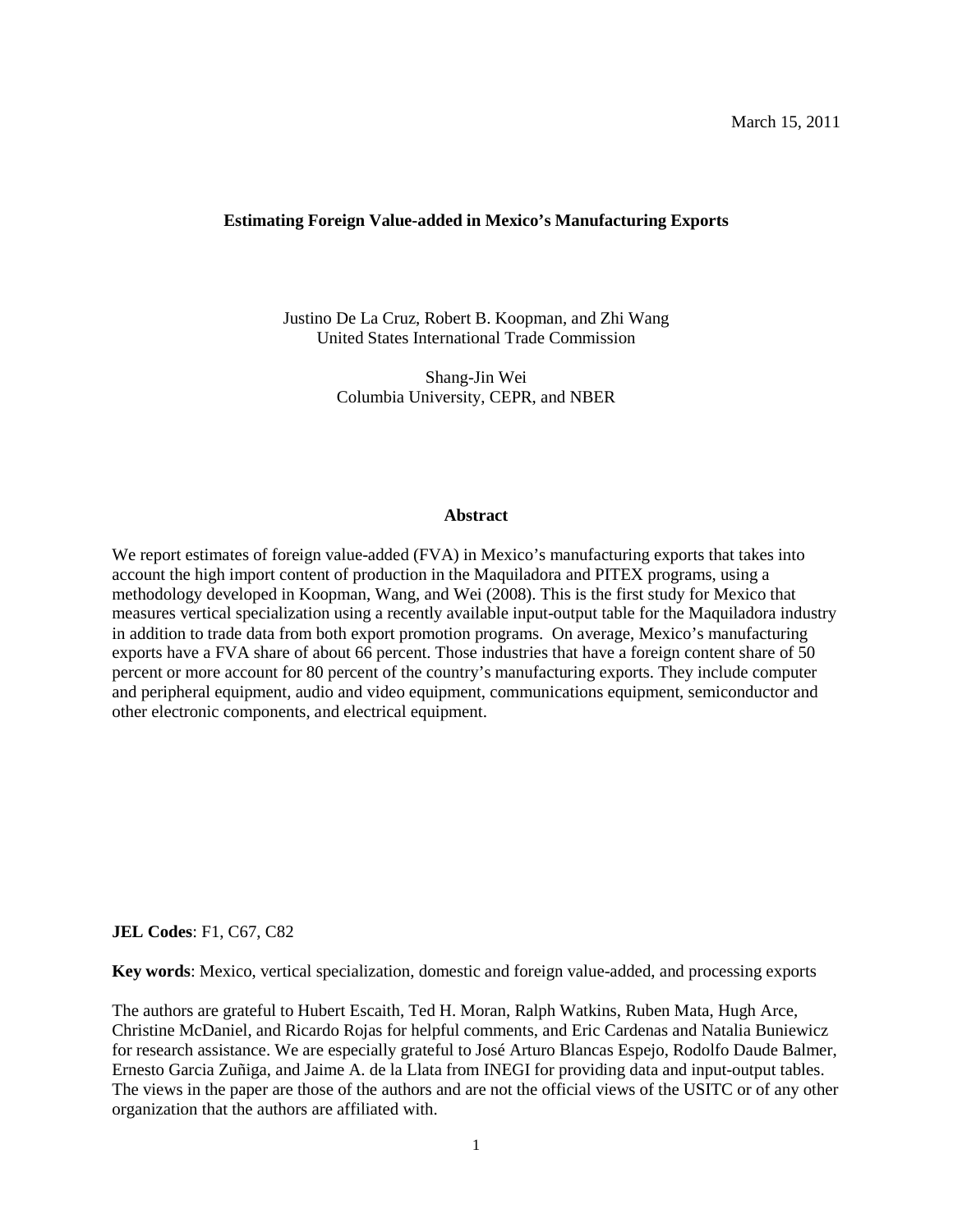# **1. Introduction**

Mexico's international trade—exports plus imports of goods— grew from \$82.3 billion in 1990 to \$553.8 billion in 2007, an increase of 572.9 percent. This represents, as a percentage of GDP, an increase from 32.3 percent in 1990 to 55.6 percent in 2007. As a comparison, trade in the United States in 2007 was 23.0 of GDP.

The North American Free Trade Agreement, which took effect on January 1, 1994, plays an instrumental role. Total bilateral trade between the United States and Mexico increased by 340.7 percent from \$78.9 billion in 1993—the year prior to NAFTA entering into force—to \$347.8 billion in 2008 (figure 1). In relative terms, Mexico's share of U.S. imports has also increased from 6.7 percent in 1993 to 10.3 in 2008. Mexico together with Canada accounted for 26.3 percent of U.S. imports of goods in 2008 (figure 2). The United States is Mexico's largest trading partner, and Mexico is the third largest trade partner for the United States after Canada and China. In 2008, the United States accounted for 50.9 percent of Mexico's total imports, and 84.8 percent of its total exports. While the trade volume has exploded, the relative dominance of the United States in Mexico's trade has not changed much. These ratios were 69.3 percent and 82.7 percent, respectively, in 1993.

# **1.1 Production fragmentation and its economic effects**

Cross-border production sharing or vertical specialization has increased its relative importance in world trade and is suggested to be responsible for the faster rate of growth in the trade share of GDP (Yi , 2003). As a measure of foreign value-added or foreign content in exports, vertical specialization distorts trade data in terms of export content to GDP, as noted by Feenstra (1998), Feenstra and Hanson (2004), and Johnson and Noguera (2008). Recent literature in international economics shows vertical specialization may have important economic effects on wage inequality, employment, business cycles, and on the pass-through effects of changes in tariffs and exchange rates. In addition, It may also has policy implications for the relationships between trade, trade facilitation, investment and intellectual property policy, and the relationship between trade and competition policy (Nordas, 2005).

Regarding wage inequality, Feenstra (1998, 2008), Feenstra and Hanson (1999, 2004), Krugman (2008), and Ebenstein, Harrison, McMillan and Phillips (2009) note that global production sharing, outsourcing, or trade in intermediate inputs are potentially important in explaining wage differentials between skilled and unskilled workers in the United States and elsewhere. Specifically, Feenstra and Hanson (1999) found that outsourcing explains 15 percent of the increase in the U.S. relative wage of nonproduction workers during the period 1979 to 1990. Trade in inputs or vertical specialization

2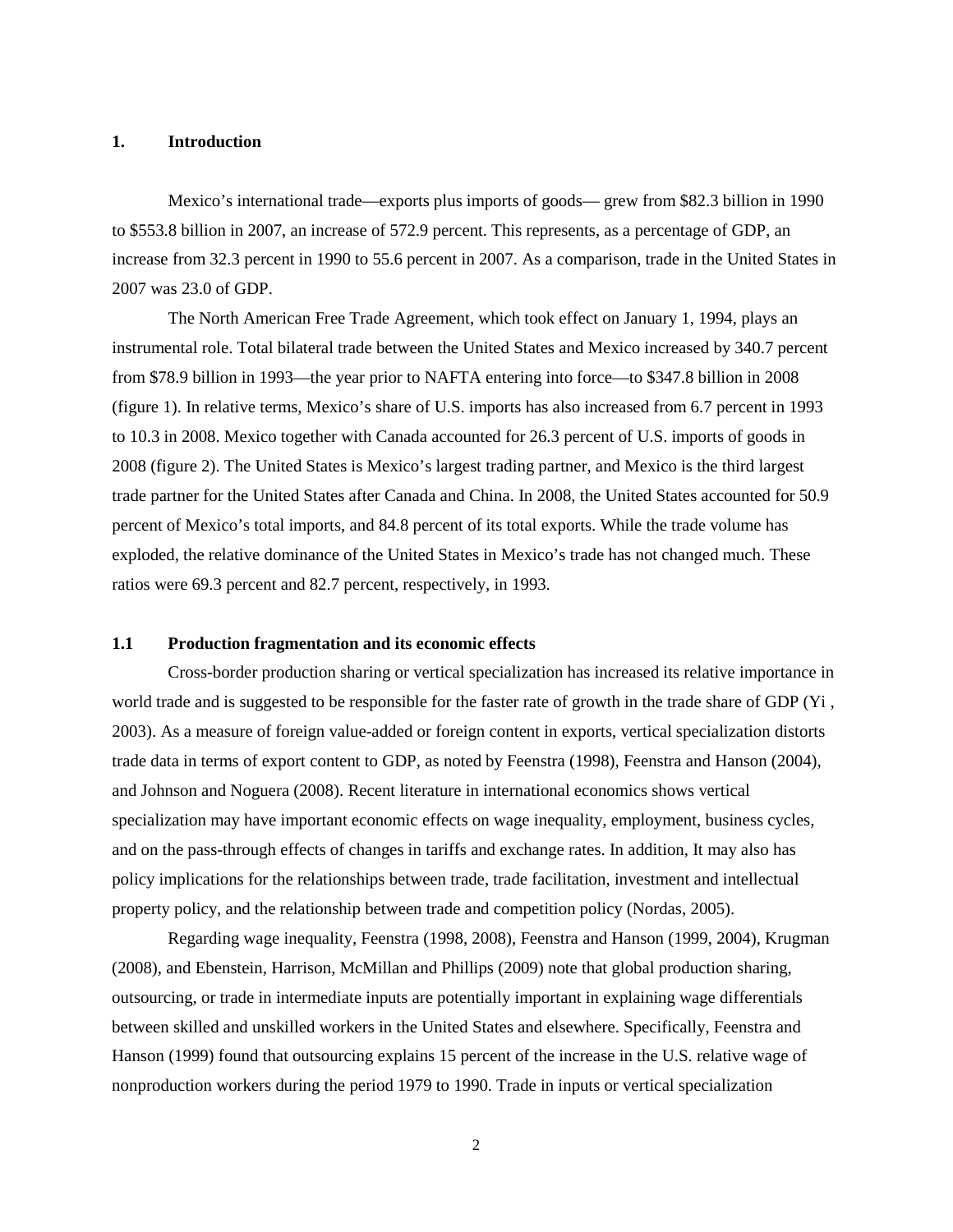depresses the demand for less-skilled workers while raising the relative demand and wages of the higherskilled. Evidence on Mexico also suggests that outsourcing by multinationals has contributed to the increase in the relative wage of skilled-workers in the country (Feenstra and Hanson, [1](#page-3-0)997).<sup>1</sup>

Production sharing has the potential to synchronize business cycles as well as to increase the volatility and severity of economic fluctuations. Burstein, Kurz and Tesar (2008), in a multi-country setting, and López (2007), for a small open economy, show that production sharing can generate business cycles synchronization. The Lopéz's model of business cycle, in which the transmission mechanism is production sharing, successfully replicated real business statistics of the Mexican maquiladora or production sharing manufacturing sector. Empirically, Herrera (2004), and Chiquiar and Ramos-Francia (2005) show that the U.S. and Mexican manufacturing sectors became synchronized after NAFTA was enacted. This also seems to be the case during the period from 2000 to 2008 (figure 3). Furthermore, Bergin, Feenstra, and Hanson (2008, 2009) provide theoretical and empirical evidence suggesting that the Mexican maquiladora industry associated with U.S. production sharing experiences fluctuations in employment that are twice as volatile as that of their counterpart industries in the United States. Feenstra (2008, p. 87) adds: "That fact that the maquiladora industries are more volatile means that the U.S. is essentially exporting some of its business cycle, or more precisely, exporting the cyclical fluctuations due to demand shocks." Regarding vertical specialization and the severity of business cycles, Yi (2009) analyzed the recent collapse of global trade, suggests that vertical specialization can amplify trade effects so that the collapse in global trade in the fourth quarter of 2008 has been sudden, severe, and synchronized. Yi's explanation is based on the linkage between U.S. exports and U.S. imports, i.e. when U.S. imports decline so do U.S. exports of intermediate goods used in the manufacturing of U.S. imports of final goods. In this instance, we have a multiplicative effect as vertical specialization links a country's imports to its exports.

With respect to tariffs, in an earlier paper Yi (2003) theorized that because of vertical specialization, tariff reductions can have magnifying effects on imports prices. Empirically, Feenstra (2008) confirmed this with evidence from the Information Technology Agreement (ITA) of the WTO under which tariffs on high-technology goods were eliminated from 1997 to 1999. Feenstra estimated a tariff pass-through coefficient of 22.6 suggesting that the multilateral tariff reductions under ITA had magnified effects on decreasing U.S. import prices, as prices declined many times more that the tariff decreases. In contrast, the pass-through effect of exchange rates under production sharing seems to be relative small both empirically and theoretically, which has contributed to keeping prices low.<sup>[2](#page-3-1)</sup> Bergin

<span id="page-3-0"></span><sup>&</sup>lt;sup>1</sup> Rising wage inequality in Mexico may also be explained by trade and quality upgrading noted by Verhoogen (2008), and by trade liberalization as suggested by Hanson and Harrison (1999) and Chiquiar (2008).

<span id="page-3-1"></span> $2^2$  Without accounting for the presence of vertical specialization, most of the current literature asserts that the passthrough effect of exchange rates has been declining from 0.5 to 0.2, Campa and Goldberg (2006).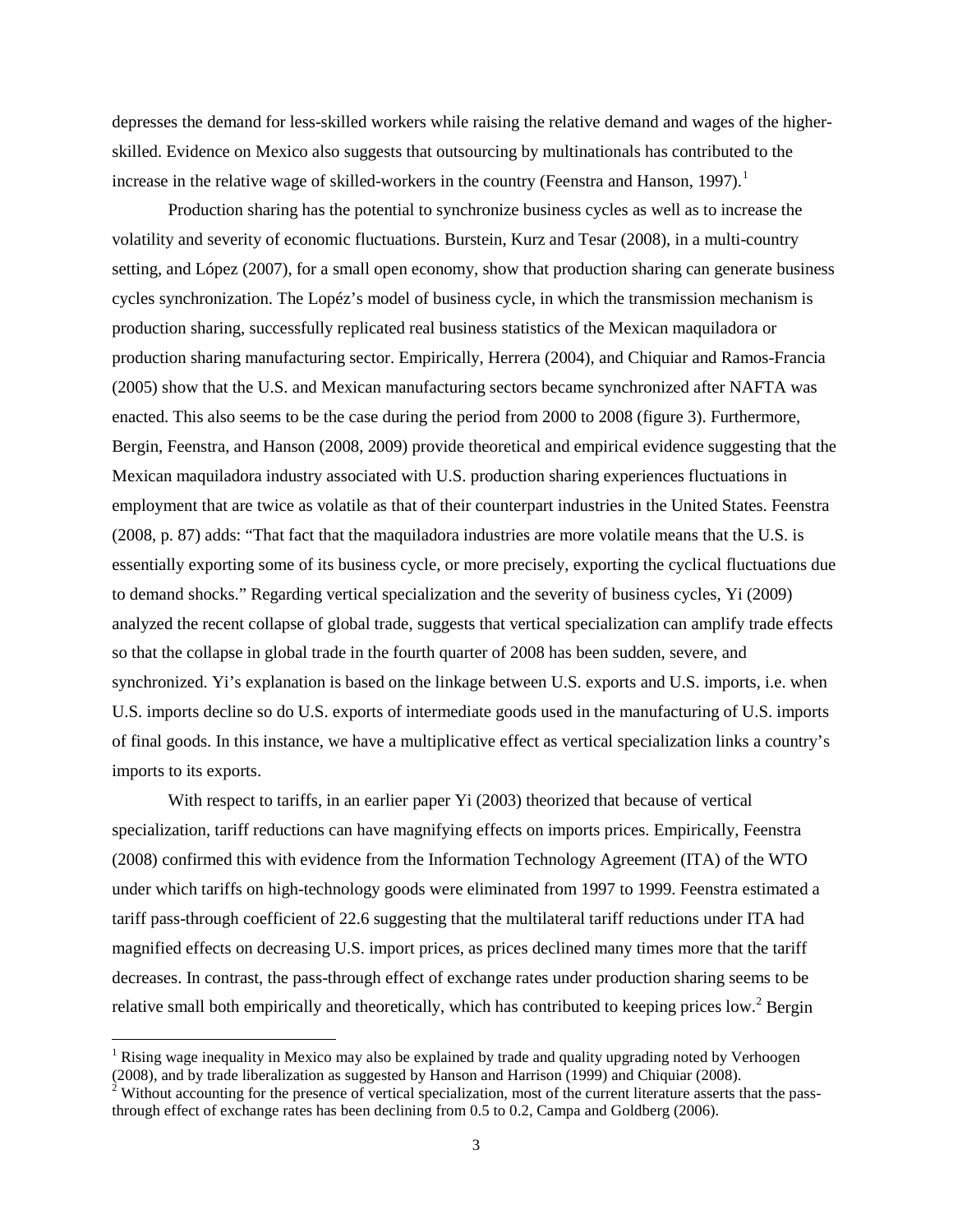and Feenstra (2008) estimated the pass-through effect of exchange rates to fall by about one-fifth of its size as a result of the growing share of U.S. trade with China, a major source of offshoring. Additionally, Ghosh (2008) presents a theoretical model in which the exchange rate pass-through is lower with production sharing trade compared with the situation of standard trade. The pass-through symmetry of tariffs and exchange rates was tested by Feenstra (1988) but not under production sharing.

# **1.2 The Maquiladora program**

The Maquiladora program started in the mid-1960s with two plants and a few employees manufacturing televisions and plastics.<sup>[3](#page-4-0)</sup> Bergin, Feenstra and Hanson (2008) suggest that this industry did not grow substantially until the Mexican government relaxed its restrictions on FDI in the 1980's.<sup>[4](#page-4-1)</sup> Now, the Maquiladora industry appears to be highly integrated with the U.S. manufacturing sector and most maquiladoras are U.S. owned but companies based in Japan, South Korea, and Germany are also important participants. Initially, U.S. firms offshoring to Mexico utilized the U.S. foreign assembly operations law under TSUS 806.30 and TSUS 807.00 of the U.S. Tariff code (Truett and Truett, 1984) and later under HS9802 (Feenstra, Hanson, and Swenson, 2000). These provisions allowed for preferential tariff treatment by which U.S. firms paid duties on foreign valued-added only; while Mexico allowed for duty-free imports as long as the Maquiladora output was exported back to the United States. Thus, Maquiladoras received preferential treatment under both countries' laws but with the implementation of NAFTA the preferential tariff treatment afforded to Maquiladoras ended.

Specifically, under NAFTA's article 303 the waiver or deferral of import duties, commonly known as "duty-drawback," was eliminated beginning January 1, 2001. NAFTA duty-drawback elimination meant that maquiladoras using non-NAFTA originating inputs to produce goods to export to the United States or Canada would have to pay Mexico's MFN import duties sometimes as high as 35 percent; while inputs from NAFTA countries would still be duty free. Given the importance of the

<span id="page-4-0"></span> $3$  INEGI (2008). Also, according to Truett and Truett (1984) the maquiladora program, initially called the Border Industrialization Program (Programa de Industrialización de la Frontera Norte), was developed in 1965 after the U.S. terminated the Bracero Program in 1964. The Bracero program was a U.S. program that admitted Mexican agricultural workers for temporary employment during World War II. It was designed to bring Mexican workers to satisfy the demand for U.S. agricultural labor. The end of this program left thousands of unemployed in Mexican border cities. The maquiladora program was designed as an employment alternative in the manufacturing sector for those unemployed agricultural workers but it was also designed to promote Mexican exports.

<span id="page-4-1"></span><sup>4</sup> OECD (1996). Also, Truett and Truett (1984, 1993, and 2007) note that initially, Maquiladora assembly plants could be 100 percent foreign owned (unlike other firms in Mexico); were required to post a bond to guarantee that their imports would be used in the authorized activities; were restricted to operate where authorized only and not in the interior on Mexico, i.e. where there were ports of entry and custom facilities; and could enjoy local and federal tax exemptions as long the Maquiladoras' output was not sold in Mexico. Eventually the Mexican government lifted some of these restrictions and allowed Maquiladora firms to locate anywhere in Mexico and sell their output domestically but gradually; up to 20 percent in 1983, up to 50 percent in 1990, and because of NAFTA, 100 percent in 2001.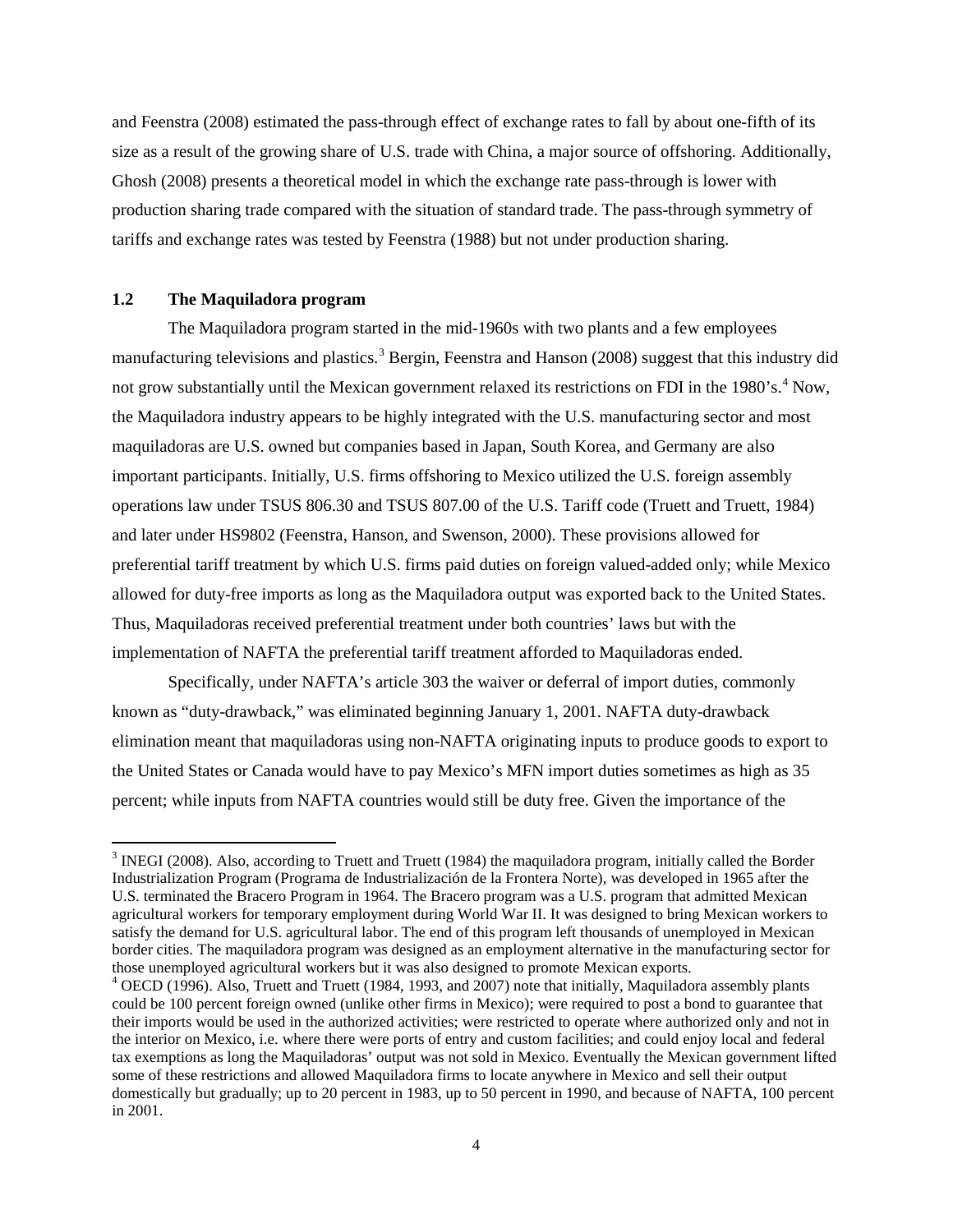maquiladora regime as a generator of jobs, exports, and foreign exchange in Mexico for more than 35 years, in 2002 the Mexican government established Sectoral Development Programs (PROSECs) to maintain competitiveness of manufacturing sector in Mexico, whether to export or not (WTO, 2008). The PROSECs allowed participating companies to import eligible non-NAFTA inputs and capital equipment at a rates either zero percent or 5 percent (Gantz, 2004). The maquiladoras' finished products were not contingent to subsequent exportation and may be sold in Mexico or exported. In addition, maquiladoras' exports were exempted from the Value Added Tax, and upon complying with certain rules income tax and asset tax were done away with (Baker & McKenzie, 2006). Thus, in spite of NAFTA's article 303, growth in the Maquiladora industry accelerated and by 2006, there were 2,810 Maquiladora plants with 1.2 million employees (figure 4). Also, Bergin, Feenstra and Hanson (2008) point out that the industry's real value-added approximately tripled between 1994 and 2005.

# **1.3 PITEX, IMMEX and other programs**

Mexico's second major export promotion program, Program of Temporary Imports to Produce Export Goods or PITEX (Programa de Importación Temporal para Producir Artículos de Exportación) was established in 1990. This program, designed for firms established already in Mexico and producing for the domestic and export markets, also grants fiscal and administrative benefits, i.e. to import intermediates and machinery free of duty as long as the final product is exported (USITC, 1998b). PITEX was the only program notified to the WTO among all Mexican programs.<sup>[5](#page-5-0)</sup> One benefit of PITEX was to allow foreign investors to register as a national supplier to the automotive industry (USITC, 1998b). Also, the program included duty-drawback for firms that have a significant share of imported inputs in their exports in addition to special administrative, fiscal, and financial benefits (OECD, 1996). However, firms under PITEX were subject to taxes for which Maquiladora firms were exempt (USITC, 1998b). In 2006, PITEX firms numbered 3,620 and included all motor vehicle assembly plants and most of their parts suppliers. They tended to locate in the interior of Mexico because a significant portion of their sales was destined to the domestic market; while Maquiladora firms tended to locate in the border states (Table 1). PITEX and Maquiladora firms together employed more than 60 percent of Mexico's total manufacturing employment in 2006.

On November 23, 2006, the Mexican government merged the Maquiladora and PITEX programs into a new regime to promote exports named the Manufacturing Industry, Maquiladora and Export Services Program or IMMEX, which is administered by the Secretariat of Economy. The new program simplifies procedures and requirements for eligible firms to import inputs, raw materials, parts and

<span id="page-5-0"></span> <sup>5</sup> WTO, Committee on Subsidies and Countervailing Measures, G/SCM/N/3/MEX, 21 November 1996.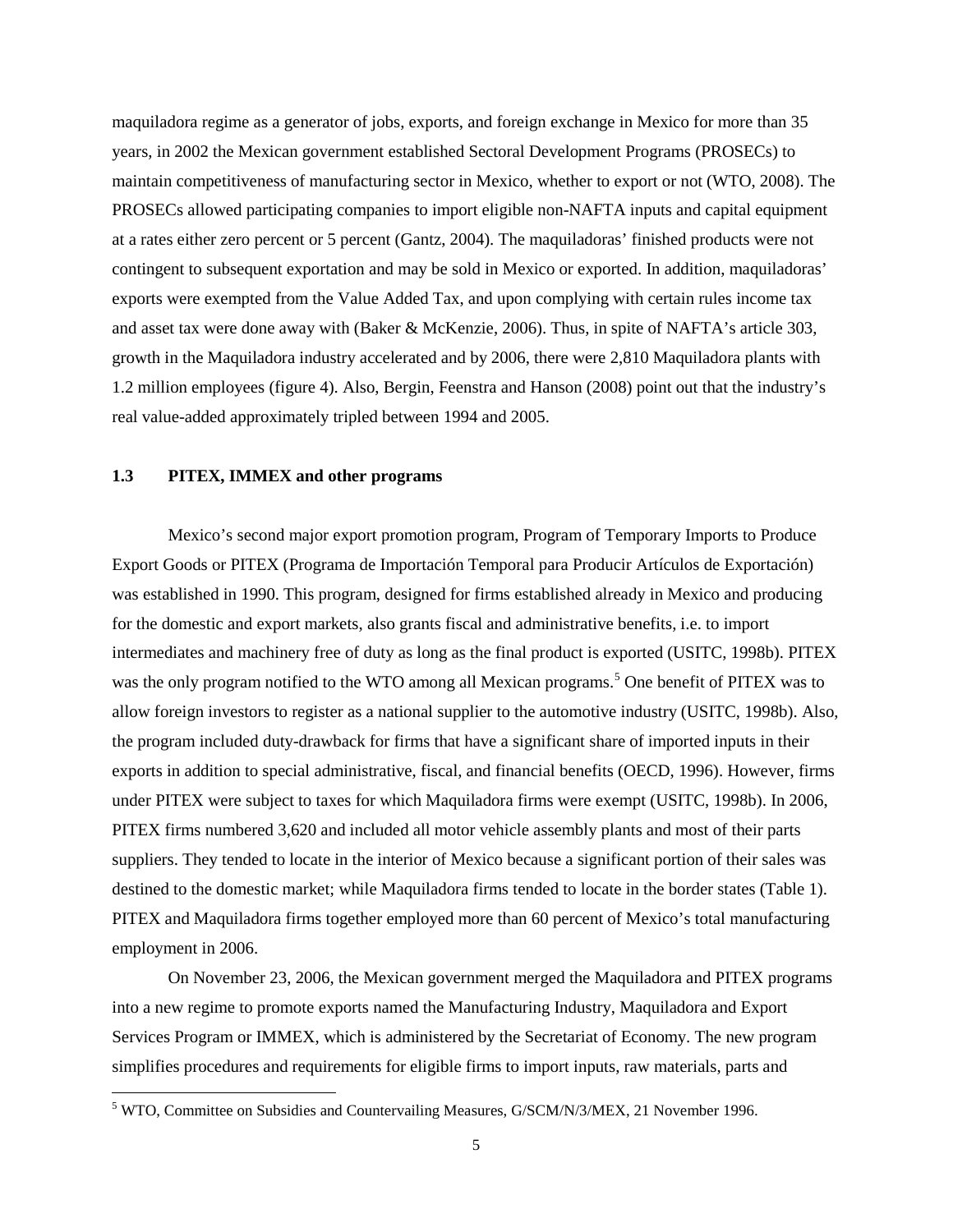components, and machinery and equipment free of duty as long as the finished product is exported. Firms under the IMMEX program also enjoy certain tax exemptions. In 2008, there were 6,185 firms under the IMMEX program (Table 1).

In addition to the IMMEX program, Mexico has other programs to promote exports through tariff and tax concessions and administrative facilities. These include the High-Volume Exporting Companies (ALTEX) program and the Foreign Trade Companies (ECEX) program. At the end of 2006, there were 2,644 firms in the ALTEX program and 340 firms in the ECEX program. Between 2002 and 2006, the government approved 46,989 refund requests from Mexican exporters under the duty-drawback program (WTO, 2008).

In summary, Mexico's processing exports through its Maquiladora, PITEX, and other programs underscore the importance of uncovering the true domestic and foreign value-added in its exports. We estimate these value-added measures by applying the methodology developed by Koopman, Wang, and Wei (2008). In estimating the domestic value-added in China's exports, Koopman, Wang and Wei (2008) use an optimizing algorithm to estimate the structure of processing export sectors. However, in this study for Mexico, that step is not necessary because Mexico has an actual input-output (I-O) table available for its Maquiladora industry. Here, we will assume that other export-promoting programs, including PITEX, have the same I-O coefficients as those of the Maquiladora industry. This article contributes to the literature in that it is the first study for Mexico that measures vertical specialization using a recently available input-output table for the Maquiladora industry in addition to using trade data from both export promotion programs, the Maquiladora and PITEX—to date most studies on processing exports for Mexico use trade data from the Maquiladora industry only. Our results suggest that Mexico's industrial strategy has resulted, although modestly and in some industries, in its insertion into the global supply chains as the domestic value-added share in Mexico's manufacturing exports increased in recent years.

The estimated measures indicate that on average Mexico's domestic value-added in its manufacturing exports is about 34 percent. Accounting for 80 percent of the country's manufacturing exports, 41 industries (out of a total 75 3-digit NAICS), have a domestic content of less than 50 percent. These industries include computer and peripheral equipment, audio and video equipment, communications equipment, semiconductor and other electronic components, and electrical equipment among others. The remainder of this paper explains the data and the methodology in Section 2, the estimation results in Section 3, and the conclusion in Section 4.

6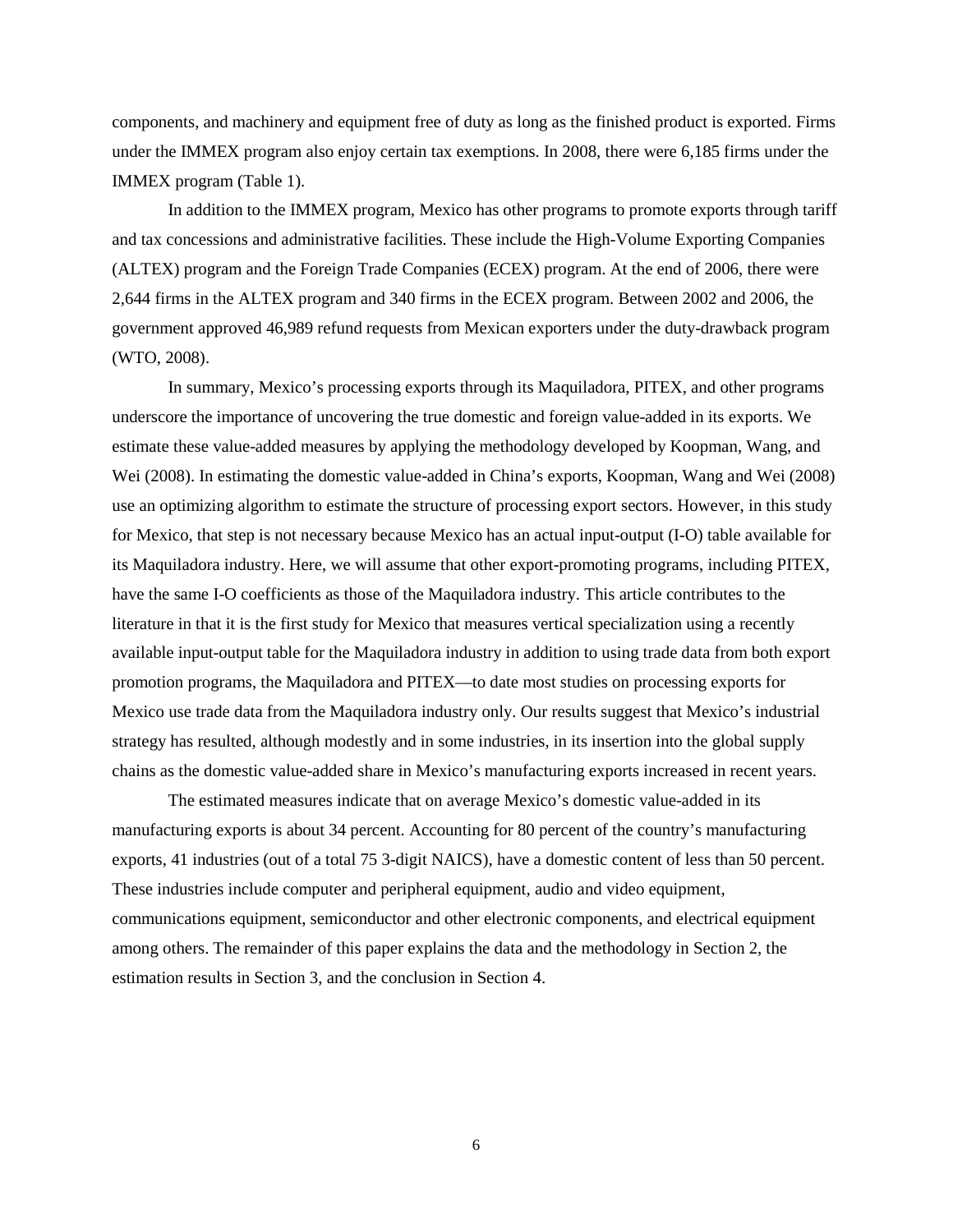## **2 Data and Estimation Method**

#### **2.1 Mexico's input-output table for 2003**

The most up to date input-output table for Mexico was the one for 2003 developed by Mexico's statistical agency, the Instituto Nacional de Estadística, Geografía e Informática (INEGI), which has 255 4-digit NAICS sectors. A notable feature is a specific I-O table for the Maquiladora industry.<sup>[6](#page-7-0)</sup> This table includes national production of goods and services classified under Mexico's NAICS for 2002, inputs purchased in the domestic economy, and imports from the rest of the world. The Mexico's trade data at the HS 8-digit level during 1996-2006 were obtained from the World Trade Atlas; they are reported for both the Maquiladora and PITEX firms' imports and exports by country source and destination.

## **2.2 Trade statistics**

INEGI also reported trade data for the Maquiladora industry but not PITEX. Thus, the analysis of the processing industry in Mexico based only on Maquiladora data omits important information. Furthermore, U.S. data on production sharing or U.S. imports under HS chapter 98 are likely to be underestimated as a result of the implementation of NAFTA and other preferential agreements (Burstein, Kurz, and Tesar, 2008). The World Trade Atlas trade data are from the Mexican government but are greater than U.S. data by about 10 to 12 percent (U.S. Department of Commerce, 2000 and 2001).

Exports of manufactured goods under the Maquiladora and PITEX programs accounted for 85.4 percent of total manufactured exports of \$195.6 billion in 2006, but in previous years this share was larger—for instance in 2000, it was 93.5 percent (table 2). Maquiladora and PITEX firms' imports accounted for 69.8 percent of their exports in 2006, i.e. out of one dollar of exports from these firms, 69.8 cents consisted of imported parts and components. In 2006, the leading suppliers of these imports were the United States, 51 percent; China, 12.2 percent; and Japan, 8.2 percent (table 3). Historically, the United States was the predominate supplier but China, Japan, South Korea, Taiwan, Malaysia, and Singapore have gained market shares in recent years. The main destination of Mexico's processing exports is the United States, to which Mexico's exports about 90 percent, followed by Canada, with about 2 percent (table 4).

In 2006, Mexico's Maquiladora processing exports amounted to \$111.9 billion, including, at the HS-2 digit level, electrical machinery (49.0 percent), machinery (18.4 percent), autos and auto parts (6.2 percent), medical instruments (6.1 percent), furniture and bedding (4.2 percent), knitted and non-knitted apparel (4.2 percent), and plastics (1.8 percent). These products combined represent about 90.0 percent of the total. Similarly, in the same year, Mexican firms under the PITEX program exported \$62.3 billion

<span id="page-7-0"></span><sup>&</sup>lt;sup>6</sup> We are grateful to INEGI for providing us with the input-output table.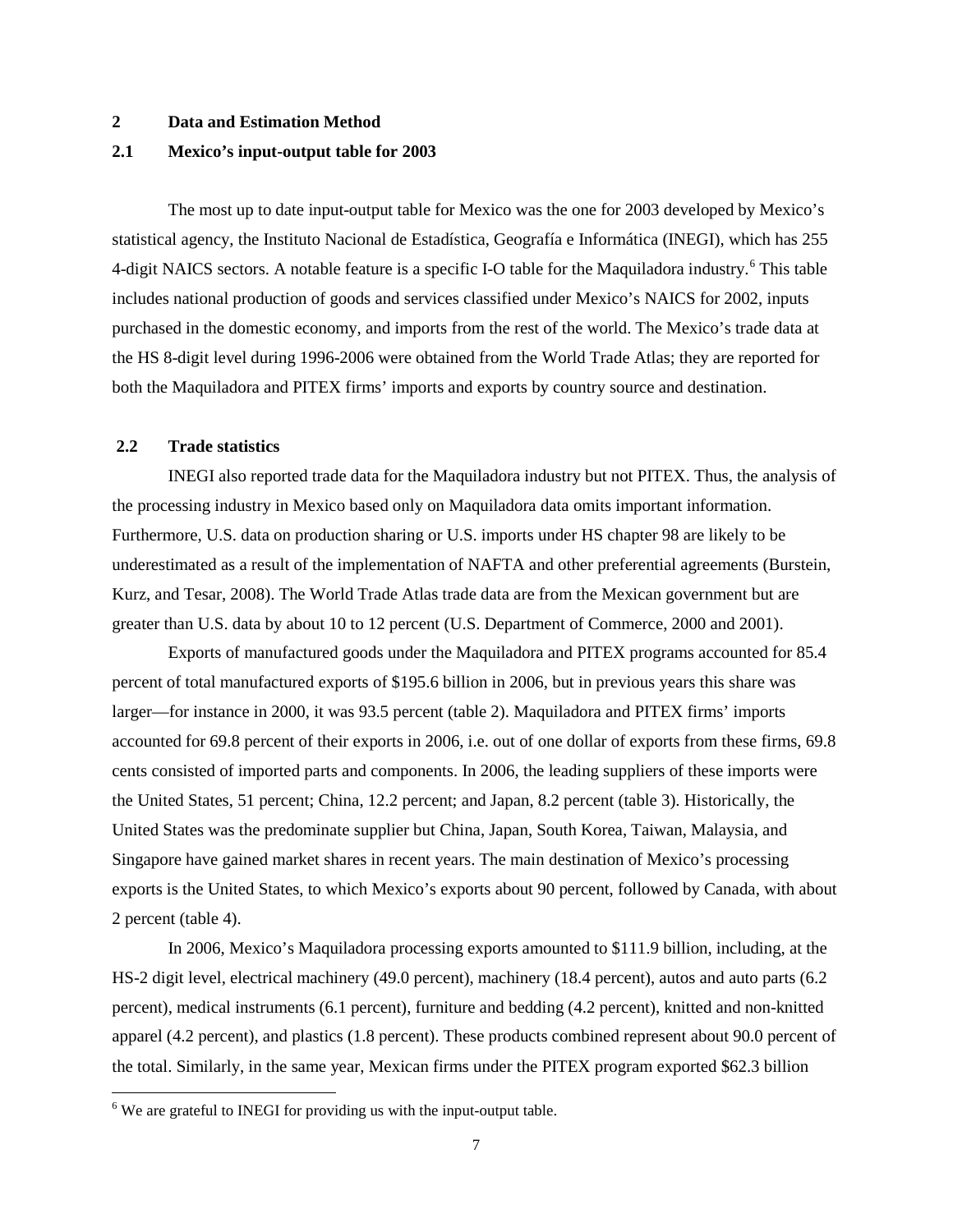including autos and auto parts (48.7 percent), machinery (12.3 percent), electrical machinery (6.4 percent), iron and steel (3.2 percent), beverages (3.1 percent), iron and steel products (3.0 percent), vegetables (2.9 percent), and medical instruments (2.1 percent); which combined represent about 82.0 percent of the total.

# **2.3 Estimation methods[7](#page-8-0)**

Hummels, Ishii, and Yi (2001) (HIY for short in subsequent discussion) proposed the concept of vertical specialization (VS) or foreign content or foreign value added in a country's trade as "the imported input content of exports, or equivalently, foreign value-added embodied in exports." They provided a formula to compute VS shares based exclusively on a country's input-output table. A key assumption needed for the HIY formula to work is that the intensity in the use of imported inputs is the same between production for exports and production for domestic sales. Recognizing that such an assumption is violated in the presence of processing exports, Koopman, Wang and Wei (2008) (KWW for short in subsequent discussions) pointed out that the HIY formula is likely to lead to a significant under-estimation of the share of foreign value-added in a country's exports. This is particularly important when policy preferences for processing trade leads to a significant difference in the intensity of imported intermediate inputs in the production for processing exports and the production for domestic final sales and normal exports. They developed a formula that can be used to estimate domestic and foreign content for economies that engage in a massive amount of tariff or tax-favored processing trade, such as that of China, Mexico, and Vietnam. They also demonstrated that there is a clear connection between the domestic content concept and the concept of vertical specialization proposed by HIY.

# *2.3.1 HIY method: When a country does not engage in processing trade*

HIY formula is implicitly derived from a single country "non-competitive" input-output model, which can be specified as follows<sup>[8](#page-8-1)</sup>:

$$
A^D X + Y^D = X \tag{1}
$$

$$
A^M X + Y^M = M \tag{2}
$$

$$
uA^D + uA^M + A_v = u \tag{3}
$$

where  $A^D = [a^D_{ij}]$  is an *nxn* matrix of direct input coefficients of domestic products;  $A^M = [a^M_{ij}]$  is an *nxn* matrix of direct inputs of imported goods;  $Y^D$  is an  $n_x$ 1 vector of final demands for domestically produced products, including usage in gross capital formation, private and public final consumption, and gross

<span id="page-8-0"></span> $7$  This section draws from Koopman, Wang and Wei (2008).

<span id="page-8-1"></span><sup>&</sup>lt;sup>8</sup> HIY (2001) do not specify this system explicitly but go straight to the implied Leontief inverse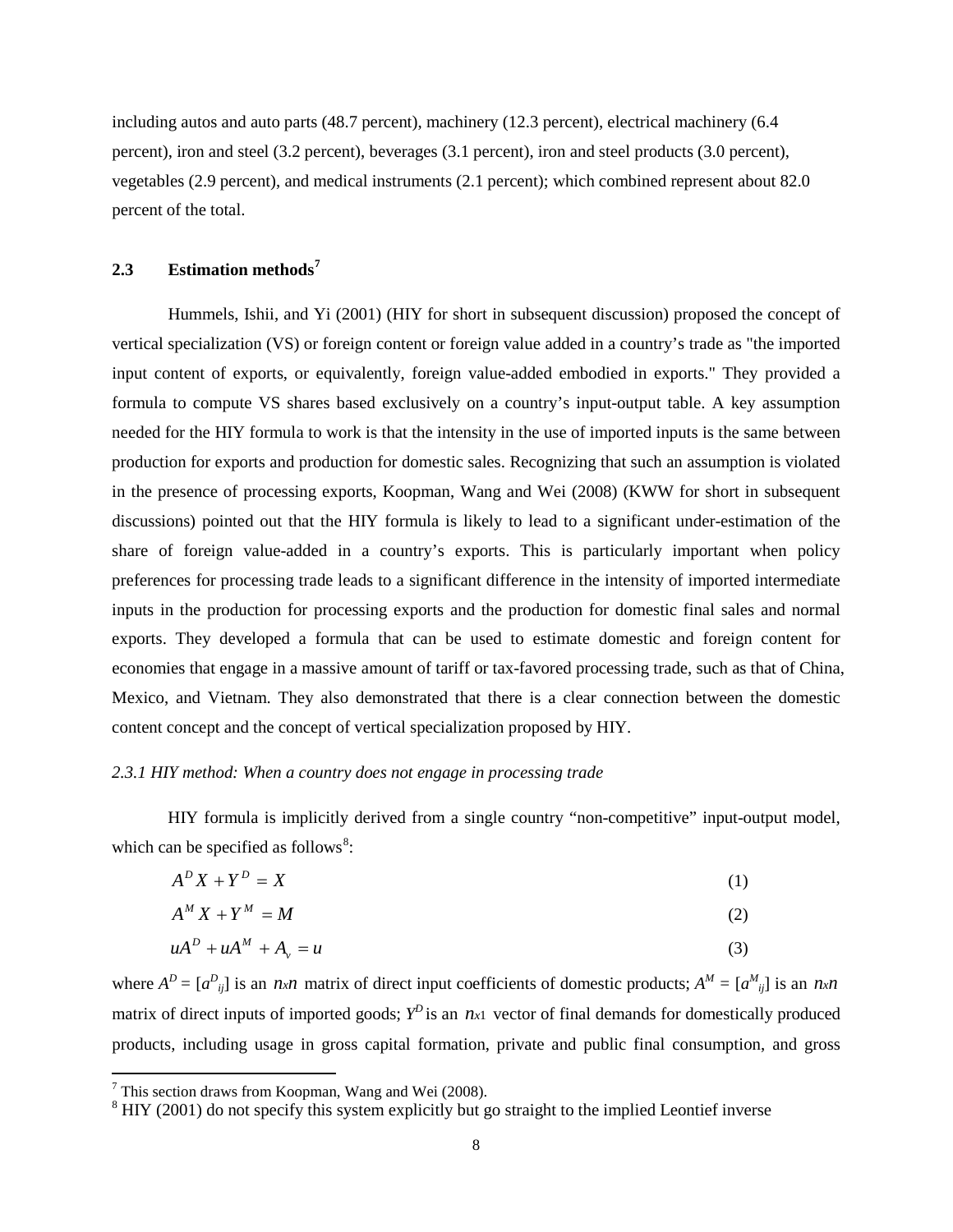exports;  $Y^M$  is an  $n_{x1}$  vector of final demands for imported products, including usages in gross capital formation, private and public final consumption; *X* is a *nx*<sup>1</sup> vector of gross output; *M* is a *nx*<sup>1</sup> vector of imports;  $A_v = [a^v_j]$  is a 1*xn* vector of each sector *j*'s ratio of value-added to gross output;  $\hat{A}_v$  is an *nxn* diagonal matrix with  $a_j^v$  as its diagonal elements; finally, *u* is a 1*xn* unity vector. Subscripts *i* and *j* indicate sectors, and superscripts *D* and *M* represent domestically produced and imported products, respectively.

Equations (1) and (2) define two horizontal balance conditions for domestically produced and imported products respectively. A typical row *k* in equation (1) specifies that total domestic production of product *k* should be equal to the sum of the sales of product *k* to all users in the economy (to be used as intermediate inputs or for final sales to these users), the final sales include domestic consumption and capital formation, plus exports of product *k*. A typical row *h* in equation (2) specifies that the total imports of product *h* should be equal to the sum of the sales of product *h* to all users in the economy, including intermediate inputs for all sectors, plus final domestic consumption and capital formation. Equation (3) is a vertical balance conditions, and is also an adding-up constraint for the input-output coefficients. It implies that the total output  $(X)$  in any sector  $k$  has to be equal to the sum of direct valueadded in sector *k*, and the cost of intermediate inputs from all domestically produced and imported products.

From equation (1) we have

$$
X = (I - AD)-1YD
$$
 (4)

 $(I - A^D)^{-1}$  is the well-known Leontief Inverse, a matrix of coefficients for the total domestic intermediate product requirement. Define a vector of share of domestic content, or domestic value-added, in a unit of domestically produced products,  $DVS = \{dv_s\}$ , a  $1xn$  vector, as the additional domestic valueadded generated by one additional unit of final demand of domestic products ( $\Delta Y^D = u'$ ), such that

$$
DVS = \hat{A}_v \Delta X / \Delta Y^D = \hat{A}_v (I - A^D)^{-1} = A_v (I - A^D)^{-1}
$$
 (5)

Equation (5) indicates that the domestic content for an I-O industry is the corresponding column sum of the coefficient matrix for total domestic intermediate goods requirement, weighted by the direct valueadded coefficient of each industry.

Under the condition that all exports and domestic sales have the same input-output coefficients, the share of domestic content in final demand and the share of domestic content in total exports should be the same. So, equation (5) is also the formula for the share of domestic content in total exports for each industry.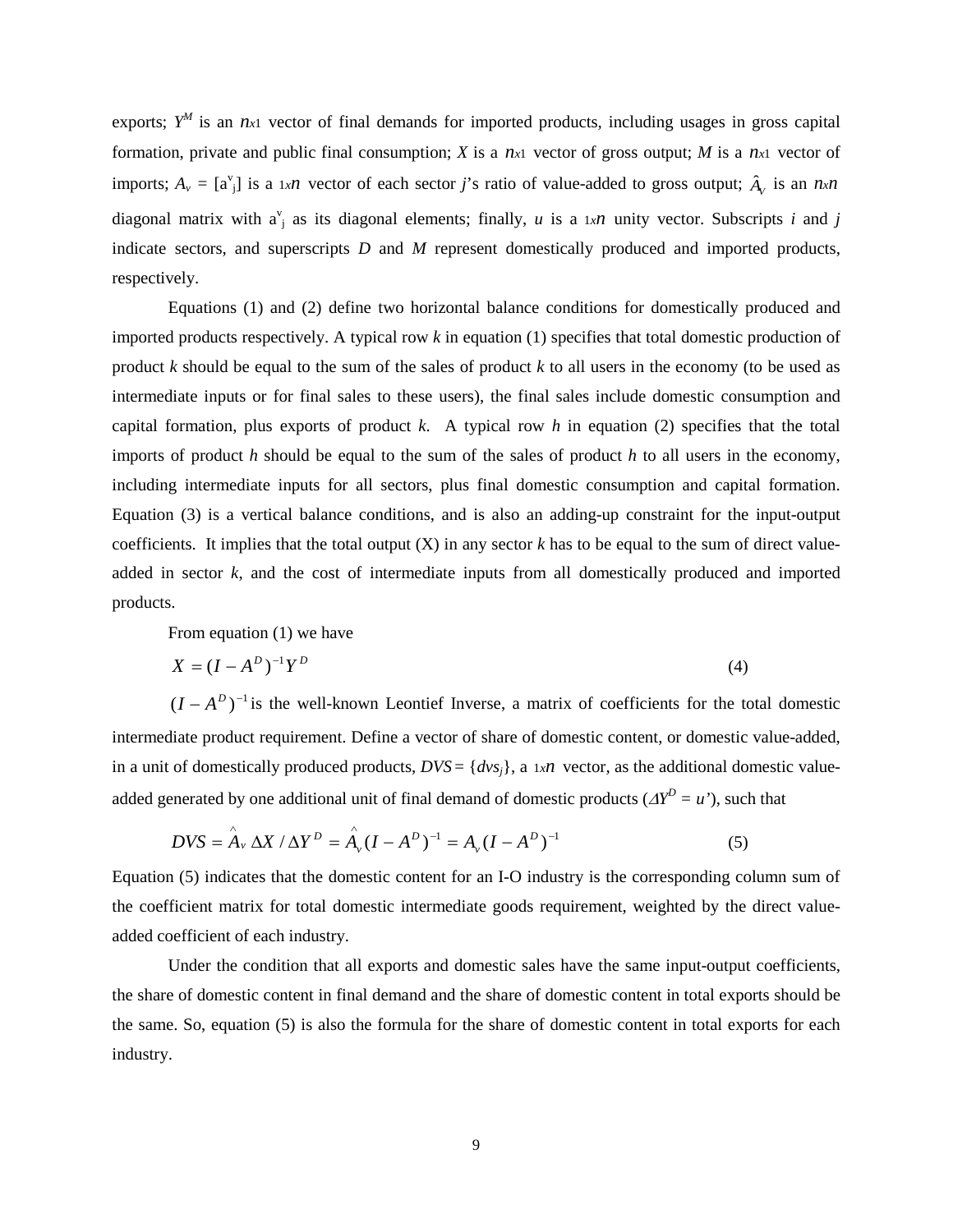Define a vector for the share of foreign content (or foreign value-added) in final demand for domestically produced products by  $FVS = u - DVS$ . By using equation (3), it can be verified that

$$
FVS = u - Av (I - AD)-1 = uAM (I - AD)-1
$$
 (6)

For each industry, this is the column sum of the coefficient matrix for total intermediate import requirement. This turns out to be the exact same formula used to compute vertical specialization by HIY (2001). In other words, the concepts of vertical specialization and that of foreign content are identical.

## *2.3.2 KWW method: When a country engages in processing trade*

The KWW formula is derived from a single country extended input-output model with a separate account for processing trade, which is specified as follows:

$$
\begin{bmatrix} I - A^{DD} & -A^{DP} \\ 0 & I \end{bmatrix} \begin{bmatrix} X - E^P \\ E^P \end{bmatrix} = \begin{bmatrix} Y^D - E^P \\ E^P \end{bmatrix}
$$
 (7)<sup>9</sup>

$$
A^{MD}(X - E^P) + A^{MP}E^P + Y^M = M
$$
\n(8)

$$
uA^{DD} + uA^{MD} + A_v^D = u \tag{9}
$$

$$
uA^{DP} + uA^{MP} + A_v^P = u \tag{10}
$$

Where. 
$$
A^{DD} = [a_{ij}^{dd}] = [\frac{z_{ij}^{dd}}{x_j - e_j^p}], A^{MD} = [a_{ij}^{md}] = [\frac{z_{ij}^{md}}{x_j - e_j^p}], A_{\nu}^{D} = [a_{j}^{\nu d}] = [\frac{\nu_j^d}{x_j - e_j^p}]
$$

$$
A^{DP} = [a_{ij}^{dp}] = [\frac{z_{ij}^{dp}}{e_j^p}], A^{MP} = [a_{ij}^{mp}] = [\frac{z_{ij}^{mp}}{e_j^p}], A_{\nu}^P = [a_j^{\nu_P}] = [\frac{\nu_j^P}{e_j^p}],
$$
 and the superscript P and D represent

processing exports, and domestic sales and normal exports respectively.

This is a generalization of the model specified in the previous subsection. Equations (7)-(8) are a generalization of equations  $(1)-(2)$ , and equations  $(9)-(10)$  are a generalization of equation  $(3)$ , with a separate account for processing exports. Equations (9) and (10) are also the new adding up constraint for the I-O coefficients.

The analytical solution of the system is

$$
\begin{bmatrix} X - E^P \\ E^P \end{bmatrix} = \begin{bmatrix} I - A^{DD} & -A^{DP} \\ 0 & I \end{bmatrix}^{-1} \begin{bmatrix} Y^D - E^P \\ E^P \end{bmatrix}
$$
(11)

The generalized Leontief inverse for this extended model can be computed as follows:

<span id="page-10-0"></span><sup>&</sup>lt;sup>9</sup> See Figure 1 in Koopman, Wang and Wei (2008) for details.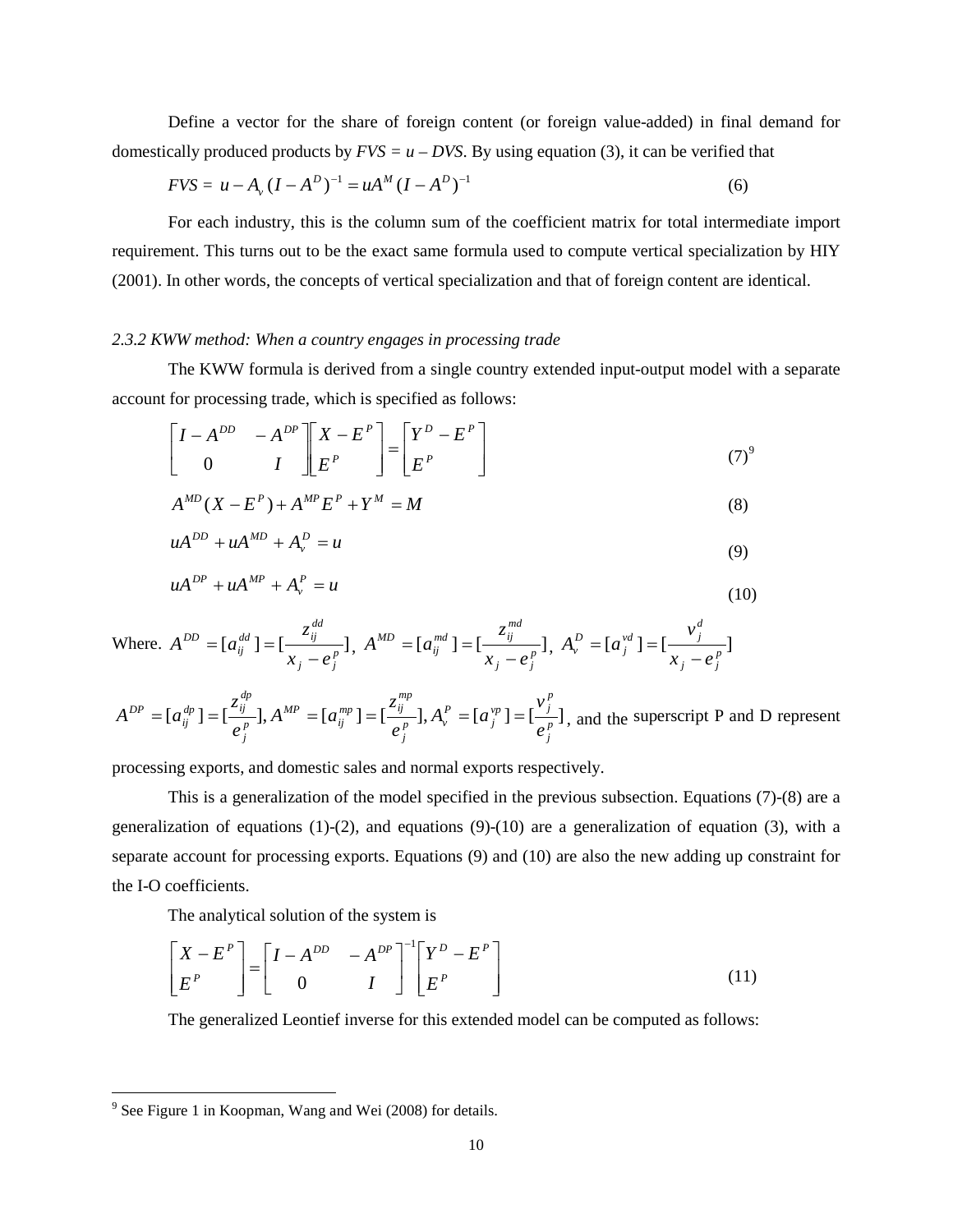$$
B = \begin{bmatrix} I - A^{DD} & -A^{DP} \\ 0 & I \end{bmatrix}^{-1} = \begin{bmatrix} B^{DD} & B^{DP} \\ B^{PD} & B^{PP} \end{bmatrix} = \begin{bmatrix} (I - A^{DD})^{-1} & (I - A^{DD})^{-1} A^{DP} \\ 0 & I \end{bmatrix}
$$
(12)

Substituting equation (12) into equation (11), we have:

$$
X - EP = (I - ADD)-1 (YD - EP) + (1 - ADD)-1 ADP EP
$$
 (13)

Substituting equation (13) into equation (8), the total demand for imported intermediate inputs is:

$$
M - Y^M = A^{MD} (I - A^{DD})^{-1} (Y^D - E^P) + A^{MD} (1 - A^{DD})^{-1} A^{DP} E^P + A^{MP} E^P
$$
 (14)

Equation (14) has three components: the first term is total imported content in final domestic sales and normal exports, the second and the third terms are indirect and direct imported content in processing exports, respectively.

We can compute vertical specialization (VS) or the foreign content share in processing and normal exports in each industry separately:

$$
\begin{vmatrix} VSS^D \\ VSS^P \end{vmatrix}^T = \begin{vmatrix} uA^{MD} (I - A^{DD})^{-1} \\ uA^{MD} (1 - A^{DD})^{-1} A^{DP} + uA^{MP} \end{vmatrix}^T
$$
 (15)

The total foreign content share in a particular industry is the sum of the two weighted by the share of processing and non-processing exports  $s^p$  and  $u-s^p$ , where both *s* and *u* are 1 by n vector:

$$
\overline{VSS} = (u - s^P, s^P) \begin{vmatrix} VSS^D \\ VSS^P \end{vmatrix}
$$
 (16)

The foreign content (or foreign value-added) share in a country's total exports is:

$$
TVSS = uA^{MD} (I - A^{DD})^{-1} \frac{E - E^{P}}{te} + u(A^{MD} (1 - A^{DD})^{-1} A^{DP} + A^{MP}) \frac{E^{P}}{te}
$$
(17)

Where *te*, a scalar, is the country's total exports. Equation (16) is a generalization of equation (6), the formula to compute industry-level share of vertical specialization. Equation (17) is a generalization of the formula for country-level share of vertical specialization proposed by HIY (2001, page 80). In particular, either when  $A^{DD} = A^{DP}$  and  $A^{MD} = A^{MP}$ , or when  $E^P$ /te = 0, equation (18) reduces to the HIY formula for VS.

Similarly, the domestic content share for processing and normal exports at the industry level can be computed separately:

$$
\begin{vmatrix} DVS^D \\ DVS^P \end{vmatrix}^T = \bar{A}_v B = (A_v^D - A_v^P) \begin{bmatrix} (I - A^{DD})^{-1} & (I - A^{DD})^{-1} A^{DP} \\ 0 & I \end{bmatrix}
$$

$$
= \begin{vmatrix} A_v^D (I - A^{DD})^{-1} \\ A_v^D (I - A^{DD})^{-1} A^{DP} + A_v^P \end{vmatrix}^T
$$
(18)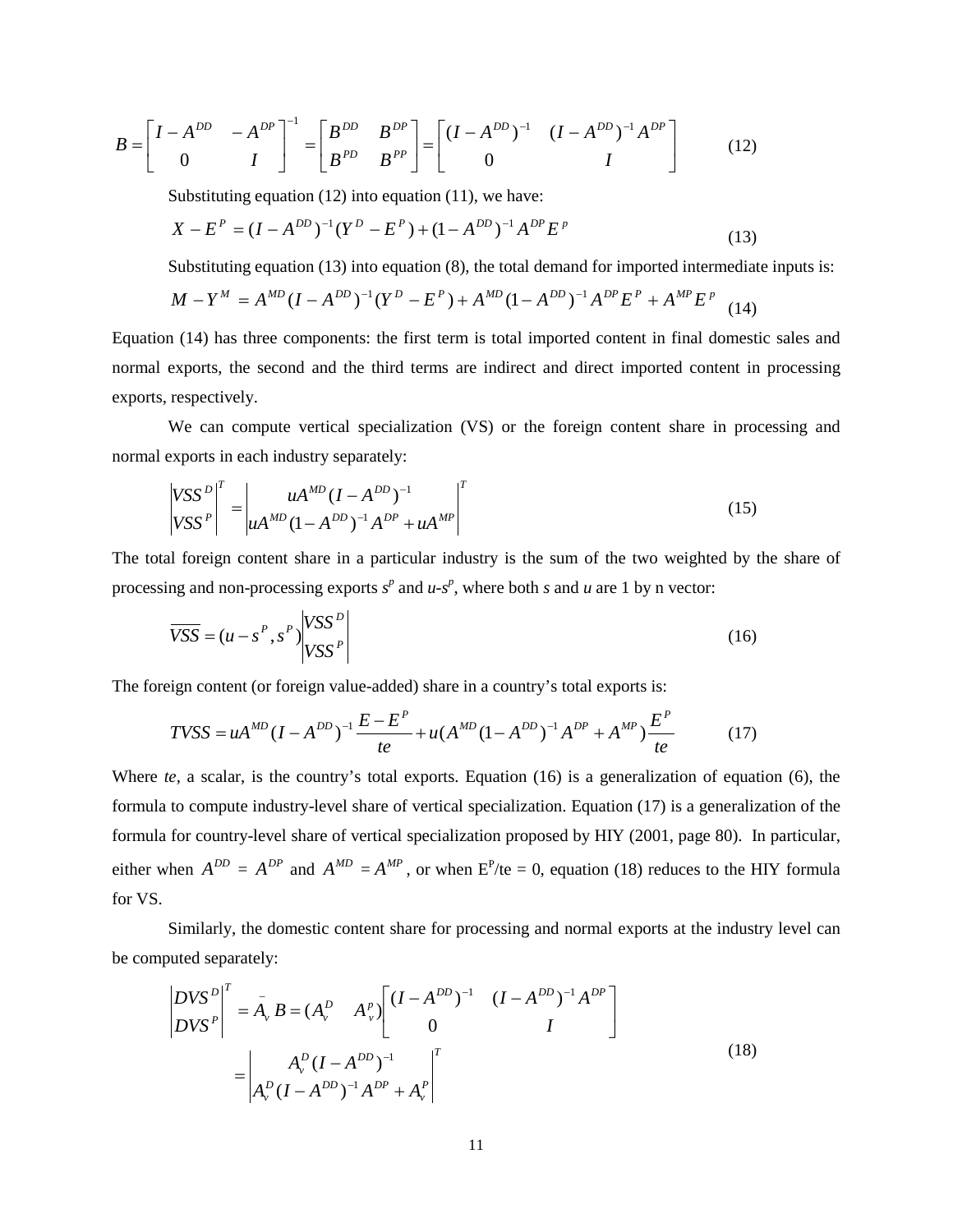The total domestic content share in a particular industry is a weighted sum of the two:

$$
\overline{DVS} = (u - s^P, s^P) \begin{vmatrix} DVS^D \\ DVS^P \end{vmatrix}
$$
 (19)

The domestic content share in a country's total exports is:

$$
TDVS = A_V^D (I - A^{DD})^{-1} \frac{E - E^P}{te} + (A_V^D (1 - A^{DD})^{-1} A^{DP} + A_V^P) \frac{E^P}{te}
$$
(20)

Either when  $A^{DD} = A^{DP}$  and  $A_v^D = A_v^P$ , or when  $E^P$ /te = 0, equation (19) reduces to the HIY formula in equation (5). It is ease to verify that for both processing and normal exports, the sum of domestic and foreign content shares is unity.

Equations (17) and (20) also imply that with a one year single country I-O table and detailed bilateral export data for different years and with different trading partners, one is able to compute the domestic and foreign value-added shares at the aggregate level for different years and trading partners separately. However, the variation in such a computation will come only from the variations in export composition change over time and across different trading partners, since the domestic and foreign content shares are the same at sector level.

# **3. Estimation Results**

Decomposition results for foreign and domestic value-added shares in 2000, 2003, and 2006 for Mexico's manufacturing exports, with the exception of food, aggregated from both the 3-digit and 4-digit Mexican NAICS input-output table are reported in table 5. Because exports under the PITEX program may have a different intensity in using imported intermediates from those of exports under the Maquiladora program, we report two estimates; one in which exports under the PITEX program are treated as normal exports and the other when they are treated as processing exports. For comparison, the results from the HIY formula that ignore processing trade are also reported.

The KWW estimates indicate that aggregated from the 3-digit NAICS I-O table, the total domestic value-added share in Mexico's manufacturing exports was 45.8% in 2000, 45% in 2003, and 44.9% in 2006 when only exports under the Maquiladora program were counted as processing exports. When exports under the PITEX program are also counted as processing exports, the share declines to 28%, 30**%,** and 32% in the same years (table 5). If aggregated from the 4-digit NAICS I-O table, the values are slightly higher, 30%, 34% and 36% when exports under both Marquiladora and PITEX are counted as processing exports; and 45.5%, 47.6% and 47.5% when exports under the PITEX program were treated as normal exports. In general, the direct domestic value-added shares are less than two thirds of the total domestic value-added shares. However, the indirect foreign value-added share (equals total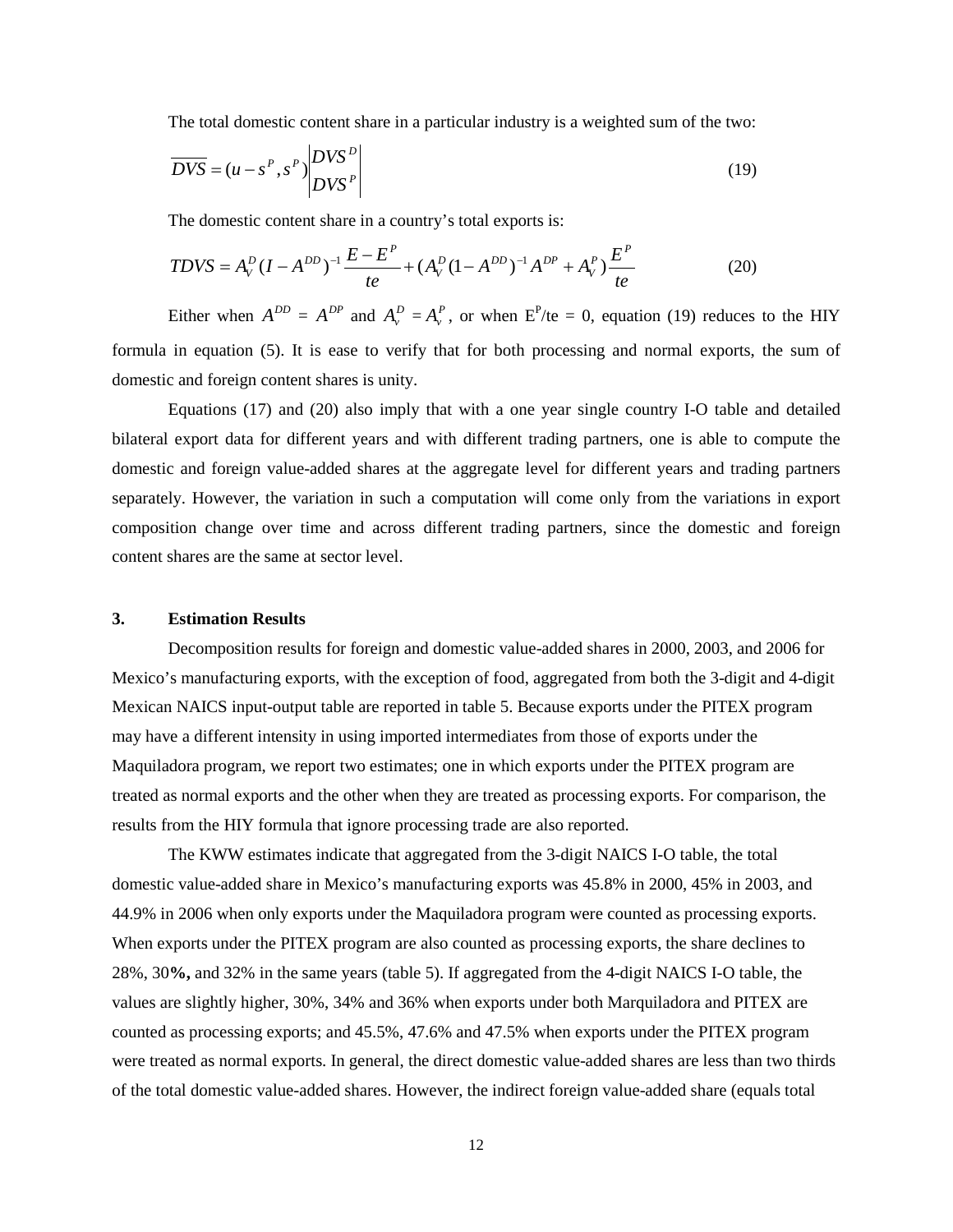foreign value-added share minus direct foreign value-added share) was relatively small suggesting that most of the foreign content comes from directly imported foreign inputs that are used for further processing and assembling, which are then exported back to the world market—mostly to the United States— as final products. The share of indirect foreign value-added under the upper bound estimates is smaller than that in the lower bound estimate when only Maquila counted as processing trade, suggesting that it is reasonable to classify both Maquila and PITEX as processing exports.<sup>[10](#page-13-0)</sup> Therefore, we will focus our discussion of the results on the upper bound KWW estimates but we will refer to the lower bound estimates when necessary.

Relative to the HIY's estimates, the KWW calculations resulted in much higher shares of foreign value-added in Mexico's gross exports and showed a different trend over time. To be more precise, considering aggregation from the 4-digit NAICS I-O table, estimates of the HIY method show that there is almost no trend in foreign content share (total VS share) in the data (47%, 47% and 46% in 2000, 2003 and 2006, respectively). However, when both Maquiladora and PITEX are counted as processing exports**,** KWW estimates reveal that the foreign content in Mexican manufacturing exports declined steadily from 70% in 2000 to 64% in 2006 (or from 72% to 68% if aggregated from 3-digit NAICS I-O table). This clearly indicates that the domestic-value added in Mexico's manufacturing exports is relatively low but it has increased over the 2000-2006 period.<sup>[11](#page-13-1)</sup>

Overall, the HIY method appears to incorrectly estimate both the level and the trend in domestic versus foreign content in Mexican manufacturing exports (table 5). The results also reveal another interesting fact that the difference (or bias) from trade regime aggregation (whether differentiate processing and normal trade) is much larger than the difference from aggregation based on more detailed sector classifications. There is only about 2 percentage point difference in domestic or foreign content share estimates between the 3-digit and 4-digit NAICS classification using the HIY formula; while such difference doubled when the KWW formula was applied (comparing the upper and lower panels of table 5). But that difference is still less than 4 percentage points smaller than the difference between such estimates based on the HIY formula and the KWW formula (comparing the first, second and third panels in table 5), and whether treat PITEX as processing exports, which are nearly 10 and 20 percentage point respectively. This clearly shows that it really matters whether to take processing trade into account or not, a finding consistent with what KWW found using Chinese data.

<span id="page-13-0"></span> $10$  Intermediate inputs directly imports from foreign country after one round processing become exports, relatively little go into production process as inputs to produce intermediate inputs. It is "imports for exports." <sup>11</sup> As Hubert Escaith from the WTO noted, this is important for the analysis of Latin American industrialization in

<span id="page-13-1"></span>that it suggests that Mexico's industrial strategy has resulted, although modestly, in its insertion into the global supply chains.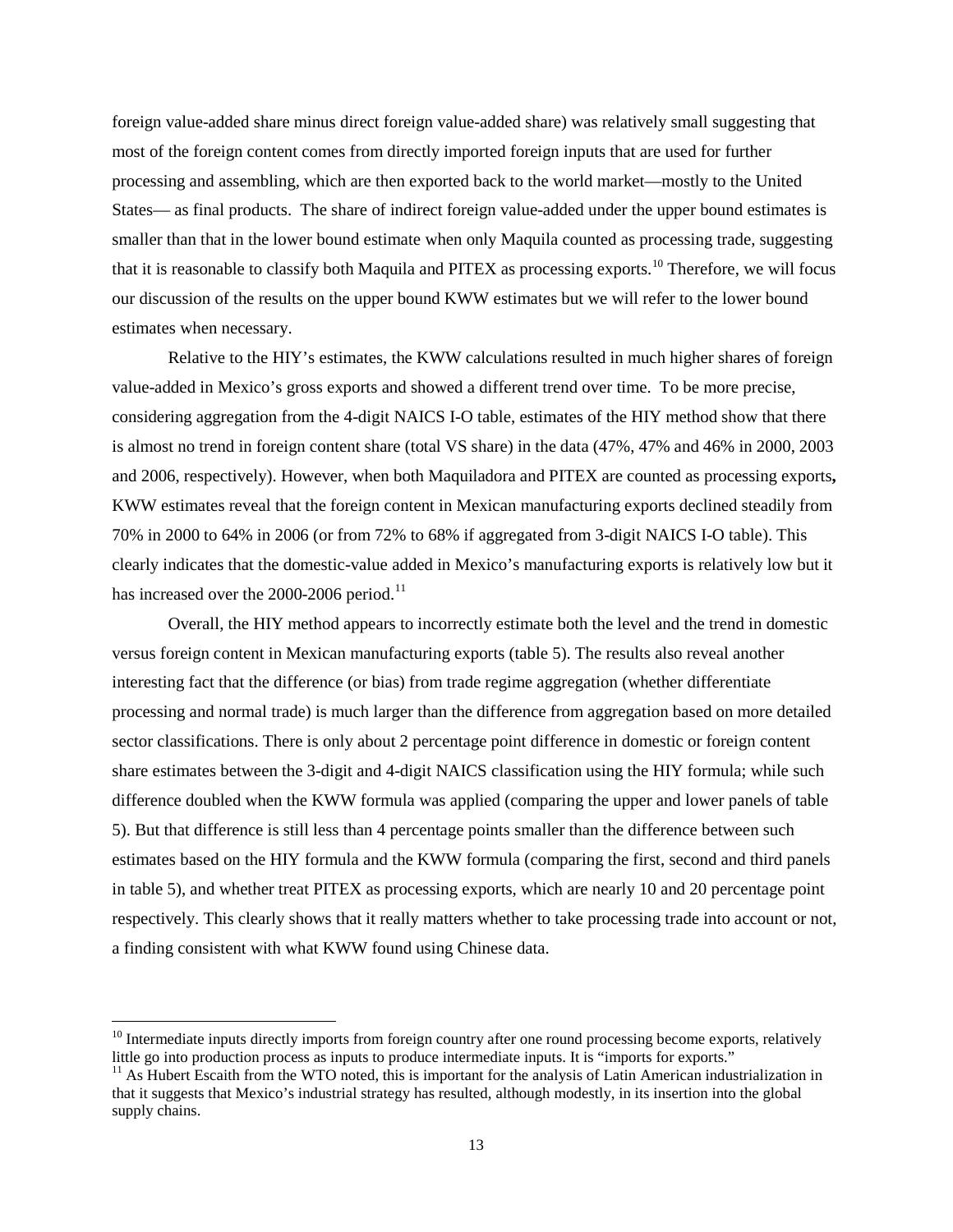Estimates of the shares of domestic and foreign value-added comparing normal and processing exports based on the KWW formula only are reported in table 6. Those results indicate that the share of domestic valued added is high in normal exports (around 75-80%), but low in processing exports (between 21-28%). This is true for both estimates, based on the 3-digit NAICS I-O table or the 4-digit NAICS I-O table, and regardless whether PITEX is counted as processing exports or not.

### Estimates for major manufacturing sectors

On average, domestic value-added in Mexico's manufacturing exports is 29.5 percent at the NAICS 3-digit level and 33.8 percent at the NAICS 4-digit level (tables 7 and 8). Among the 19 manufacturing industries in table 7, 12 industries have domestic content of less than 50 percent, comprising 89.3 percent of Mexico's manufacturing exports in 2003.

Similarly, of the 75 industries reported in table 8, 41 industries have domestic content of less that 50 percent and together represent 79.5 percent of the country's manufacturing exports. The industries with the lowest shares of domestic-value-added are: computer and peripheral equipment, audio and video equipment, communications equipment, semiconductor and other electronic components, commercial and service industry machinery component manufacturing, hardware, and electrical equipment. The following 21 industries have their shares of domestic content or domestic value- added higher than 50 percent but lower than 65 percent and account for 15.3 percent of total manufacturing exports. These medium domestic value-added industries include motor vehicle body and trailer, fiber, yarn, and tread mills, railroad rolling stock manufacturing, nonferrous metal production, fabric mills, and metalworking machinery manufacturing. The remaining 13 industries have shares higher than 65 percent but account for only 5.1 percent of Mexico's total manufacturing exports. Leading these high domestic value-added group of industries are petroleum and coal products, with a share of 90.0 percent; lime and gypsum products, with a share of 88.2 percent; and pesticide, fertilizer and other agricultural chemicals, with a share of 79.9 percent.

Counting Mexican manufacturing exports under the PITEX program as processing trade makes a difference in our calculations across industries. This is particularly important for transportation equipment industries (NAICS 336), but it has relatively less impact on electronic sectors (NAICS 334 and 335). Given the dominance of production sharing arrangements with the United States in Mexico's auto sector, this should not be a surprise (PITEX made up more than 60 percent of Mexico's exports of transportation equipment, while those under the Maquila program were only about 34 percent). These top three NAICS industries with the lowest domestic value-added together made up about 70 percent of Mexico's total manufacturing exports in 2003. This suggests that Mexican manufacturing trade is highly concentrated in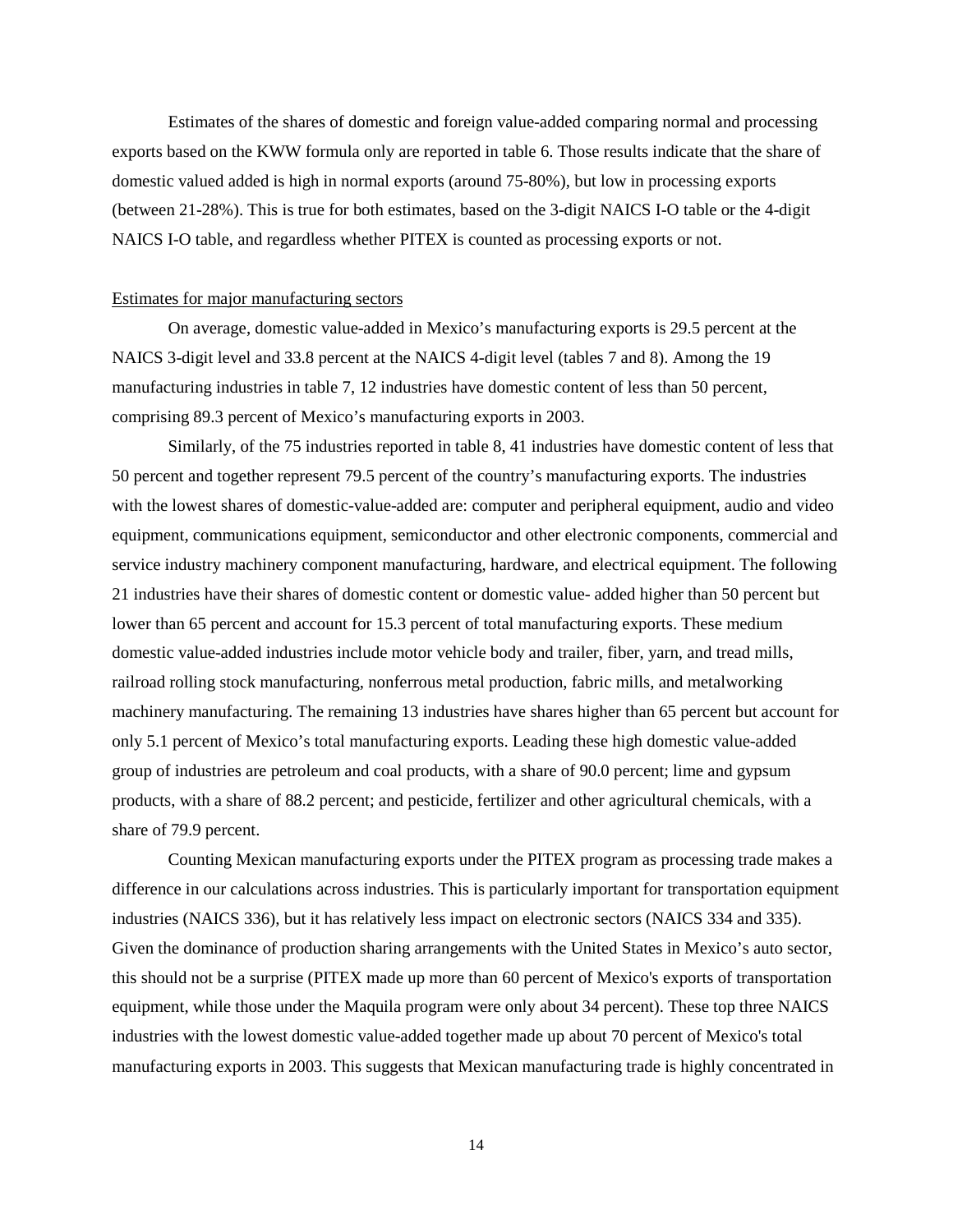a few industries with an extremely high proportion of processing exports—between 72 and 85 percent and low domestic content of less than 27 percent (table 7).

Similarly, there are some marked differences within industries. For instance, in two sectors within the transportation industry, at the 4-digit NAICS classification, exports of motor vehicles and motor vehicle body and trailer (with PITEX exports of 100 and 96 percent) show very different domestic content—domestic value-added in motor vehicle body and trailer is 63 percent, while that of motor vehicle is 35 percent (table 8). Also, within the computer and electronic product industry—whose exports are mostly under the Maquila program— exports of communications equipment; audio and video equipment; semiconductor and other electronic component manufacturing; and computer and peripheral equipment show an average domestic content of 14 percent. In contrast, also within the computer and electronic product industry navigational, measuring, electro medical and control instruments show a domestic value-added of 25 percent. Differences in the electrical equipment, appliance, and component industry—also mostly Maquiladora exports—are less prominent. For instance, exports of electrical equipment and other electrical equipment and component manufacturing average a domestic value-added of 25 percent, while those of electric lighting equipment and household appliances average a value-added of 34 percent. This indicates that exporting industries that tend to use the Maquiladora program the most, for instance electronics, have low domestic value-added, while those industries that export under PITEX—auto and machinery industries—have relatively higher domestic content.

## Exports to major markets

The United States is the leading market for Mexican manufacturing exports to which Mexico exported 86.4 percent of its total in 2006 (table 9). Although this share has declined from 2003 to 2006, the United States continues to play a dominant role as a market for Mexico's manufacturing exports. Canada follows with approximately 2 percent of Mexico's total manufacturing exports.

Most of Mexico's manufacturing exports to the United States and Canada are processing exports in excess of 87 percent of those exports. Although the share of domestic value-added in Mexico's processing exports is increasing, it still remained relatively low at about 34.3 percent for the United States and 36.8 percent for Canada in 2006.

Mexico's trading partners and its manufacturing exports under both the Maquiladora and PITEX programs, shown in table 9, indicate that in 2006 both programs were important for the United States and Canada but PITEX was particularly important for Brazil, the European Union, and Japan. The share of Maquila exports to the United States has been 60 percent, while that of PITEX has declined from 35 to 27 percent from 2000 to 2006.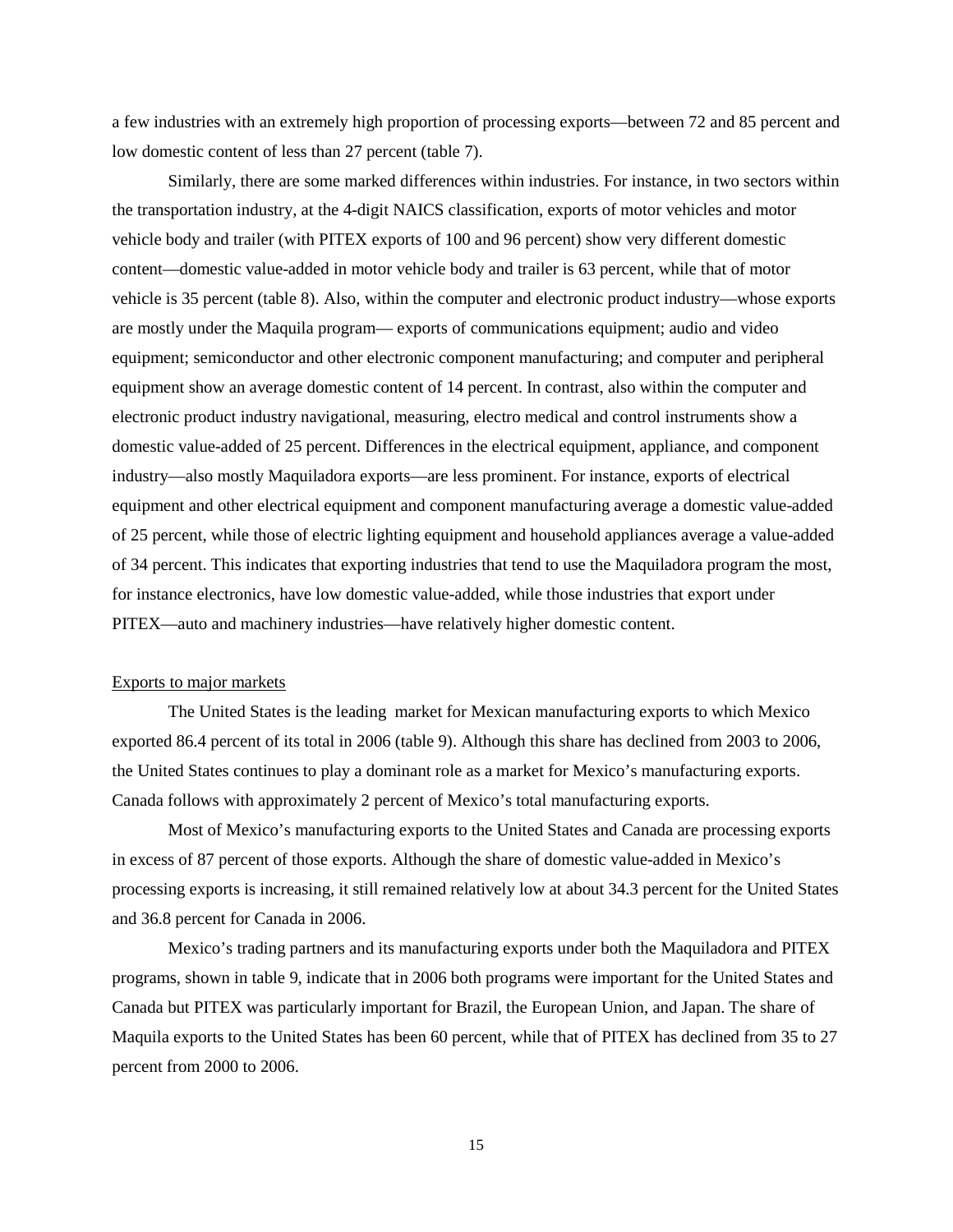## Comparing Mexico and China

On average, Mexico's domestic value-added in manufacturing exports is about 34 percent, a share that is relatively lower than that of China of 51 percent (Koopman, Wang, and Wei, 2008, table 3). Low domestic content industries in both countries include computers and accessories and telecommunications equipment. Some higher domestic value-added industries that are similar in both countries include motor vehicles, cement, and pesticide and fertilizers.

Mexico's domestic content in processing trade for computers (8.5 percent, table 8) is higher than that of China (3.9 percent, KWW table 5), suggesting some integration in Mexico's information and communications technology. Mexico has promoted partnerships among domestic firms, foreign firms, and the university system in the city of Guadalajara, to create the country's "Silicon Valley."<sup>[12](#page-16-0)</sup> In addition, the country has also moved, although modestly, in the global supply chain in the areas of software development and information technology services. Mexico's domestic value added in communication equipment (14.9 percent) is half of China's (31.2 percent), while that of electronic components is about 15 percent for both countries. High domestic value-added processing industries in Mexico are railroad rolling stock manufacturing (63 percent) and pesticide, fertilizer, and other agricultural chemicals (82.4 percent), which are twice as high as those of China (33.1 and 31.0 percent, relatively).

Estimates of domestic value-added in manufacturing exports by country or region of destination indicate that domestic content in both Mexico and China's exports to the United States is less that 50 percent—31.9 percent for Mexico (table 9) and 45.6 percent for China (table 7, Koopman, Wang, and Wei (2008). Moreover, domestic content in exports to Japan, Canada, and Brazil is, on average, lower than 50 percent for Mexico (43.1 percent) but higher than 60 percent for China (60.5 percent). Notably, both countries' domestic value-added in manufacturing exports to the rest of Latin America and the Caribbean is relatively high—66 percent for Mexico and 76.5 percent for China.

Of this latter group, the top five countries to which Mexico exported in 2003 were Aruba, Guatemala, the Dominican Republic, Colombia and Costa Rica. These countries accounted for almost 50 percent of total exports to the rest of Latin America and the Caribbean group. Most of these exports were normal exports, comprising two thirds of the total, with a relatively high domestic content of 82.3 percent (table 9). These Mexican exports to the group consisted primarily of crude oil—almost 50 percent— to Aruba and Dominican Republic. Crude oil or petroleum has the highest domestic content of 90.0 percent among Mexico's manufacturing industries (table 8). Other normal exports to these countries include

<span id="page-16-0"></span> $12$  We thank Ted H. Moran for making this important remark linked to the formation of backward linkages and supplier networks for multinational investors.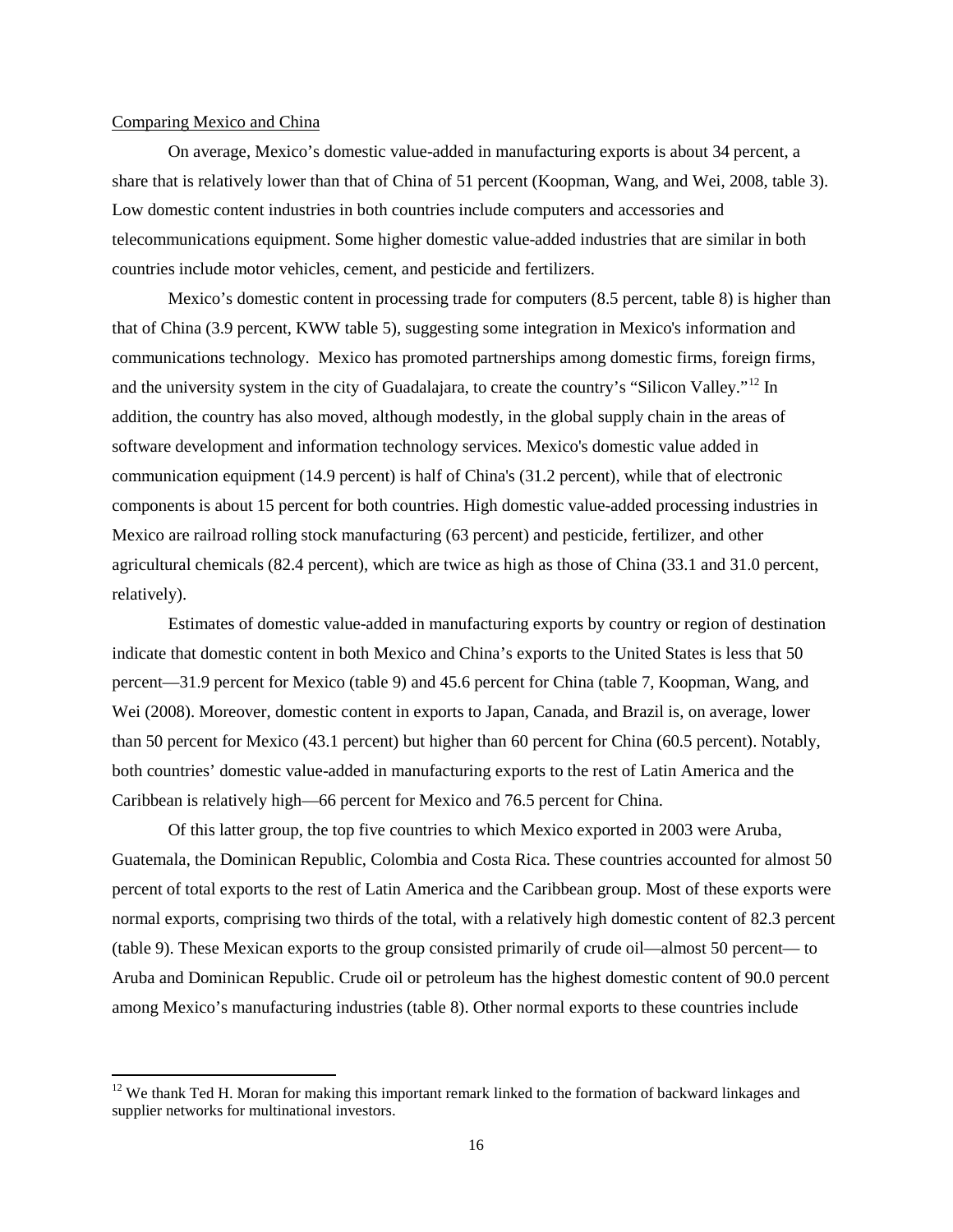shampoos and soap, NAICS code 3256; pharmaceutical and medicine, NAICS code 3254; and converted paper, NAICS code 3222; all of which have relatively high domestic value-added.

## **4. Conclusions**

Vertical specialization is pervasive in Mexico. In line with global trade, Mexico's trade has increased at impressive rates over the last fifteen years and more than 85 percent of its exports are production sharing operations.

Production sharing in Mexico started in the mid-1960s with the implementation of the Maquiladora program, an export promotion program that allowed for the importation of inputs free of duty into Mexico as long as the final product was exported mostly to the United States that under the HS9802 provisions, firms paid duty only on foreign value-added. Earlier in the 1990s, Mexico developed and implemented another export promotion program, PITEX, for the domestic firms already established in the country with similar incentives as the Maquiladora program. These programs grew and in 2006, firms under both programs employed about 60 percent of manufacturing employment and exported more than 85 percent of a total of \$195.6 billion of manufacturing exports.

In this paper we estimated the extent to which domestic and foreign value-added are present in Mexico's manufacturing exports for 2000, 2003, and 2006. The estimation was carried out by applying the methodology developed by Koopman, Wang, and Wei (2008) but with a slight modification. In their methodology, the authors estimated the structure of the Chinese processing export sector via an optimizing algorithm. This step was not necessary for our estimation because Mexico statistical agency compiled an input-output table specifically for the production sharing sector i.e. for the Maquiladora industry for 2003. This is the first study of its kind in that for Mexico it provides measures of vertical specialization using such an input-output table in addition to using trade data from both export promotion programs, the Maquiladora and PITEX programs.

The estimation results suggest that on average Mexico's manufacturing exports have a domestic value-added share of about 34 percent. Industries that have a domestic content of less than 50 percent account for approximately 80 percent of the country's manufacturing exports. Low domestic value-added industries include computer and peripheral equipment, audio and video equipment, communications equipment, semiconductor and other electronic components, and electrical equipment. Industries that have domestic content shares higher than 65 percent account for only 5.1 percent of Mexico's total manufacturing exports. Some leading industries in this higher domestic value-added group are petroleum and coal products, with a share of 90.0 percent; lime and gypsum products, with a share of 88.2 percent; and pesticide, fertilizer and other agricultural chemicals, with a share of 79.9 percent.

17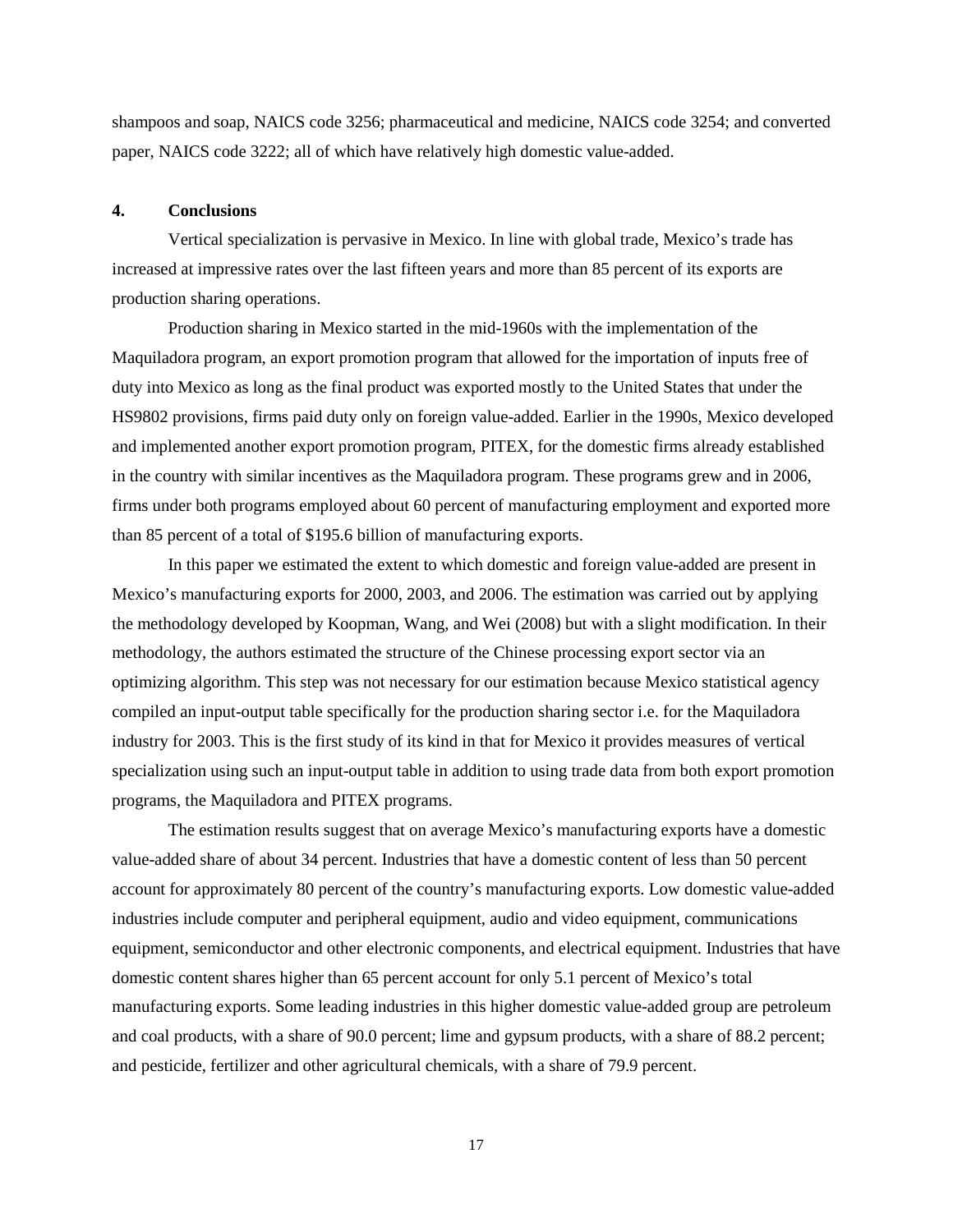Counting Mexican manufacturing exports under the PITEX program as processing trade makes a difference in our calculations across industries. In particular, it made a significant difference in the transportation equipment industries, whose exports under PITEX made up more than 60 percent of Mexico's exports of that industry, while those under the Maquila program were only about 34 percent. This reflects the dominance of production sharing arrangements with the United States in Mexico's auto sector. Furthermore, the top three NAICS industries with the lowest domestic value-added (transportation equipment and electronic sectors), together made up about 70 percent of Mexico's total manufacturing exports in 2003. This suggests that Mexican manufacturing trade is highly concentrated in a few industries with an extremely high proportion of processing exports—between 72 and 85 percent and low domestic content of less than 27 percent (table 7). Our results also indicate that exporting industries that tend to use the Maquiladora program the most, for instance electronics, have low domestic value-added, while those industries that export under PITEX—auto and machinery industries—have a relatively higher domestic content.

Most of Mexico's manufacturing exports to the United States and Canada consist of processing exports and the United States is by far the single-country largest export market to which Mexico exported 86.4 percent of its total in 2006. Canada's share of Mexico's total manufacturing exports was only approximately 2 percent in the same year. Mexico's manufacturing exports under both the Maquiladora and PITEX programs are important for the United States and Canada but PITEX was particularly important for Brazil, the European Union, and Japan. The share of Maquila exports to the United States has been 60 percent, while that of PITEX has declined from 35 to 27 percent from 2000 to 2006.

Although relatively low, the domestic value-added in Mexico's exports has increased in recent years suggesting that Mexico's industrial strategy has resulted, although modestly and in some industries only, in its insertion into the global supply chains.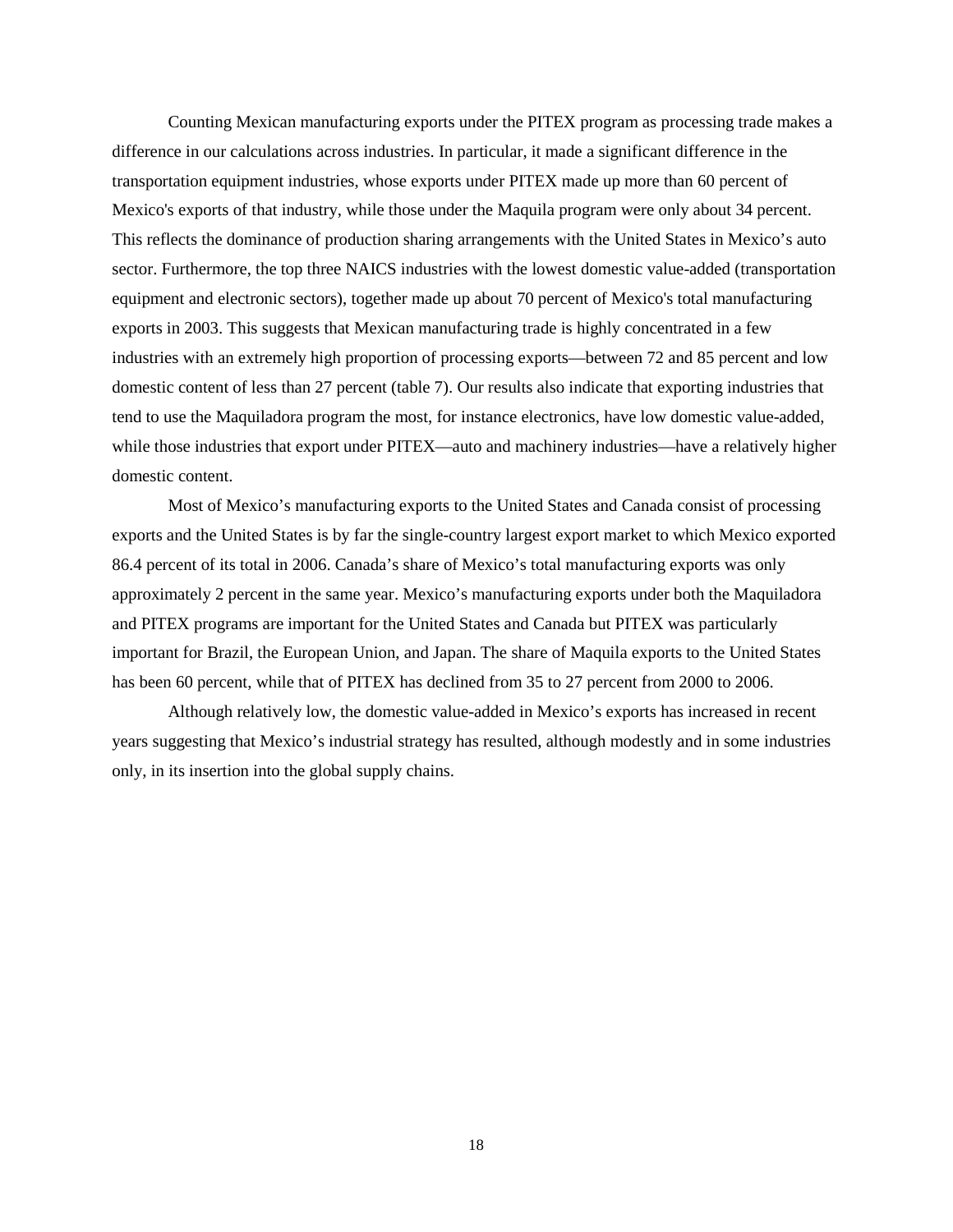Bibliography

Baker & McKenzie Abogados, S.C., (2006). "Doing Business in Mexico." [http://www.bakernet.com/NR/rdonlyres/219EF148-9DD9-49C8-8513-](http://www.bakernet.com/NR/rdonlyres/219EF148-9DD9-49C8-8513-13CB1B6829C6/0/dbi_mexico2006.pdf) [13CB1B6829C6/0/dbi\\_mexico2006.pdf](http://www.bakernet.com/NR/rdonlyres/219EF148-9DD9-49C8-8513-13CB1B6829C6/0/dbi_mexico2006.pdf)

Buie, Amanda, (2008). "Mexico's Maquiladoras—Climbing the Ladder of Success," ProLogis Research Bulletin, Spring, Denver, Colorado. <http://www.prologisresearch.com/library/default.asp> (accessed June 12, 2009) [http://www.mfiintl.com/reports/Mexico\\_Maquiladoras\\_Report.pdf](http://www.mfiintl.com/reports/Mexico_Maquiladoras_Report.pdf)

Burstein, A., C. Kurz, and L. Tesar, (2008). "Trade, Production Sharing, and the International Transmission of Business Cycles," *Journal of Monetary Economics*, 55, 775-795.

Bergin R. Paul, and Robert C. Feenstra (2008). "Pass-Through of Exchange Rates and Competition Between Floaters and Fixers," Revised version of the NBER Working Paper No. 13620, *Journal of Money Credit and Banking*, forthcoming <http://www.econ.ucdavis.edu/faculty/bergin/research/index.html>(accessed May 29, 2009).

Bergin R. Paul, Robert C. Feenstra, and Gordon H. Hanson (2008). "Offshoring and Volatility: Evidence from Mexico's Maquiladora Industry," University of California, Davis, Forthcoming in the *American Economic Review*

<http://www.econ.ucdavis.edu/faculty/bergin/research/BFH1web.pdf> (accessed May 29, 2009)

Bergin R. Paul, Robert C. Feenstra, and Gordon H. Hanson (2009). "Volatility Due to Offshoring: Theory and Evidence," University of California, Davis, Working Paper, January [http://www.econ.ucdavis.edu/faculty/bergin/research/Offshoring\\_and\\_Volatility\\_theory\\_web.pdf](http://www.econ.ucdavis.edu/faculty/bergin/research/Offshoring_and_Volatility_theory_web.pdf) (accessed May 29, 2009).

Campa Jose Manuel and Linda S. Goldberg (2006). "Pass Through of Exchange Rates to Consumption Prices: What Has Changes and Why?" National Bureau of Economic Research, Working Paper 12547, Cambridge, MA, September.

Chen, Hogan, Matthew Kondratowicz, and Kei-Mu Yi, (2005). "Vertical specialization and three facts about U.S. international trade, *North American Journal of Economics and Finance*, 16, 35-59.

Chiquiar, Daniel (2008). "Globalization, regional wage differentials and the Stolper-Samuelson Theorem: Evidence from Mexico," *Journal of International Economics*, 74, 70-93.

Chiquiar, Daniel and Manuel Ramos-Francia, (2005). "Trade and Business-Cycle Synchronization: Evidence from Mexican and U.S. Manufacturing Industries," *North American Journal of Economics and Finance*, 16, 187-216.

Durand Alcantara, Gerardo (2007). "The Maquiladora Industry of Mexico: An Approach for the compilation of statistics on goods for processing," Expert Group on International Merchandise Trade Statistics, United Nation, Statistics Division, New York, December 3-6.

Ebenstein, Avraham, Ann Harrison, Margaret McMillan and Shannon Phillips (2009). "Estimating the Impact of Trade and Offshoring on American Workers using the Current Population Surveys," National Bureau of Economic Research, Working Paper 15107, Cambridge, MA, June.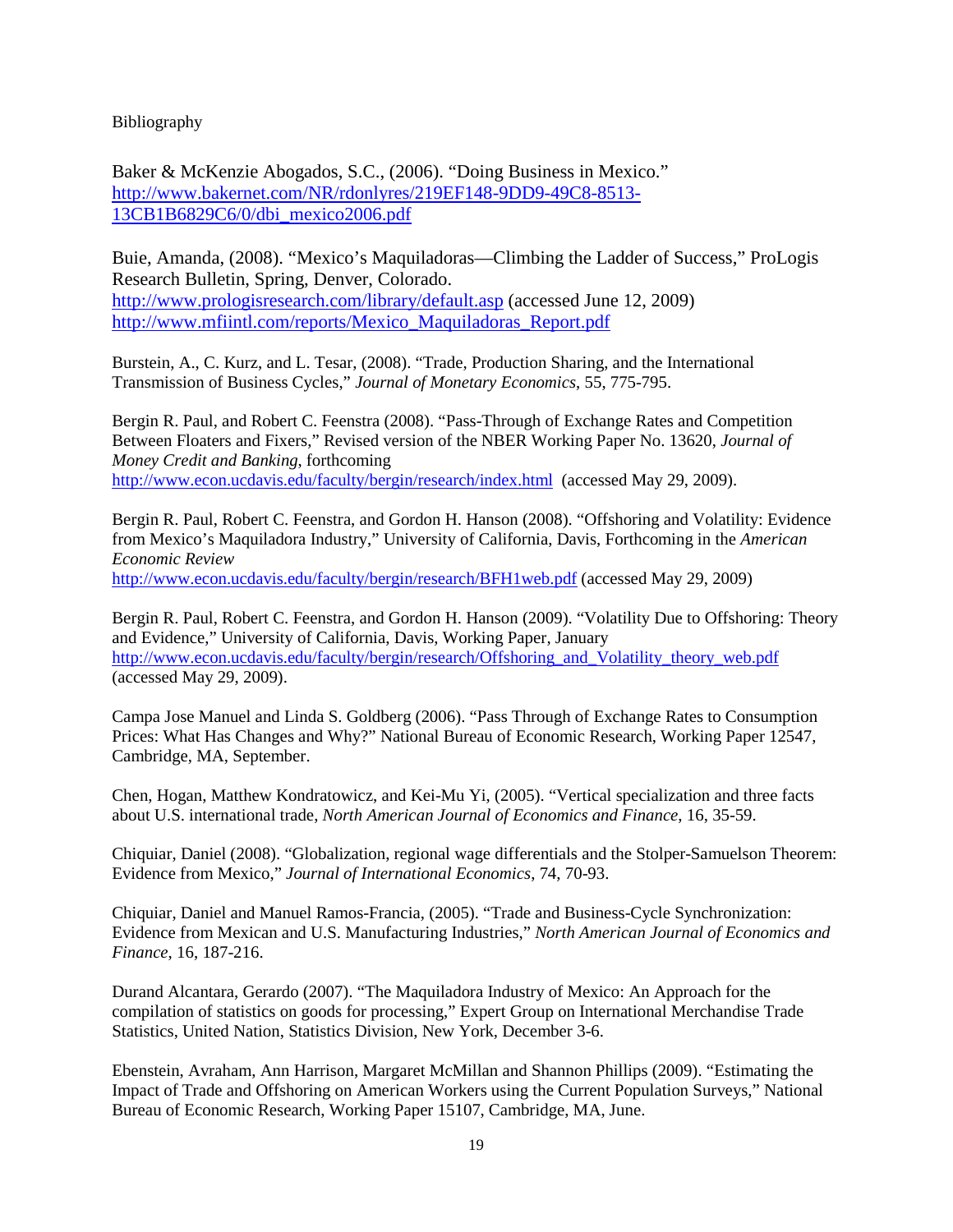Feenstra, Robert C. (1989). "Symmetric Pass-through of Tariffs and Exchange Rates under Imperfect Competition: An Empirical Test" *Journal of International Economics,*27, 24-45.

Feenstra, Robert C. (1998). "Integration of Trade and Disintegration in the Global Economy," *Journal of Economic Perspectives,*12, 31-50.

Feenstra, Robert C. (2008). "Offshoring in the Global Economy," The Ohlin Lectures, presented at the Stockholm School of Economics, September 17-18. <http://www.econ.ucdavis.edu/faculty/fzfeens/papers.html>(accessed on June 1, 2009) [http://www.econ.ucdavis.edu/faculty/fzfeens/pdf/Feenstra\\_Ohlin\\_Lecture\\_2008.pdf](http://www.econ.ucdavis.edu/faculty/fzfeens/pdf/Feenstra_Ohlin_Lecture_2008.pdf)

Feenstra, Robert C. and Gordon H. Hanson, (1997). "Foreign Direct Investment and Relative Wages: Evidence from Mexico's Maquiladoras," *Journal of International Economics,* 42, 371-394.

Feenstra, Robert C, and Gordon H. Hanson, (1999). "The impact of Outsourcing and High-Technology Capital on Wages: Estimates for the United States, 1979-1990," *The Quarterly Journal of Economics*, 114, 907-940.

Feenstra, C. Robert, and Gordon H. Hanson, (2004). "Global Production Sharing and Rising Inequality: A Survey of Trade and Wages," in *Handbook of International Trade*, ed. By E.K. Choi and J. Harringan, vol.1. Blackwell Publishing.

Feenstra, Robert C., Gordon H. Hanson, and Deborah Swenson,(2000). "Offshore Assembly from the United States: Production Characteristics of the 9802 Program," in *The Impact of International Trade on Wages*, ed. Robert C. Feenstra, ed., 85-128. Chicago: University of Chicago Press and the National Bureau of Economic Research.

Gantz, A. David, (2004). "NAFTA, Article 303, PROCEC and the New Maquiladora Regime in Mexico," in *The Auto Pact: Investment, Labour and the WTO*, ed. By Maureen Irish, Kluwer Law International, NY, 2004.

Ghosh, Amit (2008). "Implications of Production Sharing on Exchange Rate Pass-through," *International Journal of Finance & Economics*, Published online in Wiley InterScience, www.interscience.wiley.com

Hanson, Gordon H. (2007). "Trade Liberalization and Wage Inequality in Mexico," *Industrial and Labor Relations Review*, 52(2): 271-288.

Hanson, Gordon H. (2007). "Globalization, Labor Income, and Poverty in Mexico," in *Globalization and Poverty*, ed*.* Ann Harrison, 417-456., Chicago: University of Chicago Press and the National Bureau of Economic Research.

Hanson, Gordon H., R. Mataloni, and M. Slaughter, (2005). "Vertical Production Networks in Multinational Firms," *Review of Economics and Statistics* 87(4): 664-678.

Hanson, Gordon and Harrison, Anne, (1999). "Trade, Technology, and Wage Inequality," *Industrial and Labor Relations Review* 52(2) January, 271-88.

Herrera-Hernandez, Jorge, (2004). "Business Cycles in Mexico and the United States: Do They Share Common Movements?" *Journal of Applied Economics* Vol. VII, November, (2): 303-323.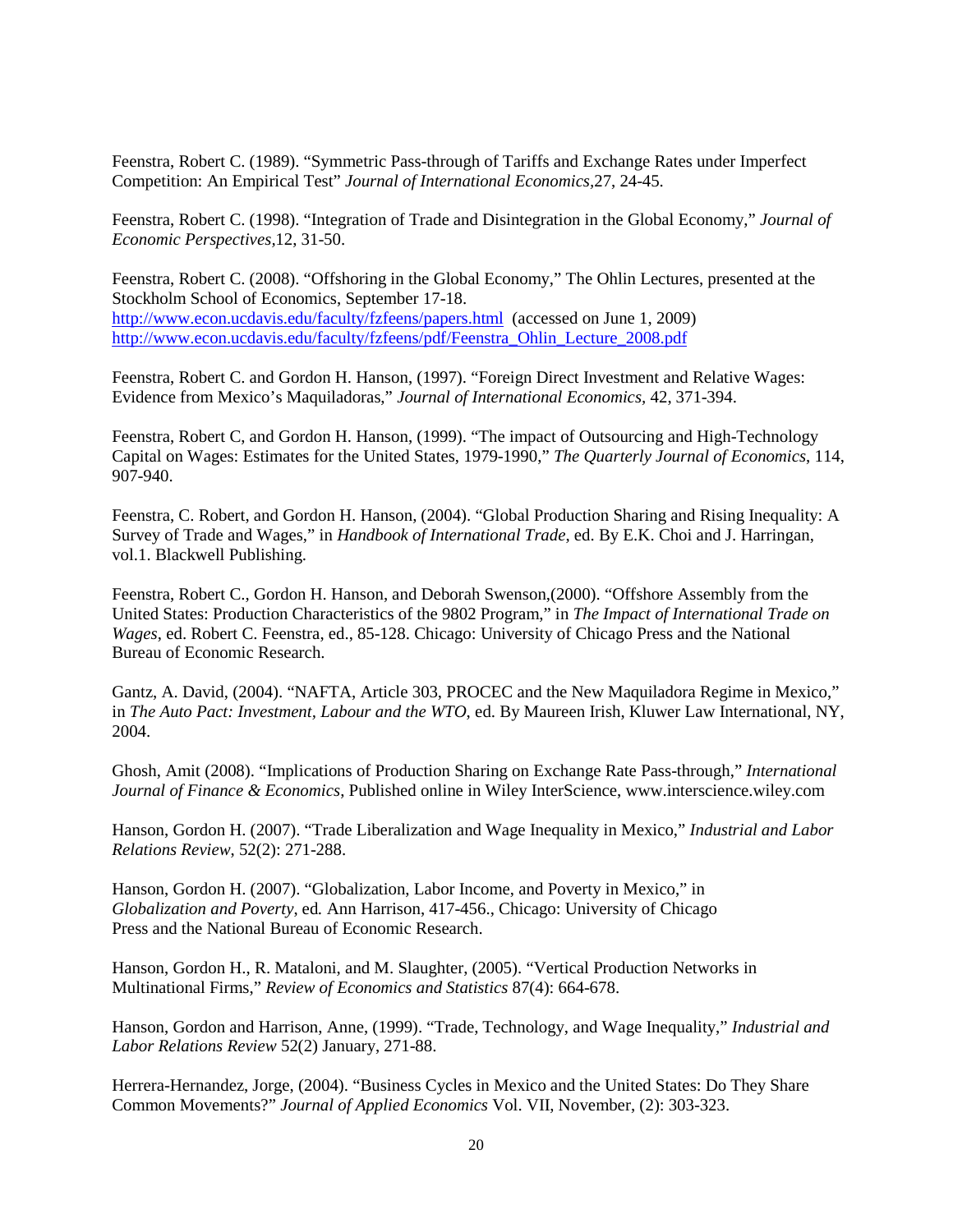Hummels, David, Ishii, Jun, and Yi, Kei-Mu, (2001). "The Nature and Growth of Vertical Specialization in World Trade," *Journal of International Economics*, June, (54):75-96.

INEGI, (2007). "Industria Maquiladora de Exportación," Estadísticas Económicas INEGI, Instituto Nacional de Estadística, Geografía e Informática, Febrero, Aguascalientes, Ags., México.

Koopman, B. Robert, Zhi Wang, and Shang-Jin Wei (2008). "How Much of Chinese Exports is Really Made in China? Assessing Domestic Value-Added When Processing Trade is Pervasive," National Bureau of Economic Research, Working Paper 14109, Cambridge, MA, June.

Kose, M. Ayhan and Kei-Mu Yi, (2001). "International Trade and Business Cycles: Is Vertical Specialization the Missing Link?" *American Economic Review* 91(2): 371-375.

Kose, M. Ayhan and Kei-Mu Yi. 2006. "Can the Standard Real Business Cycle Model Explain the Relation between Trade and Comovement?" *Journal of International Economics 68(2)*: 267-295.

Krugman, Paul (2008). "Trade and Wages, Reconsidered," Brookings Papers on Economic Activity, Spring, conference draft, Washington, DC.

[http://www.brookings.edu/economics/bpea/~/media/Files/Programs/ES/BPEA/2008\\_bpea\\_papers/2008\\_b](http://www.brookings.edu/economics/bpea/~/media/Files/Programs/ES/BPEA/2008_bpea_papers/2008_bpea_krugman.pdf) [pea\\_krugman.pdf](http://www.brookings.edu/economics/bpea/~/media/Files/Programs/ES/BPEA/2008_bpea_papers/2008_bpea_krugman.pdf) (accessed March 23, 2009)

López J. José, "Production Sharing and Real Business Cycles in a Small Open Economy," Federal Reserve Bank of Dallas, Globalization and Monetary Policy Institute, Working Paper No. 5, December, 2007.

<http://www.dallasfed.org/institute/wpapers/2007/0005.pdf> (accessed May 28, 2009)

Ng, C.Y. Eric, (2007). Vertical Specialization, Intra-Industry Trade, and Business Cycle Comovement, Working Paper, University of Western Ontario, October.

Nordas K. Hildegunn, "International Production Sharing: A Case for a Coherent Policy Framework," WTO Discussion Papers No. 11, WTP Geneva, Switzerland, 2005.

OECD, Organization for Economic Co-operation and Development (1996). *Trade Liberalisation Policies in Mexico,* Paris, France*.*

ProMexico (2009). "Export Promotion Programs," ProMexico: Trade and Investment, [http://www.promexico.gob.mx/wb/Promexico/export\\_promotion\\_programs](http://www.promexico.gob.mx/wb/Promexico/export_promotion_programs) (accessed June 7, 2009).

Robertson, Raymond (2000) "Relative Prices and Wage Inequality: Evidence from Mexico," mimeo, Macalester College.

Truett, B. Dale and Lila J. Truett (1984). "The Maquiladoras: Prospects for Mexico," *Journal of Economic Development*, December, 9 (2), 45-66.

Truett, B. Dale and Lila J. Truett (1993). "The Maquiladoras Response to U.S. and Asian Relative Wage Rate Changes," *Contemporary Economic Policy*, January, XI, 18-28.

Truett, B. Dale and Lila J. Truett (2007). "NAFTA and the Maquiladoras: Boon or Bane," *Contemporary Economic Policy*, July, 25(3), 374-386.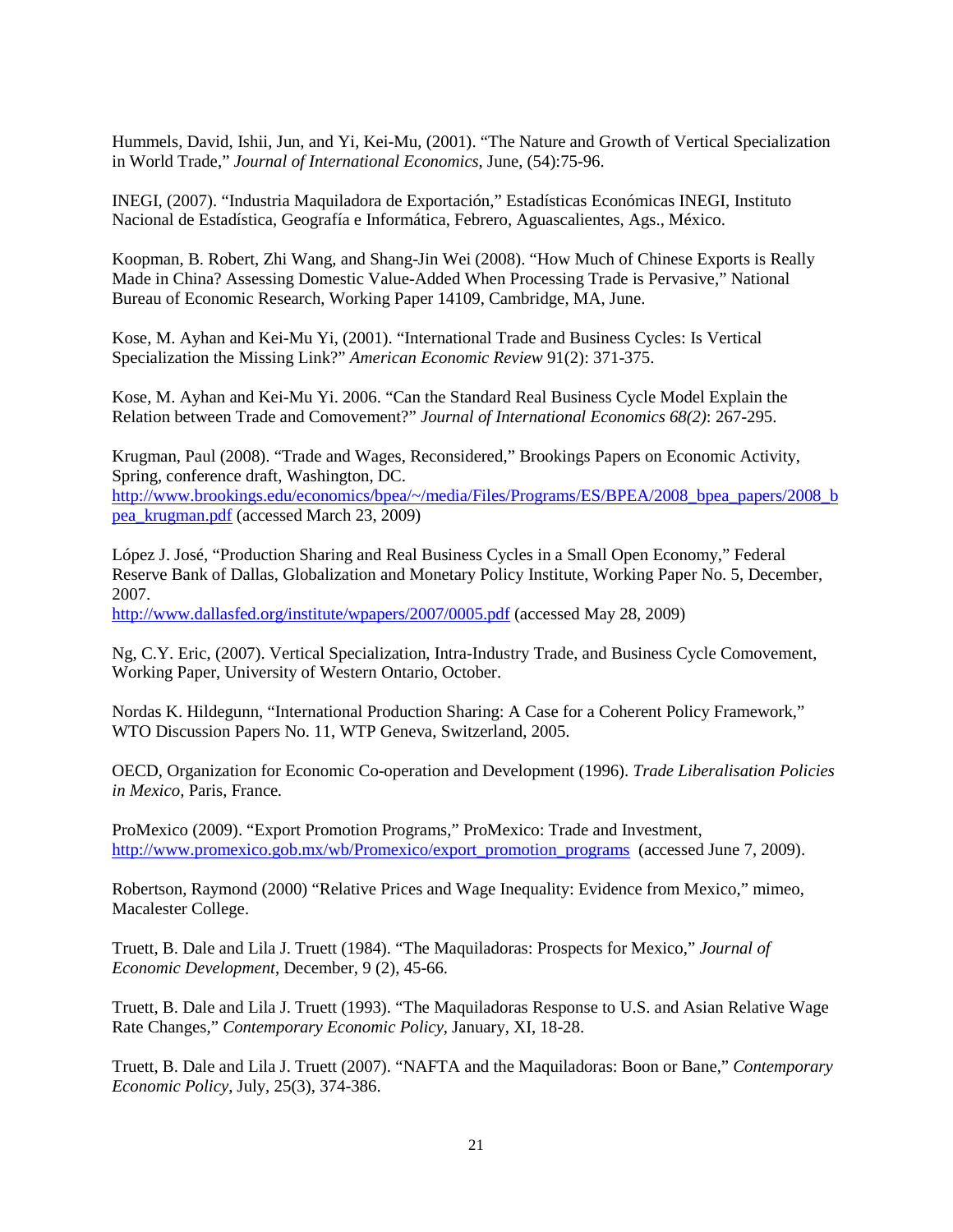Taylor Hansen, Lawrence Douglas (2003). Los origenes de la industria maquiladora en Mexico. (The Origins of the Maquila Industry in Mexico. With English summary.), *Comercio Exterior*, November, v. 53, iss. 11, pp. 1045-56.

[http://revistas.bancomext.gob.mx/rce/en/numeros\\_ant.jsp?year=2003](http://revistas.bancomext.gob.mx/rce/en/numeros_ant.jsp?year=2003)

U.S. Department of Commerce (2000). "Merchandise Trade Reconciliation United States-Mexico-Canada 1996-1997. Bureau of the Census, Economics and Statistics Administration. <http://www.census.gov/foreign-trade/aip/recon9697.pdf> (accessed June 17, 2009)

U.S. Department of Commerce (2001). "Merchandise Trade Reconciliation United States-Mexico-Canada 199-1999. Bureau of the Census, Economics and Statistics Administration. <http://www.census.gov/foreign-trade/aip/recon9899.pdf>(accessed June 17, 2009)

U. S. International Trade Commission (1998a). "The Use and Economic Impact of TSUS Items 806.30 and 807.00," USITC Publication 2053, January, Washington, DC.

U. S. International Trade Commission (1998b) "Production Sharing: Use of U.S. Components and Materials in Foreign Assembly Operations, 1994-1997," USITC Publication 3146, December, Washington, DC.

U. S. International Trade Commission (1994). "Production Sharing: U.S. Imports under Harmonized Tariff Schedule Provisions 9802.00.60 and 9802.00.80, 1989-1992," USITC Publication 2729, February, Washington, DC.

Verhoogen, Eric, A. (2008). "Trade, Quality Upgrading, and Wage Inequality in the Mexican Manufacturing Sector," *Quarterly Journal of Economics,* May, 489-530.

WTO, World Trade Organization (2008). "Trade Policy Review: Mexico," ET/TPR/S/195/Rev.1, May 2 [http://www.wto.org/english/tratop\\_e/tpr\\_e/tpr\\_e.htm](http://www.wto.org/english/tratop_e/tpr_e/tpr_e.htm) (accessed June 16, 2009).

Yi, Kei-Mu (2003). "Can Vertical Specialization Explain the Growth of World Trade?" *Journal of Political Economy*, 111, No.1, February, 52-102.

Yi, Kei-Mu (2009). "The collapse of global trade: the role of vertical specialization" in *The collapse of global trade, murky protectionism, and the crisis: Recommendations for the G20*, ed. Richard Baldwin and Simon Evenett, 45-48, A VoxEU. Org publication, Centre for Economic Policy Research, London, UK, 2009.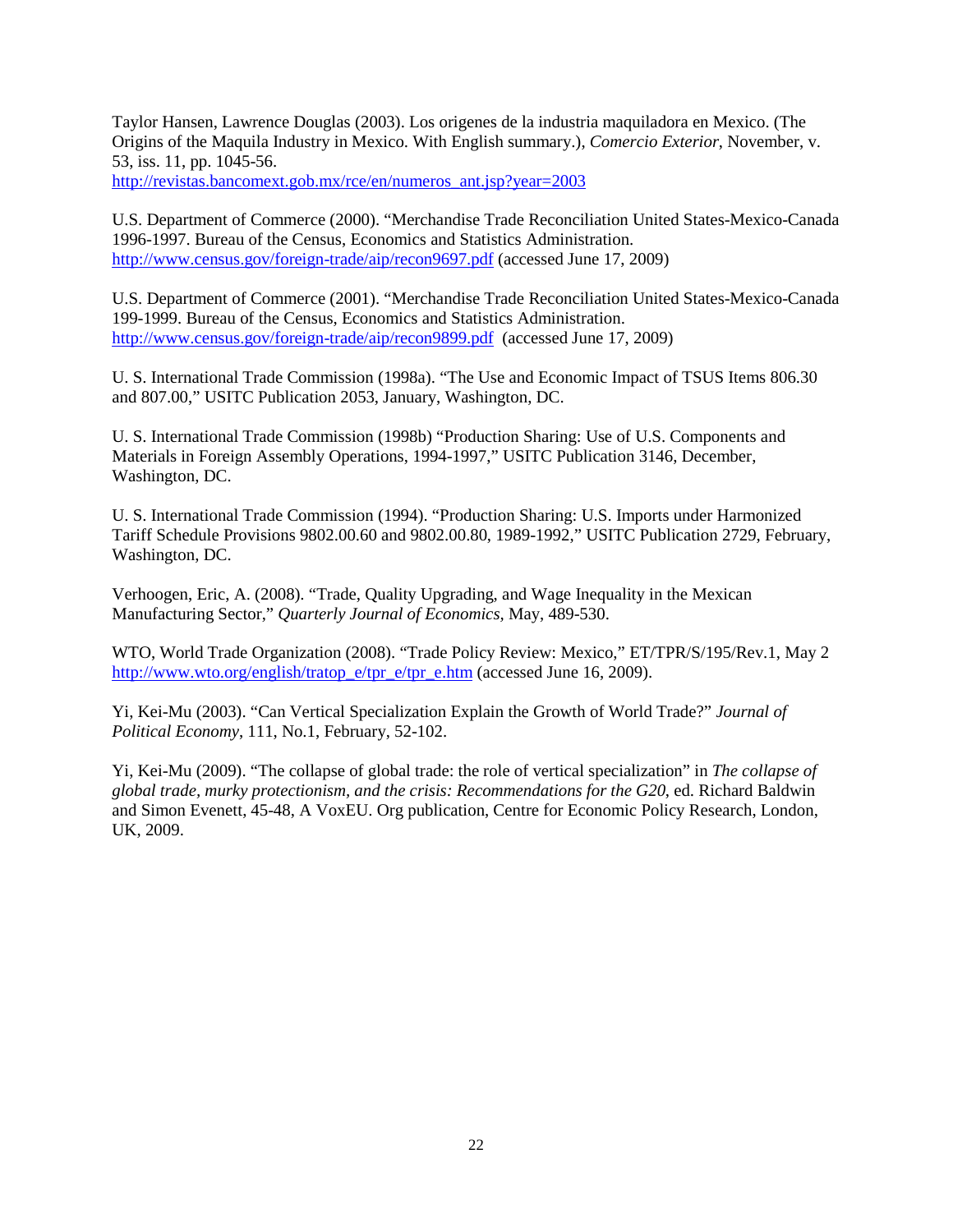

**Figure 1. U.S.-Mexico goods trade, 1983-2008**



**Figure 2. U.S. goods imports from the world, 1983-2008**

**0.0%**

**1983 1987 1991 1995 1999 2003 2007**

**EU 25** 

Source: U.S. Department of Commerce.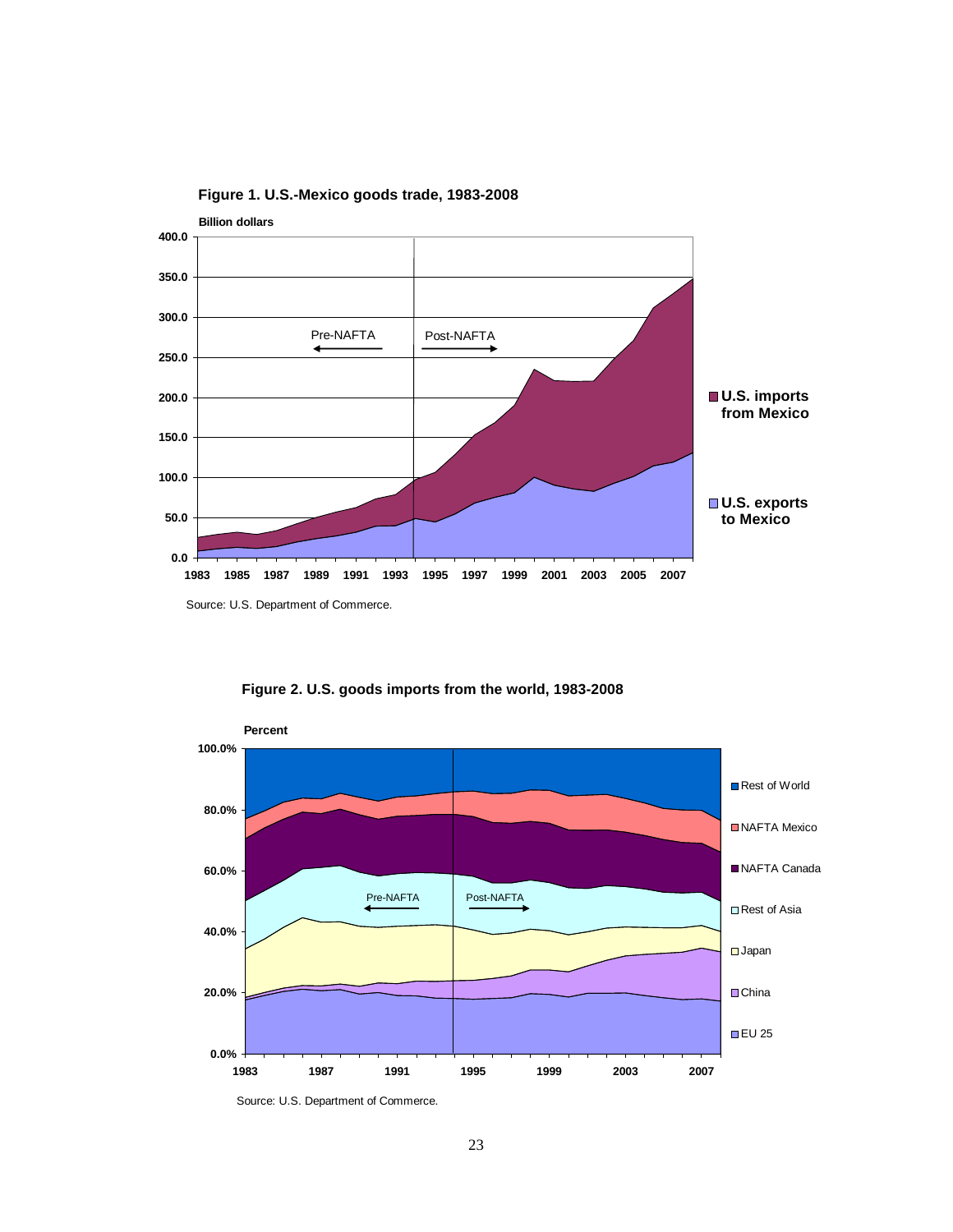

**Figure 3. U.S. and Mexico Industrial Production, 2000- 2008**

**Figure 4. Maquiladora: number of plants and employment, 1965-2006** 



Source: For 1965, USITC (1990), for 1967-1980, Truett and Truett (1984), and for 1981-2006, INEGI (2007).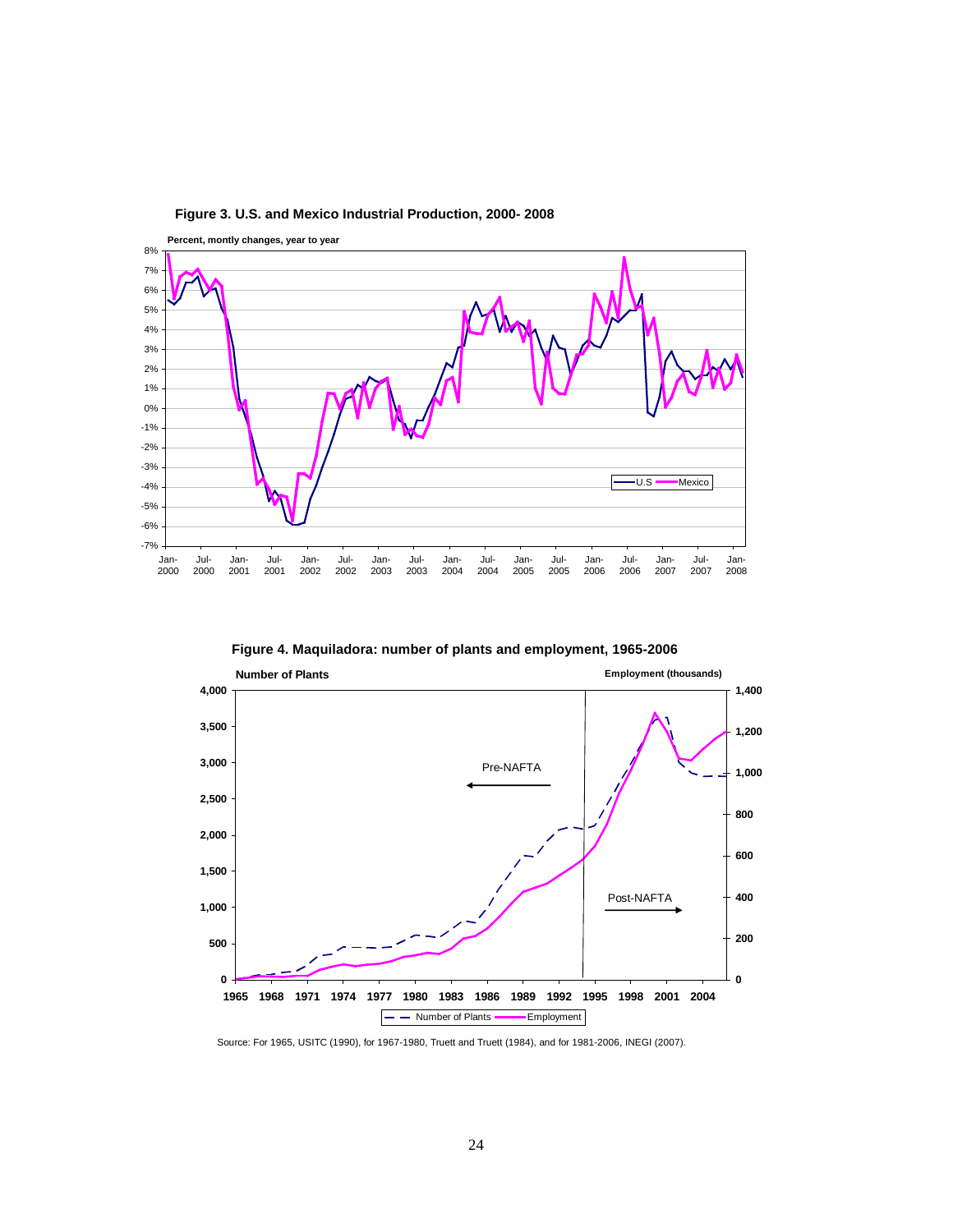|                       | Number of Plants |              |              |              |  |  |  |  |  |  |  |  |
|-----------------------|------------------|--------------|--------------|--------------|--|--|--|--|--|--|--|--|
| <b>Mexican States</b> |                  | 2006         |              | 2008         |  |  |  |  |  |  |  |  |
|                       | Maquiladoras     | <b>PITEX</b> | <b>IMMEX</b> | <b>IMMEX</b> |  |  |  |  |  |  |  |  |
| <b>Border States</b>  | 2,283            | 1,269        | 3,552        | 3,625        |  |  |  |  |  |  |  |  |
| <b>Other States</b>   | 512              | 2,351        | 2,863        | 2,560        |  |  |  |  |  |  |  |  |
| <b>Nationwide</b>     | 2,795            | 3,620        | 6,415        | 6,185        |  |  |  |  |  |  |  |  |

**Table 1. Mexico's exporting firms in the Maquiladora, PITEX, and IMMEX programs**

Source: For 2006, Southwest Economy, Federal Reserve Bank of Dallas with data from INEGI; and for 2008, Consejo Nacional de la Industria Maquiladora y Manufactura de Exportación, A.C., CNIMME, with data from the Secretaría de Economía.

Table 2. Mexico's processing manufacturing exports, 1996-2006

|      | Share of processing | Share of processing | Ratio of processing | Processing trade      |
|------|---------------------|---------------------|---------------------|-----------------------|
| Year | exports (PE) in     | imports (PM) in     | imports to          | surplus as a share of |
|      | total exports (TE)  | total imports (TM)  | processing exports  | processing exports    |
|      | (100*PE/TE)         | $(100*(PM/TM))$     | $(100*PM/PE)$       | $(100*(PE-PM)/PE)$    |
| 1996 | 86.7                | 61.9                | 71.6                | 28.4                  |
| 1997 | 89.0                | 58.9                | 69.2                | 30.8                  |
| 1998 | 91.3                | 58.9                | 69.6                | 30.4                  |
| 1999 | 93.0                | 59.6                | 68.6                | 31.4                  |
| 2000 | 93.5                | 59.9                | 70.3                | 29.7                  |
| 2001 | 92.7                | 57.1                | 68.0                | 32.0                  |
| 2002 | 91.5                | 56.3                | 67.8                | 32.2                  |
| 2003 | 89.9                | 55.1                | 68.0                | 32.0                  |
| 2004 | 87.9                | 54.7                | 70.3                | 29.7                  |
| 2005 | 85.7                | 53.2                | 70.8                | 29.2                  |
| 2006 | 85.4                | 52.7                | 69.8                | 30.2                  |

Note: Processing manufacturing refers to exports and imports under the Maquiladora and PITEX programs. Data include HS chapters 28-97 only.

Source: World Trade Atlas.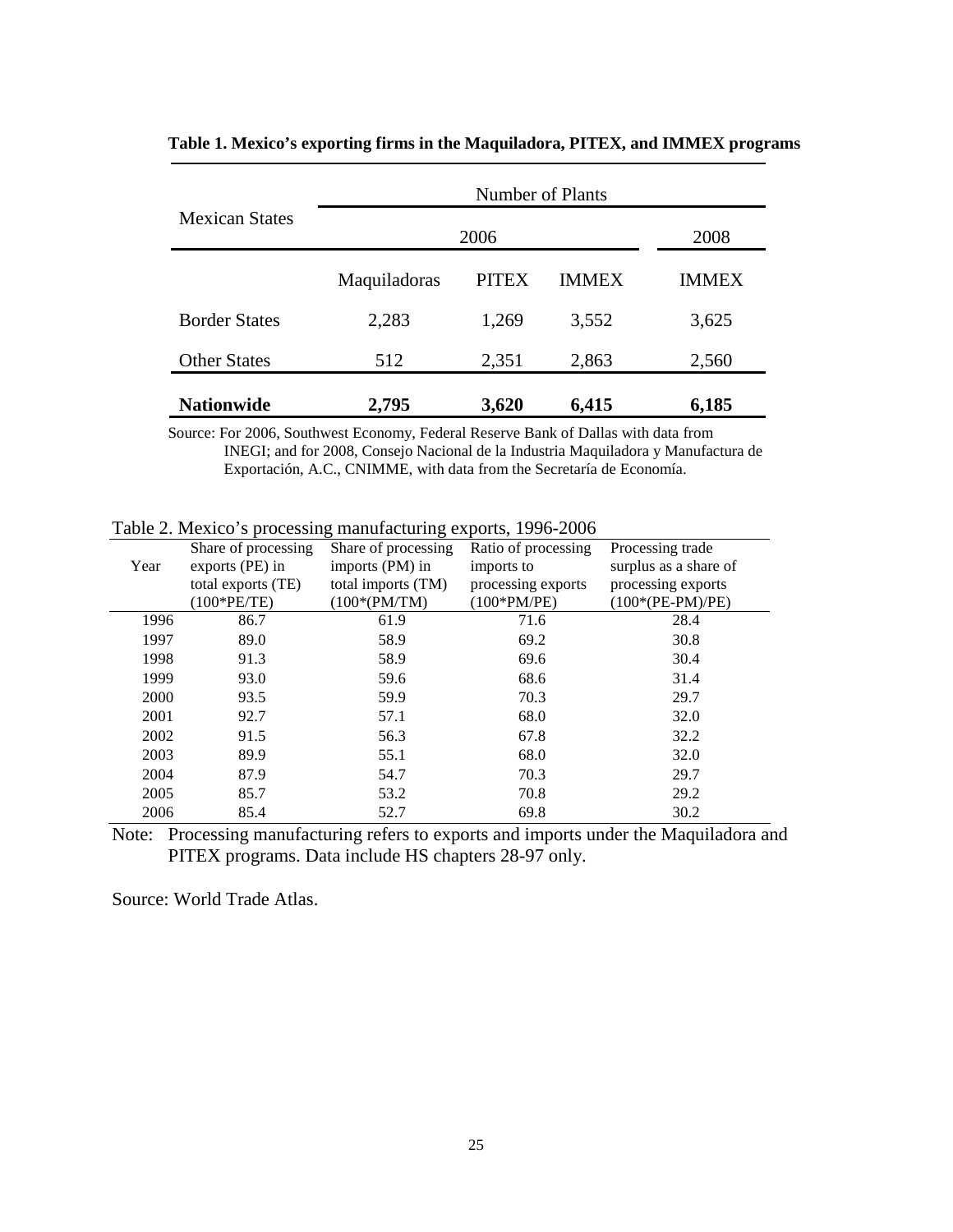| Market               | 2000  | 2001  | 2002  | 2003  | 2004  | 2005  | 2006  |
|----------------------|-------|-------|-------|-------|-------|-------|-------|
| <b>United States</b> | 80.8  | 74.5  | 69.6  | 68.7  | 60.3  | 55.7  | 51.0  |
| China                | 1.1   | 2.0   | 3.7   | 6.6   | 9.3   | 10.0  | 12.2  |
| Japan                | 3.7   | 5.9   | 6.9   | 5.4   | 6.6   | 7.8   | 8.2   |
| Germany              | 2.8   | 2.6   | 2.2   | 2.3   | 2.3   | 2.7   | 2.8   |
| Canada               | 1.4   | 1.6   | 1.5   | 1.3   | 1.6   | 1.7   | 1.8   |
|                      |       |       |       |       |       |       |       |
| Sum                  | 89.8  | 86.6  | 83.9  | 84.3  | 80.1  | 77.9  | 76.0  |
| Rest                 | 10.2  | 13.4  | 16.1  | 15.7  | 19.9  | 22.1  | 24.0  |
| Total                | 100.0 | 100.0 | 100.0 | 100.0 | 100.0 | 100.0 | 100.0 |

Table 3. Mexico's total imports for processing exports, by leading markets, 2000-2006

Note: Imports for processing exports refer to imports under the Maquiladora and PITEX programs. Data include HS chapters 1-99.

Source: World Trade Atlas.

Table 4. Mexico's total processing exports, by leading markets, 2000-2006

|                      | 2000  | 2001  | 2002  | 2003  | 2004  | 2005  | 2006  |
|----------------------|-------|-------|-------|-------|-------|-------|-------|
| <b>Market</b>        |       |       |       |       |       |       |       |
| <b>United States</b> |       |       |       |       |       |       |       |
|                      | 92.4  | 92.3  | 92.4  | 92.8  | 92.8  | 90.2  | 89.1  |
| Canada               |       |       |       |       |       |       |       |
|                      | 2.1   | 2.0   | 1.9   | 1.8   | 1.4   | 1.9   | 2.1   |
| <b>Germany</b>       | 1.0   | 1.0   | 0.7   | 1.0   | 0.9   | 1.3   | 1.4   |
| Colombia             |       |       |       |       |       |       |       |
|                      | 0.1   | 0.2   | 0.2   | 0.2   | 0.2   | 0.6   | 0.8   |
| <b>Netherlands</b>   |       |       |       |       |       |       |       |
|                      | 0.3   | 0.3   | 0.4   | 0.4   | 0.3   | 0.4   | 0.5   |
| <b>Sum</b>           |       |       |       |       |       |       |       |
|                      | 95.8  | 95.7  | 95.6  | 96.2  | 95.7  | 94.5  | 93.9  |
| <b>Rest</b>          |       |       |       |       |       |       |       |
|                      | 4.2   | 4.3   | 4.4   | 3.8   | 4.3   | 5.5   | 6.1   |
| <b>Total</b>         | 100.0 | 100.0 | 100.0 | 100.0 | 100.0 | 100.0 | 100.0 |
|                      |       |       |       |       |       |       |       |

Note: Processing exports refer to exports under the Maquiladora and PITEX programs. Data include HS chapters 1-99.

Source: World Trade Atlas.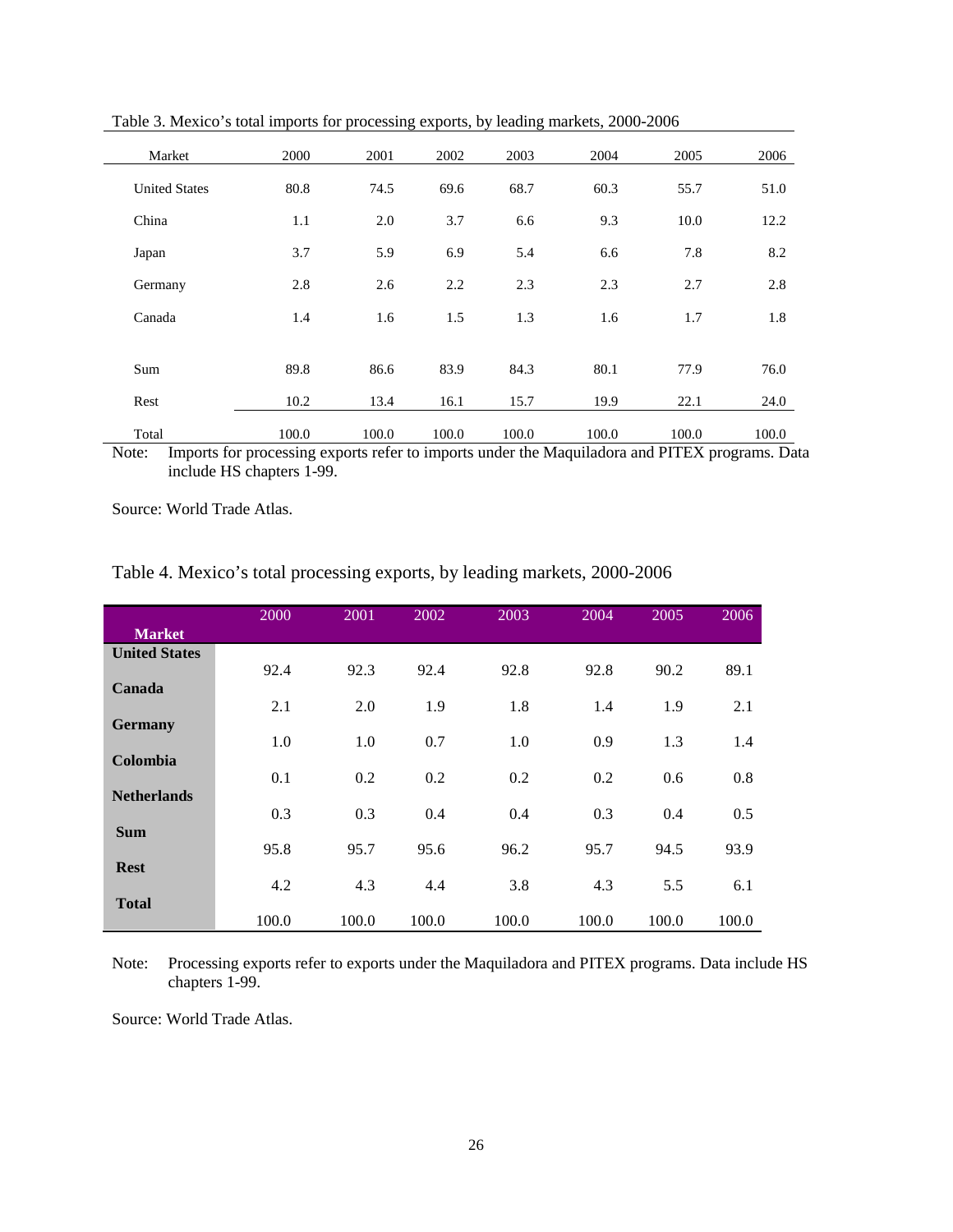**Table 5. Domestic and foreign value-added in Mexico manufacturing exports: 3 digit** 

|                                         |       | The HIY Formula |       |       | The KWW Formula          |       |                            |      |         |  |
|-----------------------------------------|-------|-----------------|-------|-------|--------------------------|-------|----------------------------|------|---------|--|
|                                         | 2000* | 2003            | 2006* | 2000* | 2003                     | 2006* | 2000*                      | 2003 | $2006*$ |  |
| <b>Based on 3-digit NAICS I-O Table</b> |       |                 |       |       | Lower bound <sup>a</sup> |       | Upper bound $\overline{b}$ |      |         |  |
| Total Foreign value-added               | 47.1  | 48.9            | 48.2  | 54.2  | 55.0                     | 55.1  | 72.1                       | 70.5 | 68.1    |  |
| Direct foreign value-added              | 42.1  | 44              | 43.3  | 51.0  | 51.8                     | 51.9  | 70.5                       | 68.9 | 66.3    |  |
| <b>Total Domestic Value-added</b>       | 52.9  | 51.1            | 51.8  | 45.8  | 45.0                     | 44.9  | 27.9                       | 29.5 | 31.9    |  |
| Direct domestic value-added             | 28.7  | 28              | 28    | 24.3  | 24.1                     | 23.5  | 15.6                       | 16.7 | 17.6    |  |
| <b>Based on 4-digit NAICS I-O Table</b> |       |                 |       |       |                          |       |                            |      |         |  |
| Total Foreign value-added               | 46.9  | 46.6            | 46.3  | 54.5  | 52.4                     | 52.5  | 70                         | 66.2 | 63.8    |  |
| Direct foreign value-added              | 41.9  | 42.4            | 42.1  | 51.5  | 49.9                     | 49.9  | 68.4                       | 64.5 | 61.9    |  |
| <b>Total Domestic Value-added</b>       | 53.1  | 53.4            | 53.7  | 45.5  | 47.6                     | 47.5  | 30                         | 33.8 | 36.2    |  |
| Direct domestic value-added             | 28.4  | 32.4            | 32.1  | 23.7  | 28.8                     | 28.2  | 17.2                       | 20.3 | 21.1    |  |

**NAICS vs. 4 digit NAICS** (in percent of total manufacturing exports)

**Source**: Authors' estimates.

<sup>a</sup> Only exports under Maquila counted as processing exports, while exports under PITEX counted as normal exports.

<sup>b</sup> Both Maquila and PITEX counted as processing trade.

**Note:** The HIY method refers to estimates from using the approach in Hummels, Ishii, and Yi (2001). The KWW method refers to estimates using the method in Koopman, Wang and Wei (2008). The estimates for 2000 and 2006 are preliminary as they use 2000 and 2006 exports as weights but sector domestic/foreign value-added computed from the 2003 I-O table, which is the latest available.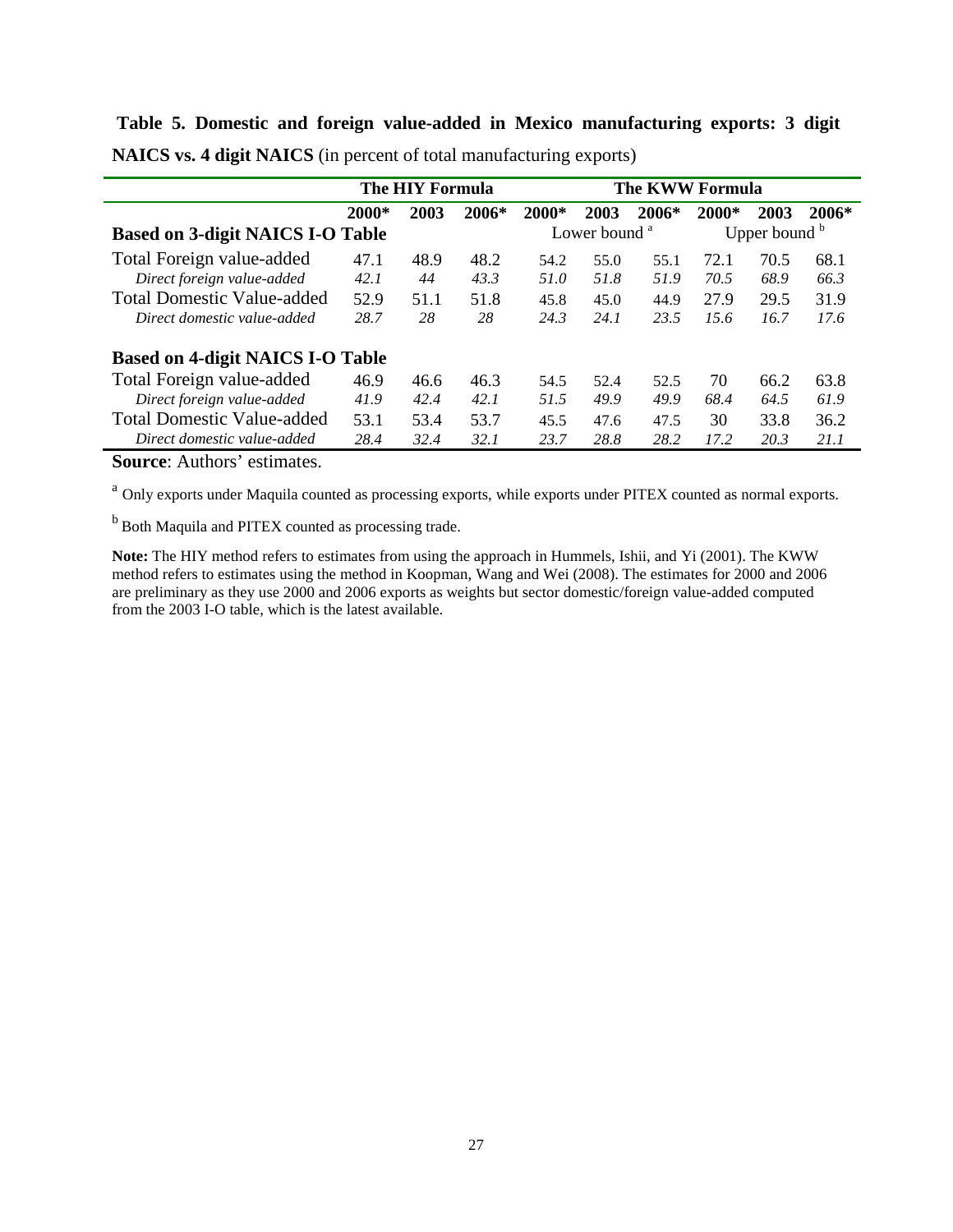|                                                           |       | <b>Normal Exports</b> |       | <b>Processing Exports</b> |      |       |
|-----------------------------------------------------------|-------|-----------------------|-------|---------------------------|------|-------|
|                                                           | 2000* | 2003                  | 2006* | 2000*                     | 2003 | 2006* |
| <b>Based on 3-digit NAICS I-O Table</b>                   |       |                       |       |                           |      |       |
| <b>Only Maquila counted as processing trade</b>           |       |                       |       |                           |      |       |
| Total Foreign value-added                                 | 25.0  | 25.6                  | 24.9  | 77.6                      | 78.0 | 78.8  |
| Direct foreign value-added                                | 19.3  | 19.9                  | 19.2  | 76.4                      | 76.9 | 77.7  |
| <b>Total Domestic Value-added</b>                         | 75.0  | 74.4                  | 75.1  | 22.4                      | 22.0 | 21.2  |
| Direct domestic value-added                               | 38.4  | 37.9                  | 37.2  | 13.1                      | 13.3 | 12.8  |
| <b>Both Maquila and PITEX counted as processing trade</b> |       |                       |       |                           |      |       |
| Total Foreign value-added                                 | 18.4  | 19.9                  | 20.1  | 76.2                      | 76.8 | 77.2  |
| Direct foreign value-added                                | 13.4  | 14.7                  | 14.9  | 74.9                      | 75.6 | 76.0  |
| <b>Total Domestic Value-added</b>                         | 81.6  | 80.1                  | 79.9  | 23.8                      | 23.2 | 22.8  |
| Direct domestic value-added                               | 36.0  | 36.7                  | 36.7  | 14.1                      | 14.2 | 14.0  |
| <b>Based on 4-digit NAICS I-O Table</b>                   |       |                       |       |                           |      |       |
| <b>Only Maquila counted as processing trade</b>           |       |                       |       |                           |      |       |
| Total Foreign value-added                                 | 26.0  | 20.2                  | 19.5  | 77.3                      | 78.1 | 78.9  |
| Direct foreign value-added                                | 13.4  | 13.3                  | 12.9  | 76.1                      | 77.0 | 77.8  |
| <b>Total Domestic Value-added</b>                         | 74.0  | 79.8                  | 80.5  | 22.7                      | 21.9 | 21.1  |
| Direct domestic value-added                               | 36.7  | 48.1                  | 47.5  | 13.4                      | 13.3 | 12.9  |
| <b>Both Maquila and PITEX counted as processing trade</b> |       |                       |       |                           |      |       |
| Total Foreign value-added                                 | 18.3  | 19.9                  | 20.2  | 74.0                      | 72.0 | 72.0  |
| Direct foreign value-added                                | 13.4  | 14.9                  | 15.1  | 72.6                      | 70.7 | 70.7  |
| <b>Total Domestic Value-added</b>                         | 81.7  | 80.1                  | 79.8  | 26.0                      | 28.0 | 28.0  |
| Direct domestic value-added                               | 37.0  | 38.6                  | 37.9  | 15.7                      | 18.0 | 18.0  |

**Table 6. Domestic and foreign value-added in Mexico manufacturing exports: Processing vs. Normal Exports** (in percent of total manufacturing exports)

**Source**: Authors' estimates.

**Note**: The estimates for 2000 and 2006 are preliminary as they use 2000 and 2006 exports as weights but sector domestic/foreign value-added computed from the 2003 I-O table, which is the latest available.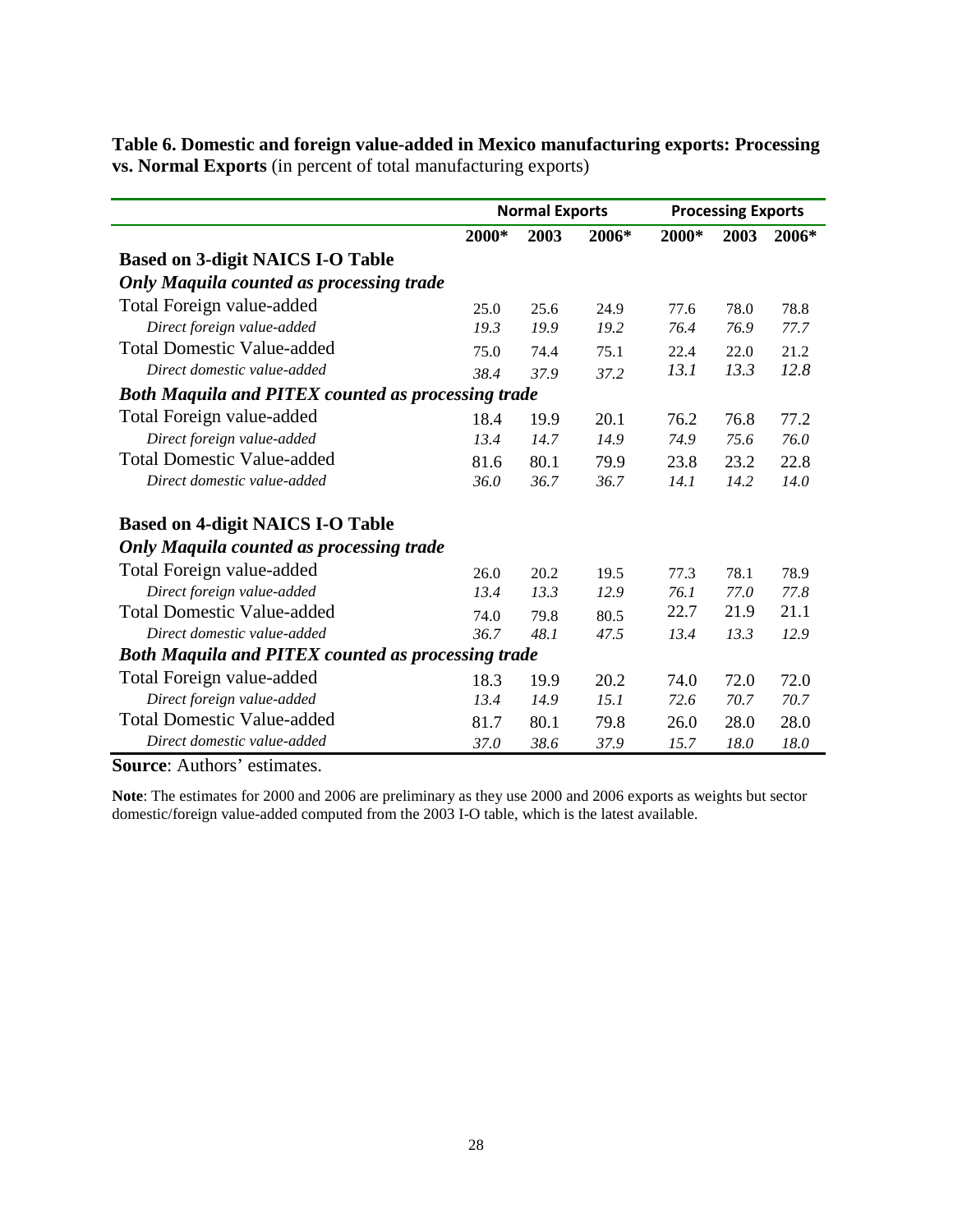|                         |                                                   | Total                    | $%$ of                                      | Non-processing                      |                                      | Processing                          |                                      |                                     | Weighted sum 1 <sup>a</sup>          | <b>Maquila</b>                              | Weighted sum 2 <sup>b</sup>         |                                      | Maquila                                                            |
|-------------------------|---------------------------------------------------|--------------------------|---------------------------------------------|-------------------------------------|--------------------------------------|-------------------------------------|--------------------------------------|-------------------------------------|--------------------------------------|---------------------------------------------|-------------------------------------|--------------------------------------|--------------------------------------------------------------------|
| 3-digit<br><b>NAICS</b> | Industry Description                              | Manuf.<br><b>Exports</b> | Mexico's<br>total<br>merchandise<br>exports | Total<br>Foreign<br>value-<br>added | Total<br>Domestic<br>Value-<br>added | Total<br>Foreign<br>value-<br>added | Total<br>Domestic<br>Value-<br>added | Total<br>Foreign<br>value-<br>added | Total<br>Domestic<br>Value-<br>added | exports<br>as $%$ of<br>industry<br>exports | Total<br>Foreign<br>value-<br>added | Total<br>Domestic<br>Value-<br>added | and<br><b>PITEX</b><br>exports<br>as $%$ of<br>industry<br>exports |
| 334                     | Computer and Electronic Product                   | 35,103                   | 21.4                                        | 28.8                                | 71.2                                 | 86                                  | 14                                   | 77.4                                | 22.6                                 | 84.9                                        | 85                                  | 15                                   | 98.4                                                               |
| 336                     | <b>Transportation Equipment</b>                   | 43,393                   | 26.5                                        | 31.2                                | 68.8                                 | 75.3                                | 24.7                                 | 46.2                                | 53.8                                 | 34.1                                        | 73.8                                | 26.2                                 | 96.6                                                               |
| 335                     | Electrical Equipment, Appliance,<br>and Component | 15,804                   | 9.6                                         | 23.5                                | 76.5                                 | 75.7                                | 24.3                                 | 66.5                                | 33.5                                 | 82.4                                        | 72.4                                | 27.6                                 | 93.7                                                               |
| 339                     | Miscellaneous Manufacturing                       | 7,809                    | 4.8                                         | 16.1                                | 84                                   | 71.7                                | 28.3                                 | 60.3                                | 39.7                                 | 79.6                                        | 67                                  | 33                                   | 91.5                                                               |
| 333                     | Machinery                                         | 5,068                    | 3.1                                         | 23.1                                | 76.9                                 | 76.7                                | 23.4                                 | 44.6                                | 55.4                                 | 40.1                                        | 65.6                                | 34.4                                 | 79.4                                                               |
| 315                     | Apparel                                           | 6,784                    | 4.1                                         | 21.5                                | 78.5                                 | 65.3                                | 34.7                                 | 52.9                                | 47.1                                 | 71.6                                        | 63.6                                | 36.4                                 | 96.1                                                               |
| 314                     | <b>Textile Product Mills</b>                      | 676                      | 0.4                                         | 24.9                                | 75.1                                 | 72.5                                | 27.5                                 | 44.3                                | 55.7                                 | 40.9                                        | 61.9                                | 38.1                                 | 77.7                                                               |
| 332                     | <b>Fabricated Metal Product</b>                   | 3,502                    | 2.1                                         | 20.9                                | 79.1                                 | 72.1                                | 27.9                                 | 45.9                                | 54.1                                 | 48.9                                        | 61.3                                | 38.7                                 | 78.9                                                               |
| 337                     | Furniture and Related Product                     | 1,652                    |                                             | 16.2                                | 83.8                                 | 67.2                                | 32.8                                 | 50.7                                | 49.3                                 | 67.7                                        | 59.9                                | 40.1                                 | 85.7                                                               |
| 323                     | Printing and Related Activities                   | 289                      | 0.2                                         | 20.7                                | 79.3                                 | 64.9                                | 35.1                                 | 55.6                                | 44.4                                 | 79.0                                        | 57.6                                | 42.4                                 | 83.5                                                               |
| 326                     | <b>Plastics and Rubber Products</b>               | 2,074                    | 1.3                                         | 27.6                                | 72.4                                 | 66.2                                | 33.8                                 | 47.0                                | 53.0                                 | 50.3                                        | 56.1                                | 43.9                                 | 73.8                                                               |
| 316                     | Leather and Allied Product                        | 512                      | 0.3                                         | 20.2                                | 79.8                                 | 72.1                                | 27.9                                 | 35.7                                | 64.3                                 | 29.9                                        | 53.9                                | 46.1                                 | 65                                                                 |
| 331                     | Primary Metal                                     | 3,239                    | $\overline{c}$                              | 19.4                                | 80.6                                 | 64.4                                | 35.6                                 | 22.4                                | 77.6                                 | 6.7                                         | 45.4                                | 54.6                                 | 57.8                                                               |
| 322                     | Paper                                             | 790                      | 0.5                                         | 26.3                                | 73.7                                 | 67.3                                | 32.7                                 | 40.6                                | 59.4                                 | 34.9                                        | 45                                  | 55                                   | 45.6                                                               |
| 327                     | Nonmetallic Mineral Product                       | 1,929                    | 1.2                                         | 9.7                                 | 90.3                                 | 64.3                                | 35.7                                 | 21.1                                | 78.9                                 | 20.8                                        | 43.2                                | 56.8                                 | 61.3                                                               |
| 313                     | <b>Textile Mills</b>                              | 729                      | 0.4                                         | 29.9                                | 70.1                                 | 54.8                                | 45.2                                 | 39.2                                | 60.8                                 | 37.5                                        | 43                                  | 57                                   | 52.8                                                               |
| 321                     | Wood Product                                      | 212                      | 0.1                                         | 7.9                                 | 92.1                                 | 58.1                                | 41.9                                 | 24.8                                | 75.2                                 | 33.7                                        | 40.3                                | 59.7                                 | 64.6                                                               |
| 325                     | Chemical                                          | 6,891                    | 4.2                                         | 15.6                                | 84.4                                 | 66.4                                | 33.6                                 | 17.8                                | 82.2                                 | 4.4                                         | 33.8                                | 66.2                                 | 35.8                                                               |
| 324                     | Petroleum and Coal Products                       | 855                      | 0.5                                         | 8.1                                 | 91.9                                 | 79.1                                | 20.9                                 | 8.8                                 | 91.2                                 | 1.0                                         | 10.1                                | 89.9                                 | 2.9                                                                |
| <b>TOT</b>              | <b>Total manufacturing Goods</b><br>except food   | 137,312                  | 83.7                                        | 19.9                                | 80.1                                 | 76.8                                | 23.2                                 | 55.0                                | 45.0                                 | 56.0                                        | 70.5                                | 29.5                                 | 89                                                                 |

# **Table 7. Domestic Value-added Share in Mexico's Manufacturing Exports by 3-digit NAICS, 2003 Sorted by Total Foreign value-added (weighted sum 2) in descending order**

**Source**: Authors' estimates

<sup>a</sup> Only exports under Maquila counted as processing exports, while exports under PITEX counted as normal exports.

**b** Both Maquila and PITEX counted as processing trade.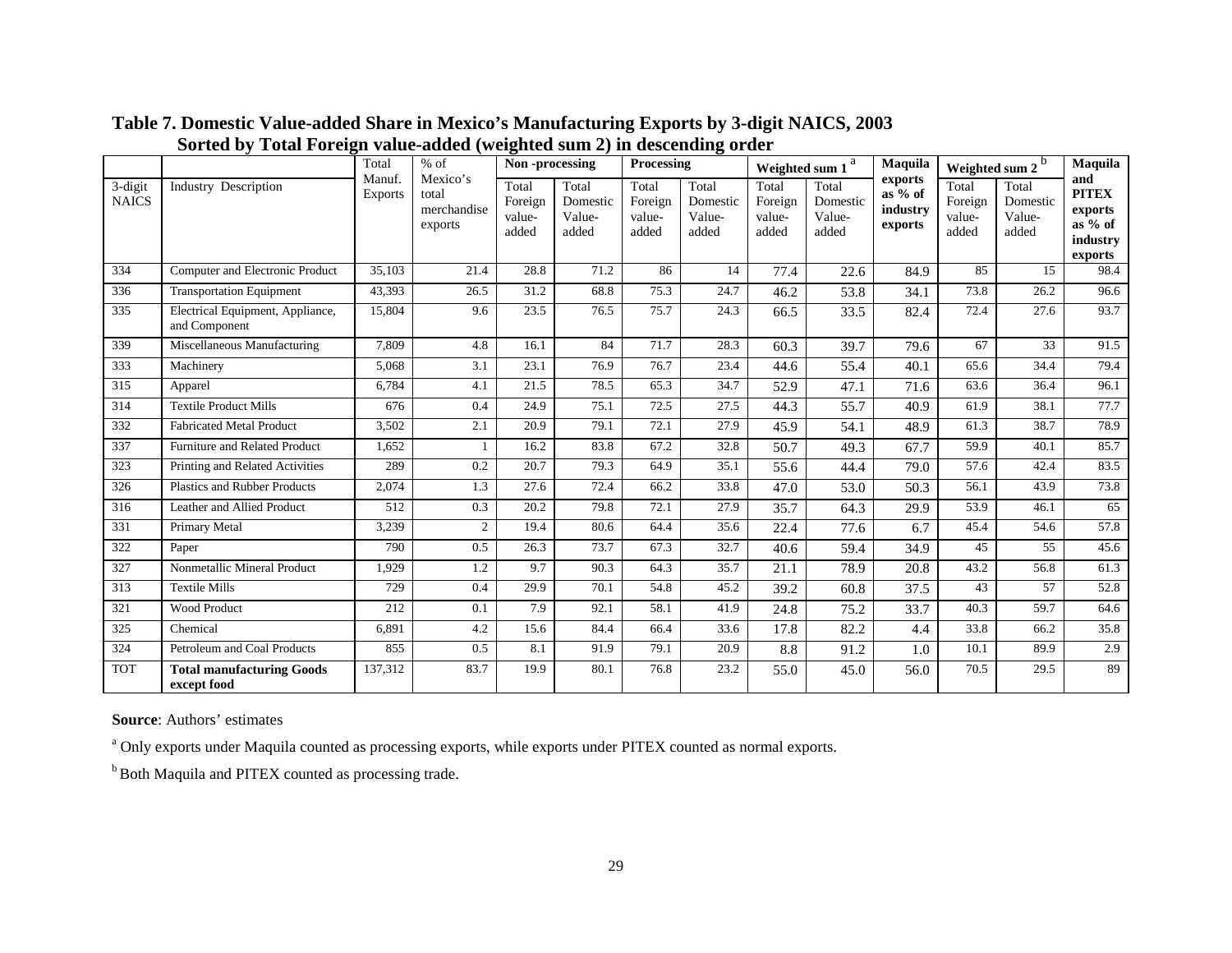|                                 |                                                                      | Total<br>Manuf. | $%$ of<br>Mexico's                   | Non-processing                      |                                      | Processing                          |                                      | Weighted sum $1^{\overline{a}}$     |                                      | Maquila                                   | Weighted sum $2^b$                  | Maquila<br>and PITEX                 |                                           |
|---------------------------------|----------------------------------------------------------------------|-----------------|--------------------------------------|-------------------------------------|--------------------------------------|-------------------------------------|--------------------------------------|-------------------------------------|--------------------------------------|-------------------------------------------|-------------------------------------|--------------------------------------|-------------------------------------------|
| 4-digit<br><b>NAICS</b><br>Code | <b>Industry Description</b>                                          | <b>Exports</b>  | total<br>merchan-<br>dise<br>exports | Total<br>Foreign<br>value-<br>added | Total<br>Domestic<br>Value-<br>added | Total<br>Foreign<br>value-<br>added | Total<br>Domestic<br>Value-<br>added | Total<br>Foreign<br>value-<br>added | Total<br>Domestic<br>Value-<br>added | exports<br>as % of<br>industry<br>exports | Total<br>Foreign<br>value-<br>added | Total<br>Domestic<br>Value-<br>added | exports<br>as % of<br>industry<br>exports |
| 3341                            | Computer and Peripheral Equipment                                    | 11,261          | 6.9                                  | 36.1                                | 63.9                                 | 91.5                                | 8.5                                  | 77.0                                | 23.0                                 | 73.9                                      | 90.9                                | 9.1                                  | 98.9                                      |
| 3343                            | Audio and Video Equipment                                            | 8,962           | 5.5                                  | 31                                  | 69                                   | 86.9                                | 13.2                                 | 84.3                                | 15.7                                 | 95.4                                      | 86.5                                | 13.5                                 | 99.3                                      |
| 3342                            | <b>Communications Equipment</b>                                      | 4,460           | 2.7                                  | 20.7                                | 79.3                                 | 85.1                                | 14.9                                 | 83.2                                | 16.8                                 | 97.1                                      | 84.0                                | 16.0                                 | 98.3                                      |
| 3344                            | Semiconductor and Other Electronic<br><b>Component Manufacturing</b> | 7,276           | 4.4                                  | 19.7                                | 80.3                                 | 84.8                                | 15.3                                 | 75.0                                | 25.0                                 | 85.0                                      | 83.6                                | 16.4                                 | 98.3                                      |
| 3333                            | Commercial and Service Industry<br>Machinery Manufacturing           | 580             | 0.4                                  | 32                                  | 68                                   | 84.7                                | 15.3                                 | 46.7                                | 53.3                                 | 27.8                                      | 81.4                                | 18.7                                 | 93.6                                      |
| 3325                            | Hardware                                                             | 747             | 0.5                                  | 18                                  | 82                                   | 79.1                                | 20.9                                 | 68.6                                | 31.4                                 | 82.8                                      | 77.2                                | 22.9                                 | 96.9                                      |
| 3353                            | <b>Electrical Equipment</b>                                          | 5,820           | $\overline{3.5}$                     | 15.9                                | 84.1                                 | 76.9                                | 23.1                                 | 66.9                                | 33.1                                 | 83.6                                      | 75.3                                | 24.7                                 | 97.4                                      |
| 3345                            | Navigational, Measuring, Electro<br>medical and Control Instruments  | 2,600           | 1.6                                  | 23.6                                | 76.4                                 | 77.2                                | 22.8                                 | 63.8                                | 36.2                                 | 75.0                                      | 74.6                                | 25.4                                 | 95.1                                      |
| 3359                            | Other Electrical Equipment and<br><b>Component Manufacturing</b>     | 6,278           | 3.8                                  | 25.9                                | 74.1                                 | 78                                  | $\overline{22}$                      | 68.7                                | 31.3                                 | 82.2                                      | 74.1                                | 25.9                                 | 92.5                                      |
| 3346                            | Magnetic and Optical Media                                           | 544             | 0.3                                  | 16.2                                | 83.8                                 | 80.2                                | 19.8                                 | 58.3                                | 41.7                                 | 65.8                                      | 73.6                                | 26.4                                 | 89.7                                      |
| 3363                            | Motor Vehicle Parts                                                  | 21,708          | 13.2                                 | 26.8                                | 73.2                                 | 76.1                                | 23.9                                 | 57.5                                | 42.5                                 | 62.3                                      | 73.4                                | 26.7                                 | 94.5                                      |
| 3391                            | Medical Equipment and Supplies                                       | 3,561           | 2.2                                  | 18                                  | 82                                   | 74.4                                | 25.6                                 | 69.1                                | 31.0                                 | 90.5                                      | 73.0                                | 27.0                                 | 97.5                                      |
| 3366                            | Ship and Boat Building                                               | 107             | 0.1                                  | $\overline{4}$                      | 96                                   | 72.8                                | 27.2                                 | 37.0                                | 63.0                                 | 47.9                                      | 72.0                                | 28.0                                 | 98.9                                      |
| 3379                            | Other Furniture Related Product                                      | 515             | 0.3                                  | 25.9                                | 74.1                                 | 73                                  | $\overline{27}$                      | 66.1                                | 33.9                                 | 85.4                                      | 71.3                                | 28.8                                 | 96.3                                      |
| 3351                            | <b>Electric Lighting Equipment</b>                                   | 1,413           | 0.9                                  | 16.2                                | 83.8                                 | 73.7                                | 26.4                                 | 64.8                                | 35.2                                 | 84.7                                      | 66.9                                | 33.1                                 | 88.3                                      |
| 3313                            | Alumina and Aluminum Production and<br>Processing                    | 82              | $\overline{0}$                       | 20.1                                | 79.9                                 | 73.3                                | 26.7                                 | 41.2                                | 58.8                                 | 39.6                                      | 66.6                                | 33.4                                 | 87.5                                      |
| 3352                            | Household Appliance                                                  | 2,293           | 1.4                                  | $\overline{29.7}$                   | 70.3                                 | 69.3                                | 30.8                                 | 60.8                                | 39.2                                 | 78.7                                      | 65.7                                | 34.3                                 | 91.1                                      |
| 3151                            | <b>Apparel Knitting Mills</b>                                        | 32              | $\overline{0}$                       | 18.3                                | 81.7                                 | 71.5                                | 28.5                                 | 52.9                                | 47.1                                 | 65.0                                      | 65.1                                | 34.9                                 | 88.0                                      |
| 3361                            | Motor Vehicle                                                        | 6,657           | 4.1                                  | 33.2                                | 66.8                                 | 64.8                                | 35.2                                 | 33.2                                | 66.8                                 | 0.0                                       | 64.8                                | 35.2                                 | 99.9                                      |
| 3152                            | Cut and Sew Apparel                                                  | 6,633           | $\overline{4}$                       | $\overline{22.4}$                   | 77.6                                 | 64.6                                | 35.4                                 | 52.7                                | 47.3                                 | 71.9                                      | 63.1                                | 36.9                                 | 96.5                                      |
| 3331                            | Agriculture, Construction, and Mining<br>Machinery                   | 426             | 0.3                                  | 20.4                                | 79.6                                 | 76.7                                | 23.3                                 | 48.4                                | 51.6                                 | 49.7                                      | 63.1                                | 36.9                                 | 75.8                                      |
| 3339                            | Other General Purpose Machinery                                      | 1,685           | $\mathbf{1}$                         | 21.1                                | 78.9                                 | 72.2                                | 27.8                                 | 48.7                                | 51.3                                 | 54.0                                      | 63.1                                | 36.9                                 | 82.2                                      |
| 3336                            | Engine, Turbine, and Power<br><b>Transmission Equipment</b>          | 1,308           | 0.8                                  | 25.7                                | 74.3                                 | 72.1                                | 27.9                                 | 37.0                                | 63.0                                 | 24.4                                      | 62.7                                | 37.3                                 | 79.7                                      |
| 3149                            | Other Textile Product Mills                                          | 484             | 0.3                                  | 25.9                                | 74.1                                 | 71.5                                | 28.5                                 | 44.1                                | 55.9                                 | 40.0                                      | 62.4                                | 37.6                                 | 80.0                                      |
| 3364                            | Aerospace Product and Parts                                          | 1,176           | 0.7                                  | 9.6                                 | 90.4                                 | 74.2                                | 25.8                                 | 33.1                                | 66.9                                 | 36.3                                      | 62.4                                | 37.6                                 | 81.8                                      |

# **Table 8. Domestic Value-added Share in Mexico's Manufacturing Exports by 4-digit NAICS, 2003 Sorted by Total Foreign value-added (weighted sum2) in descending order**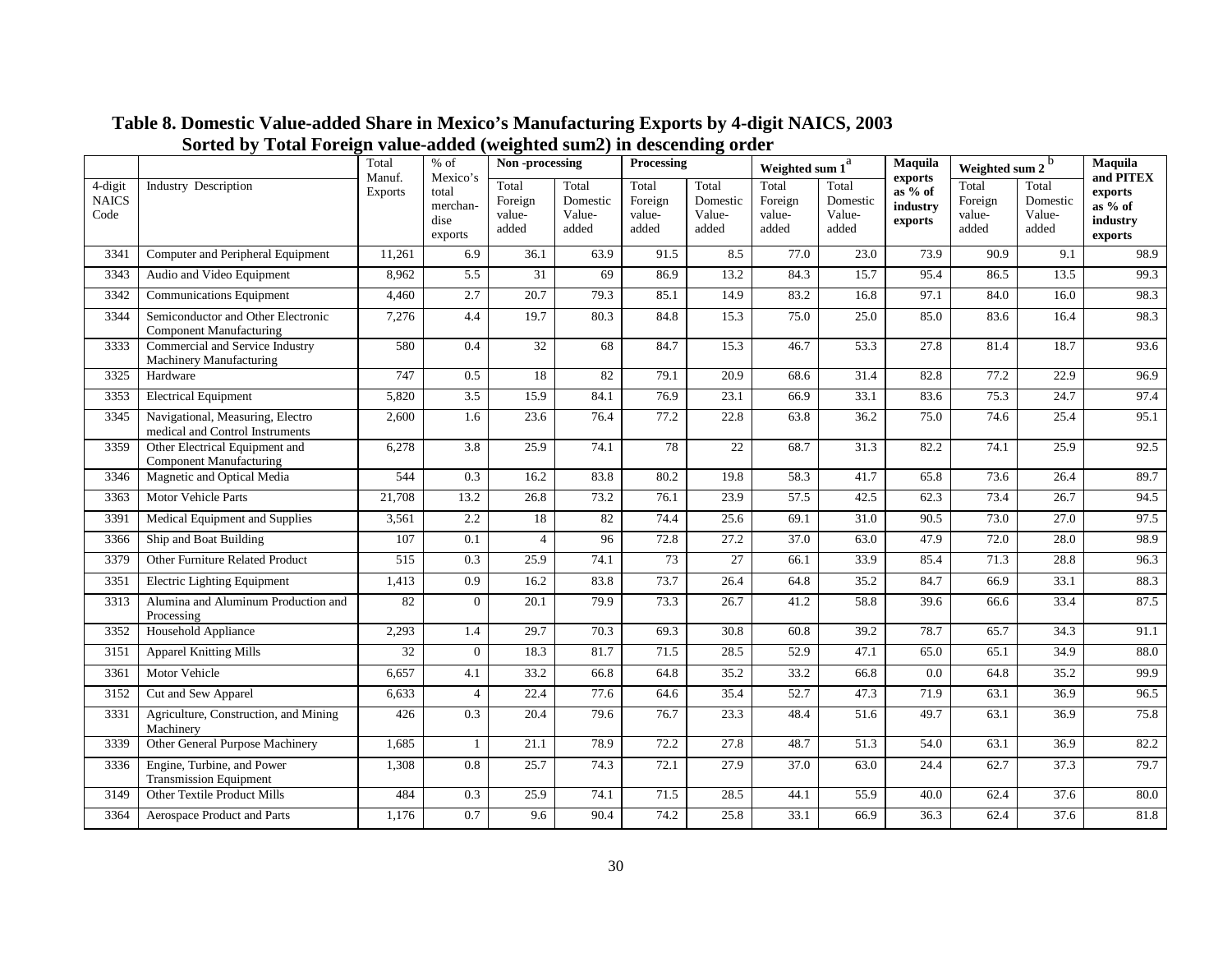|                                 |                                                                                      | Total                    | $%$ of                                           | Non-processing                      |                                      | Processing                          |                                      | Weighted sum 1                      | a                                    | Maquila                                   | b<br>Weighted sum 2                 |                                      | Maquila                                                                      |
|---------------------------------|--------------------------------------------------------------------------------------|--------------------------|--------------------------------------------------|-------------------------------------|--------------------------------------|-------------------------------------|--------------------------------------|-------------------------------------|--------------------------------------|-------------------------------------------|-------------------------------------|--------------------------------------|------------------------------------------------------------------------------|
| 4-digit<br><b>NAICS</b><br>Code | <b>Industry Description</b>                                                          | Manuf.<br><b>Exports</b> | Mexico's<br>total<br>merchan-<br>dise<br>exports | Total<br>Foreign<br>value-<br>added | Total<br>Domestic<br>Value-<br>added | Total<br>Foreign<br>value-<br>added | Total<br>Domestic<br>Value-<br>added | Total<br>Foreign<br>value-<br>added | Total<br>Domestic<br>Value-<br>added | exports<br>as % of<br>industry<br>exports | Total<br>Foreign<br>value-<br>added | Total<br>Domestic<br>Value-<br>added | and PITEX<br>exports<br>$as\overline{\frac{9}{6}}$ of<br>industry<br>exports |
| 3272                            | Glass and Glass Product                                                              | 852                      | 0.5                                              | 13.4                                | 86.6                                 | 71.9                                | 28.1                                 | 25.5                                | 74.5                                 | 20.6                                      | 62.1                                | 38.0                                 | 83.1                                                                         |
| 3329                            | Other Fabricated Metal Product                                                       | 1,485                    | 0.9                                              | 22.3                                | 77.8                                 | 74.5                                | 25.5                                 | 51.9                                | 48.1                                 | 56.7                                      | 62.1                                | 37.9                                 | 76.4                                                                         |
| 3399                            | Other Miscellaneous Manufacturing                                                    | 4,248                    | 2.6                                              | 15.7                                | 84.3                                 | 68.6                                | 31.4                                 | 52.9                                | 47.1                                 | 70.4                                      | 61.4                                | 38.6                                 | 86.5                                                                         |
| 3334                            | Ventilation, Heating, Air-Conditioning,<br>and Commercial Refrigeration<br>Equipment | 669                      | 0.4                                              | 26.6                                | 73.4                                 | 71.7                                | 28.3                                 | 50.8                                | 49.3                                 | 53.6                                      | 61.3                                | 38.7                                 | 77.0                                                                         |
| 3322                            | Cutlery and Hand tool                                                                | 222                      | 0.1                                              | 17.3                                | 82.7                                 | 73.1                                | 26.9                                 | 31.3                                | 68.7                                 | 25.2                                      | 60.0                                | 40.1                                 | 76.5                                                                         |
| 3141                            | <b>Textile Furnishings Mills</b>                                                     | 192                      | 0.1                                              | 24.2                                | 75.9                                 | 73.1                                | 26.9                                 | 45.2                                | 54.8                                 | 43.0                                      | 59.4                                | 40.6                                 | 71.9                                                                         |
| 3261                            | <b>Plastics Product</b>                                                              | 1,586                    | $\mathbf{1}$                                     | 28.5                                | 71.5                                 | 66.6                                | 33.4                                 | 49.4                                | 50.6                                 | 55.0                                      | 58.6                                | 41.4                                 | 79.1                                                                         |
| 3231                            | Printing and Related Support Activities                                              | 289                      | 0.2                                              | 21.1                                | 78.9                                 | 64.8                                | 35.2                                 | 55.9                                | 44.1                                 | 79.6                                      | 57.6                                | 42.4                                 | 83.5                                                                         |
| 3372                            | Office Furniture                                                                     | 923                      | 0.6                                              | 19.6                                | 80.4                                 | 62.1                                | 37.9                                 | 46.0                                | 54.0                                 | 62.2                                      | 54.9                                | 45.1                                 | 83.2                                                                         |
| 3311                            | Iron and Steel Mills and Ferroalloy                                                  | 1,239                    | 0.8                                              | 19.4                                | 80.7                                 | 65.7                                | 34.3                                 | 19.8                                | 80.2                                 | 1.0                                       | 54.1                                | 45.9                                 | 75.0                                                                         |
| 3159                            | Apparel Accessories and Other Apparel                                                | 119                      | 0.1                                              | 16.4                                | 83.6                                 | 64.5                                | 35.5                                 | 45.8                                | 54.2                                 | 61.1                                      | 53.5                                | 46.5                                 | 77.2                                                                         |
| 3161                            | Leather and Hide Tanning and Finishing                                               | 109                      | 0.1                                              | 16.4                                | 83.6                                 | 77                                  | $\overline{23}$                      | 20.2                                | 79.8                                 | 6.4                                       | 53.3                                | 46.7                                 | 60.8                                                                         |
| 3169                            | Other Leather and Allied Product                                                     | 140                      | 0.1                                              | 19.9                                | 80.1                                 | 60.6                                | 39.4                                 | 38.8                                | 61.2                                 | 46.5                                      | 53.3                                | 46.7                                 | 82.1                                                                         |
| 3162                            | Footwear                                                                             | 263                      | 0.2                                              | 20.7                                | 79.3                                 | 76.4                                | 23.6                                 | 37.7                                | 62.3                                 | 30.7                                      | 52.7                                | 47.3                                 | 57.5                                                                         |
| 3371                            | Household and Institutional Furniture<br>and Kitchen Cabinet                         | 214                      | 0.1                                              | 14.6                                | 85.4                                 | 65.9                                | 34.1                                 | 39.6                                | 60.5                                 | 48.7                                      | 51.1                                | 48.9                                 | 71.3                                                                         |
| 3327                            | Machine Shops; Turned Product; and<br>Screw, Nut, and Bolt                           | 61                       | $\overline{0}$                                   | 16.4                                | 83.6                                 | 63.6                                | 36.4                                 | 40.9                                | 59.1                                 | 51.9                                      | 50.9                                | 49.1                                 | 73.1                                                                         |
| 3324                            | Boiler, Tank, and Shipping Container                                                 | 126                      | 0.1                                              | 23.6                                | 76.4                                 | 66.5                                | 33.5                                 | 34.2                                | 65.8                                 | 24.7                                      | 49.9                                | 50.1                                 | 61.2                                                                         |
| 3133                            | Textile and Fabric Finishing and Fabric<br><b>Coating Mills</b>                      | 100                      | 0.1                                              | 26.3                                | 73.7                                 | 71.7                                | 28.4                                 | 47.1                                | 52.9                                 | 45.9                                      | 49.3                                | 50.7                                 | 50.8                                                                         |
| 3212                            | Veneer, Plywood, and Engineered<br>Wood Product                                      | 55                       | $\Omega$                                         | 13.9                                | 86.1                                 | 69                                  | 31                                   | 20.6                                | 79.4                                 | 12.2                                      | 48.5                                | 51.5                                 | 62.8                                                                         |
| 3259                            | Other Chemical Product and Preparation                                               | 835                      | 0.5                                              | 22.4                                | 77.6                                 | 70.6                                | 29.4                                 | 28.4                                | 71.6                                 | 12.4                                      | 48.0                                | 52.0                                 | 53.1                                                                         |
| 3326                            | Spring and Wire Product                                                              | 509                      | 0.3                                              | 21                                  | 79                                   | 54.6                                | 45.4                                 | 23.5                                | 76.5                                 | 7.4                                       | 47.9                                | 52.1                                 | 80.3                                                                         |
| 3211                            | Sawmills and Wood Preservation                                                       | 3                        | $\overline{0}$                                   | 4.4                                 | 95.6                                 | 65.9                                | 34.1                                 | 13.1                                | 86.9                                 | 14.1                                      | 47.4                                | 52.6                                 | 70.0                                                                         |
| 3262                            | Rubber Product                                                                       | 487                      | 0.3                                              | 26.9                                | 73.1                                 | 62.8                                | 37.2                                 | 38.8                                | 61.2                                 | 33.1                                      | 47.1                                | 52.9                                 | 56.4                                                                         |
| 3222                            | <b>Converted Paper Product</b>                                                       | 695                      | 0.4                                              | 25.2                                | 74.8                                 | 67.2                                | 32.8                                 | 41.7                                | 58.3                                 | 39.2                                      | 46.4                                | 53.7                                 | 50.3                                                                         |
| 3369                            | Other Transportation Equipment                                                       | 31                       | $\overline{0}$                                   | 32.8                                | 67.2                                 | 56.2                                | 43.8                                 | 38.8                                | 61.3                                 | 25.5                                      | 45.8                                | 54.2                                 | 55.7                                                                         |
| 3332                            | <b>Industrial Machinery</b>                                                          | 146                      | 0.1                                              | 14.6                                | 85.4                                 | 62                                  | 38                                   | 32.7                                | 67.3                                 | 38.1                                      | 43.0                                | 57.0                                 | 59.8                                                                         |
| 3312                            | Steel Product using Purchased Steel                                                  | 620                      | 0.4                                              | 22.3                                | 77.7                                 | 54.3                                | 45.7                                 | 26.1                                | 73.9                                 | 11.9                                      | 41.9                                | 58.1                                 | 61.3                                                                         |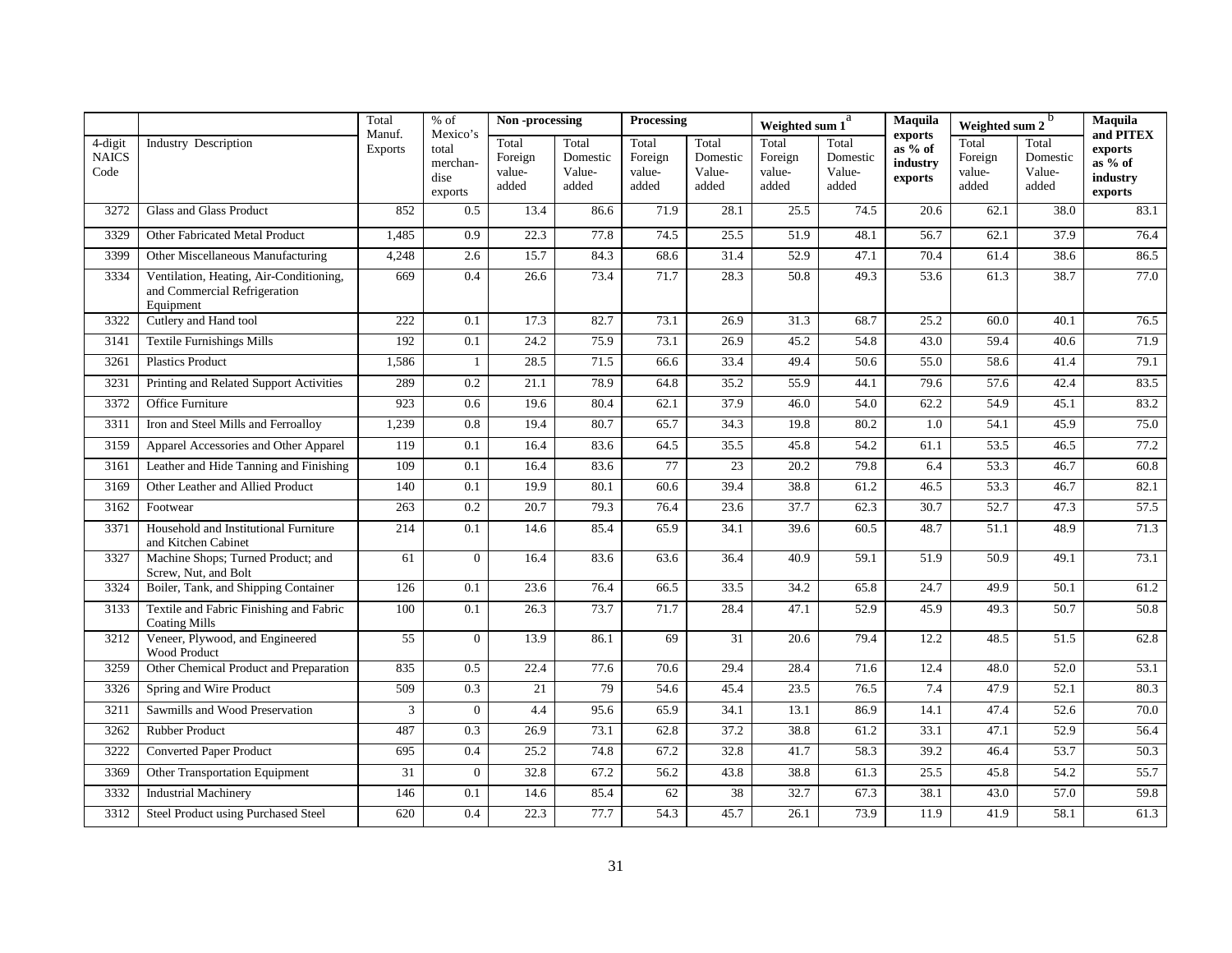|                                 |                                                                           | Total                    | $%$ of                                           | Non-processing                      |                                      | <b>Processing</b>                   |                                      | Weighted sum 1                      |                                      | Maquila                                              | b<br>Weighted sum 2                 |                                      | Maquila                                                |
|---------------------------------|---------------------------------------------------------------------------|--------------------------|--------------------------------------------------|-------------------------------------|--------------------------------------|-------------------------------------|--------------------------------------|-------------------------------------|--------------------------------------|------------------------------------------------------|-------------------------------------|--------------------------------------|--------------------------------------------------------|
| 4-digit<br><b>NAICS</b><br>Code | <b>Industry Description</b>                                               | Manuf.<br><b>Exports</b> | Mexico's<br>total<br>merchan-<br>dise<br>exports | Total<br>Foreign<br>value-<br>added | Total<br>Domestic<br>Value-<br>added | Total<br>Foreign<br>value-<br>added | Total<br>Domestic<br>Value-<br>added | Total<br>Foreign<br>value-<br>added | Total<br>Domestic<br>Value-<br>added | exports<br>$as\frac{1}{2}$ of<br>industry<br>exports | Total<br>Foreign<br>value-<br>added | Total<br>Domestic<br>Value-<br>added | and PITEX<br>exports<br>as % of<br>industry<br>exports |
| 3219                            | Other Wood Product                                                        | 154                      | 0.1                                              | 13.7                                | 86.3                                 | 56.8                                | 43.2                                 | 31.7                                | 68.3                                 | 41.9                                                 | 41.7                                | 58.3                                 | 65.1                                                   |
| 3323                            | Architectural and Structural Metals                                       | 250                      | 0.2                                              | 22.1                                | 77.9                                 | 48.4                                | 51.6                                 | 30.6                                | 69.4                                 | 32.5                                                 | 41.5                                | 58.5                                 | 73.8                                                   |
| 3335                            | Metalworking Machinery<br>Manufacturing                                   | 255                      | 0.2                                              | 18.2                                | 81.8                                 | 63.2                                | 36.8                                 | 21.2                                | 78.8                                 | 6.6                                                  | 40.6                                | 59.4                                 | 49.8                                                   |
| 3252                            | Resin, Synthetic Rubber, and Artificial<br>Synthetic Fibers and Filaments | 1,145                    | 0.7                                              | 25.9                                | 74.1                                 | 58.2                                | 41.9                                 | 26.3                                | 73.7                                 | 1.1                                                  | 40.5                                | 59.6                                 | 45.1                                                   |
| 3315                            | Foundries                                                                 | $30\,$                   | $\overline{0}$                                   | 15.1                                | 84.9                                 | 60.1                                | 39.9                                 | 18.4                                | 81.6                                 | 7.3                                                  | 38.9                                | 61.1                                 | 52.9                                                   |
| 3132                            | <b>Fabric Mills</b>                                                       | 514                      | 0.3                                              | 29.1                                | 70.9                                 | 44.8                                | 55.2                                 | 35.8                                | 64.2                                 | 42.4                                                 | 38.8                                | 61.2                                 | 61.5                                                   |
| 3314                            | Nonferrous Metal (except Aluminum)<br>Production and Processing           | 1,267                    | 0.8                                              | 16.2                                | 83.8                                 | 74.4                                | 25.6                                 | $\overline{20.7}$                   | 79.3                                 | 7.7                                                  | 38.1                                | 61.9                                 | 37.6                                                   |
| 3365                            | Railroad Rolling Stock Manufacturing                                      | 202                      | 0.1                                              | 40.1                                | 59.9                                 | 37.1                                | 63                                   | 39.5                                | 60.5                                 | 19.3                                                 | 37.5                                | 62.5                                 | 85.6                                                   |
| 3131                            | Fiber, Yarn, and Thread Mills                                             | 115                      | 0.1                                              | 32.6                                | 67.4                                 | 62.5                                | 37.5                                 | 35.1                                | 64.9                                 | 8.4                                                  | 37.2                                | 62.8                                 | 15.5                                                   |
| 3362                            | Motor Vehicle Body and Trailer                                            | 13,512                   | 8.2                                              | 6.4                                 | 93.6                                 | 36.7                                | 63.3                                 | 7.5                                 | 92.5                                 | 3.5                                                  | 36.7                                | 63.3                                 | 99.8                                                   |
| 3251                            | <b>Basic Chemical</b>                                                     | 1,561                    | 1                                                | 12                                  | 88                                   | 53.5                                | 46.5                                 | 13.8                                | 86.3                                 | 4.2                                                  | 33.8                                | 66.2                                 | 52.5                                                   |
| 3221                            | Pulp, Paper, and Paperboard Mills                                         | 94                       | 0.1                                              | 29.4                                | 70.6                                 | 67                                  | 33                                   | 30.6                                | 69.4                                 | 3.2                                                  | 33.5                                | 66.5                                 | 10.8                                                   |
| 3273                            | Cement and Concrete Product                                               | 121                      | 0.1                                              | 7.1                                 | 92.9                                 | 63                                  | 37.1                                 | 22.5                                | 77.5                                 | 27.6                                                 | 33.1                                | 66.9                                 | 46.6                                                   |
| 3279                            | Other Nonmetallic Mineral Product                                         | 313                      | $0.2\,$                                          | 16.7                                | 83.3                                 | 60.1                                | 39.9                                 | 28.8                                | 71.2                                 | 28.0                                                 | 32.3                                | 67.7                                 | 36.1                                                   |
| 3271                            | Clay Product and Refractory                                               | 609                      | 0.4                                              | 9.1                                 | 91                                   | 52.7                                | 47.3                                 | 16.6                                | 83.5                                 | 17.2                                                 | 30.9                                | 69.1                                 | 50.2                                                   |
| 3254                            | Pharmaceutical and Medicine                                               | 1,510                    | 0.9                                              | 11.8                                | 88.3                                 | 60.7                                | 39.3                                 | 13.4                                | 86.6                                 | 3.3                                                  | 28.7                                | 71.4                                 | 34.5                                                   |
| 3321                            | Forging and Stamping                                                      | 103                      | 0.1                                              | 19.4                                | 80.6                                 | 57.6                                | 42.4                                 | 24.1                                | 75.9                                 | 12.4                                                 | 27.0                                | 73.0                                 | 19.8                                                   |
| 3255                            | Paint, Coating, and Adhesive                                              | 902                      | 0.6                                              | 24.4                                | 75.6                                 | 60.6                                | 39.4                                 | 25.5                                | 74.5                                 | 3.3                                                  | 25.7                                | 74.3                                 | $\overline{3.8}$                                       |
| 3256                            | Soap, Cleaning Compound, and Toilet<br>Preparation                        | 841                      | 0.5                                              | 18.4                                | 81.6                                 | 74.2                                | 25.8                                 | 20.9                                | 79.1                                 | 4.4                                                  | 25.2                                | 74.8                                 | 12.2                                                   |
| 3328                            | Coating, Engraving, Heat Treating, and<br><b>Allied Activities</b>        | $\overline{0}$           | $\Omega$                                         | 20.4                                | 79.6                                 | 57.1                                | 42.9                                 |                                     |                                      | 0.0                                                  | 21.1                                | 78.9                                 | 2.0                                                    |
| 3253                            | Pesticide, Fertilizer, and Other<br><b>Agricultural Chemical</b>          | 95                       | 0.1                                              | 21.2                                | 78.8                                 | 17.6                                | 82.4                                 | 21.1                                | 78.9                                 | 3.7                                                  | 20.2                                | 79.9                                 | 29.6                                                   |
| 3274                            | Lime and Gypsum Product                                                   | $\overline{35}$          | $\Omega$                                         | 11.7                                | 88.3                                 | $\overline{36}$                     | 64                                   | 11.7                                | 88.3                                 | 0.2                                                  | 11.8                                | 88.2                                 | 0.5                                                    |
| 3241                            | Petroleum and Coal Products                                               | 855                      | 0.5                                              | 8                                   | 92                                   | 79.1                                | 20.9                                 | 8.7                                 | 91.3                                 | $1.0\,$                                              | 10.0                                | 90.0                                 | 2.9                                                    |
| <b>TOT</b>                      | <b>Total manufacturing Goods except</b><br>food                           | 137,312                  | 83.7                                             | 19.9                                | 80.1                                 | 72                                  | 28                                   | 52.4                                | 47.6                                 | 55.7                                                 | 66.2                                | 33.8                                 | 89                                                     |

**Source**: Authors' estimates<br><sup>a</sup> Only exports under Maquila counted as processing exports, while exports under PITEX counted as normal exports.

**Both Maquila and PITEX counted as processing trade.**